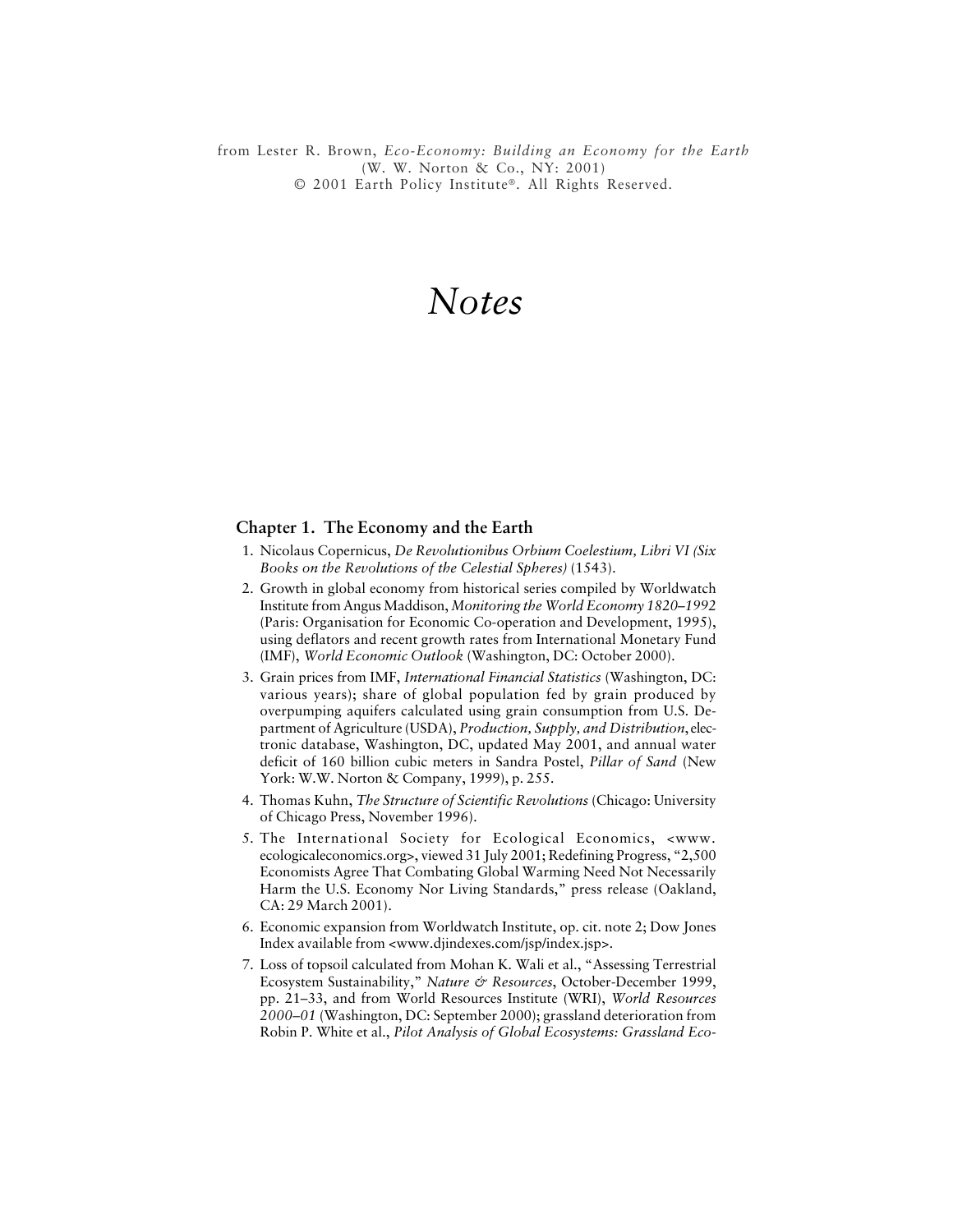*systems* (Washington, DC: WRI, 2000), p. 3; shrinking of forests from U.N. Food and Agriculture Organization (FAO), *Forest Resources Assessment (FRA) 2000*, <www.fao.org/forestry/fo/fra/index.jsp>, updated 10 April 2001; overfishing from FAO, *The State of World Fisheries and Aquaculture 2000* (Rome: 2000), p. 10; overpumping from Postel, op. cit. note 3, p. 6.

- 8. USDA, Farm Service Agency Online, "History of the CRP," *The Conservation Reserve Program*, <www.fsa.usda.gov/dafp/cepd/12logocv.htm>, viewed 5 July 2001.
- 9. Loss of productive land in Nigeria from Samuel Ajetunmobi, "Alarm Over Rate of Desertification," *This Day* (Lagos, Nigeria), 23 January 2001; Kazakhstan from FAO, *The State of Food and Agriculture 1995* (Rome: 1995), pp. 174–95; grain production from USDA, op. cit. note 3, and from Sharon S. Sheffield and Christian J. Foster, *Agricultural Statistics of the Former USSR Republics and the Baltic States* (Washington, DC: Economic Research Service, USDA, September 1993), p. 147; grain prices from IMF, op. cit. note 3.
- 10. Livestock herd size from FAO, *FAOSTAT Statistics Database*, <apps.fao.org>, updated 2 May 2001; cost of lost livestock production from H. Dregne et al., "A New Assessment of the World Status of Desertification," *Desertification Control Bulletin*, no. 20, 1991, cited in Lester R. Brown and Hal Kane, *Full House* (New York: W.W. Norton & Company, 1994), p. 95; country gross domestic products from IMF, *World Economic Outlook (WEO) Database*, <www.imf.org/external/pubs/ft/weo/2000/02/data/index.htm>, September 2000.
- 11. Expansion of Chinese economy calculated from IMF, op. cit. note 10; plowing of China from Hong Yang and Xiubin Li, "Cultivated Land and Food Supply in China," *Land Use Policy*, vol. 17, no. 2 (2000); Hou Dongmin, Duan Chengrong, and Zhang Dandan, "Grassland Ecology and Population Growth: Striking a Balance," *China Population Today*, June 2000, pp. 27– 28.
- 12. FAO, op. cit. note 10.
- 13. Dong Zhibao, Wang Xunming, and Liu Lianyou, "Wind Erosion in Arid and Semiarid China: An Overview," *Journal of Soil and Water Conservation*, vol. 55, no. 4 (2000), pp. 439–44; Erik Eckholm, "Chinese Farmers See a New Desert Erode Their Way of Life," *New York Times*, 30 July 2000.
- 14. Water tables in key food-producing areas from Postel, op. cit. note 3; share of China's grain harvest from the North China Plain based on Hong Yang and Alexander Zehnder, "China's Regional Water Scarcity and Implications for Grain Supply and Trade," *Environment and Planning A*, vol. 33, January 2001, pp. 79–95, and on USDA, op. cit. note 3; water tables falling in China from James Kynge, "China Approves Controversial Plan to Shift Water to Drought-Hit Beijing," *Financial Times*, 7 January 2000; water tables in China and India from International Water Management Institute, "Groundwater Depletion: The Hidden Threat to Food Security," Brief 2, <www.cgiar.org/iwmi/intro/brief2.htm>, 2001; Bonnie L. Terrell and Phillip N. Johnson, "Economic Impact of the Depletion of the Ogallala Aquifer: A Case Study of the Southern High Plains of Texas," paper presented at the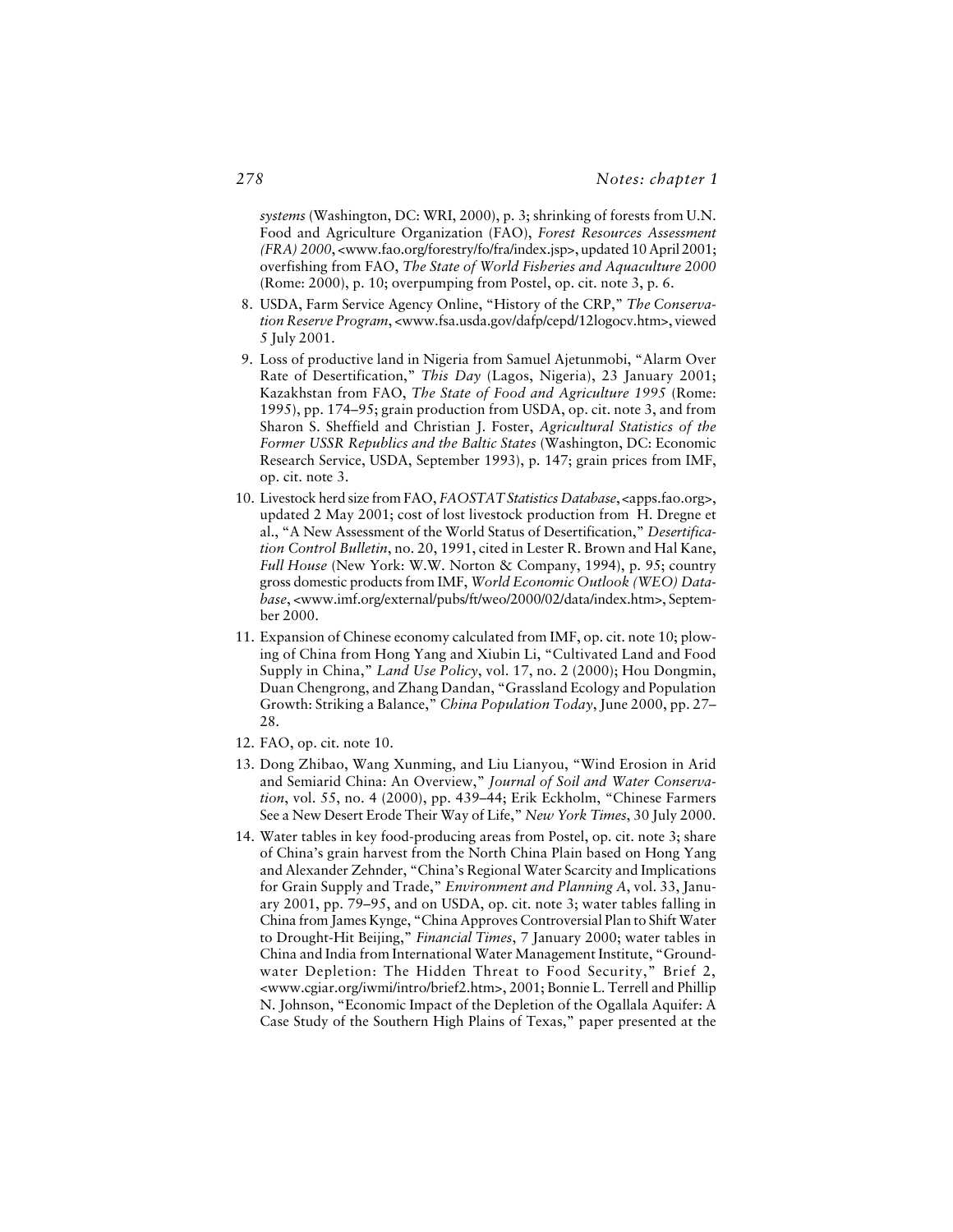American Agricultural Economics Association annual meeting in Nashville, TN, 8–11 August 1999.

- 15. Jim Carrier, "The Colorado: A River Drained Dry," *National Geographic*, June 1991, pp. 4–32; loss of Aral Sea in Postel, op. cit note 3, pp. 93–95, and in Philip P. Mickin, "Desiccation of the Aral Sea: A Water Management Disaster in the Soviet Union," *Science*, 2 September 1988; Aral Sea fishery from Lester R. Brown, "The Aral Sea: Going, Going…," *World Watch*, January/February 1991, pp. 20–27; Eric Zusman, "A River Without Water: Examining the Shortages in the Yellow River Basin," *LBJ Journal of Public Affairs*, spring 1998, pp. 31–41.
- 16. FAO, *Forest Resources Assessment (FRA) 2000*, op. cit. note 7.
- 17. Cindy Shiner, "Thousands of Fires Ravage Drought-Stricken Borneo," *Washington Post*, 24 April 1998; World Wide Fund for Nature, *The Year the World Caught on Fire*, WWF International Discussion Paper (Gland: Switzerland: December 1997).
- 18. "Flood Impact on Economy Limited," *China Daily*, 1 September 1998; Doug Rekenthaler, "China Survives Fourth Yangtze Flood Crest as Fifth Begins its Journey," *Disaster Relief*, 11 August 1998; removal of tree cover from Carmen Revenga et al., *Watersheds of the World* (Washington, DC: WRI and Worldwatch Institute, 1998).
- 19. Eneas Salati and Peter B. Vose, "Amazon Basin: A System in Equilibrium," *Science*, 13 July 1984, pp. 129–38.
- 20. Overfishing from FAO, *The State of World Fisheries and Aquaculture 2000*, op. cit. note 7; Mark Clayton, "Hunt for Jobs Intensifies as Fishing Industry Implodes," *Christian Science Monitor*, 25 August 1993; Clyde H. Farnsworth, "Cod are Almost Gone and a Culture Could Follow," *New York Times*, 28 May 1994.
- 21. Chesapeake Bay from Anita Huslin, "In Bay Water Off Virginia, Seeds of Hope for Oyster," *Washington Post*, 5 June 2001; "Regional Crisis Adds to Danger of Overfishing in Gulf of Thailand," *Agence France Presse*, 22 July 1998; "Bans on Fishing Gear Widens," *Bangkok Post*, 14 February 2001.
- 22. Species Survival Commission, *2000 IUCN Red List of Threatened Species* (Gland, Switzerland, and Cambridge, UK: World Conservation Union–IUCN, 2000).
- 23. Robert James Lee Hawke, "Launch of Statement on the Environment," speech by the Prime Minister, Wentworth, NSW, 20 July 1989; John Tuxill and Chris Bright, "Losing Strands in the Web of Life," in Lester R. Brown et al., *State of the World 1998* (New York: W.W. Norton & Company, 1998), p. 53.
- 24. J. Hansen, "Global Temperature Anomalies in .01 C," <www.giss.nasa.gov/ data/update/gistemp>, viewed 8 June 2001.
- 25. Munich Re, *Topics 2000: Natural Catastrophes—The Current Position* (Munich: Münchener Ruckversicherungs-Gesellschaft, December 1999), and MRNatCatSERVICE, *Significant Natural Disasters in 1999* (Munich: REF/ Geo, January 2000); United Nations, *World Population Prospects: The 2000 Revision* (New York: February 2001).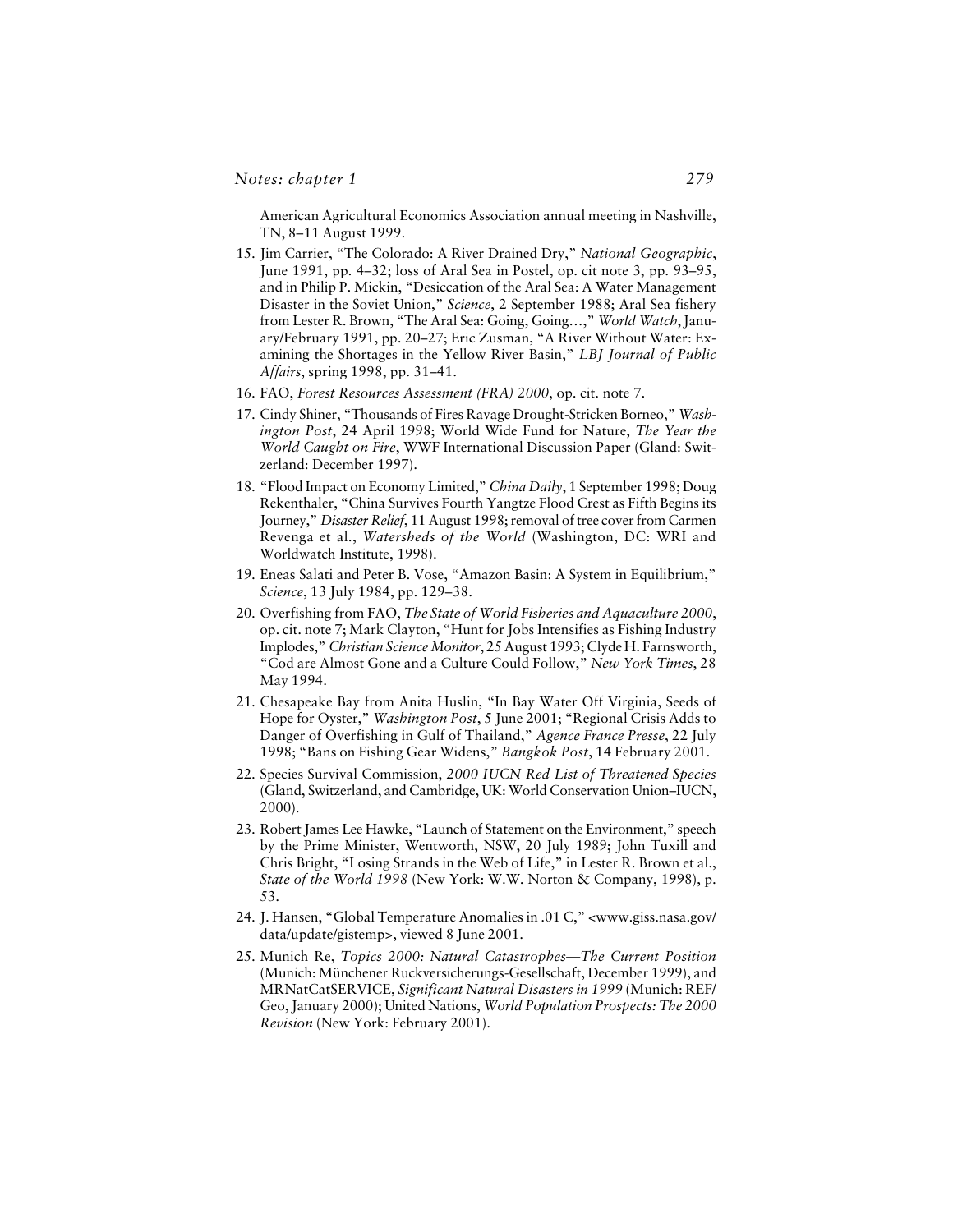- 26. Janet N. Abramovitz, "Averting Unnatural Disasters," in Lester R. Brown et al., *State of the World 2001* (New York: W.W. Norton & Company, 2001), pp. 123–24.
- 27. Ibid.; gross domestic product from IMF, op. cit. note 10.
- 28. Munich Re, op. cit. note 25, p. 43.
- 29. Andrew Dlugolecki, "Climate Change and the Financial Services Industry," speech delivered at the opening of the UNEP Financial Services Roundtable, Frankfurt, Germany, 16 November 2000.
- 30. Ibid.; "Climate Change Could Bankrupt Us by 2065," *Environment News Service*, 24 November 2000.
- 31. Lars H. Smedsrud and Tore Furevik, "Towards an Ice-Free Arctic?" *Cicerone*, 2/2000; John Noble Wilford, "Ages-Old Icecap at North Pole Is Now Liquid, Scientists Find," *New York Times*, 19 August 2000.
- 32. Dorthe Dahl-Jensen, "The Greenland Ice Sheet Reacts," *Science*, 21 July 2000; Bangladesh inundation estimate from World Bank, *World Development Report 1999/2000* (New York: Oxford University Press, September 1999).
- 33. Joseph Tainter, *The Collapse of Complex Civilizations* (Cambridge: Cambridge University Press, 1988), p. 1.
- 34. Ibid.
- 35. Postel, op. cit note 3, pp. 13–21.
- 36. Ibid.
- 37. Ibid.
- 38. "Maya," *Encyclopaedia Britannica*, online encyclopedia, viewed 7 August 2000.
- 39. Ibid.
- 40. Jared Diamond, "Easter's End," *Discover*, August 1995, pp. 63–69.
- 41. Ibid.
- 42. Population addition from United Nations, op. cit. note 25.
- 43. Ibid.; expanding economy from IMF, op. cit. note 10.
- 44. FAO, op. cit. note 10; population for per capita calculation from United Nations, op. cit. note 25; conversion ratio of grain to beef from Allen Baker, Feed Situation and Outlook staff, Economic Research Service, USDA, Washington, DC, discussion with author, 27 April 1992.
- 45. Seafood consumption from FAO, *Yearbook of Fishery Statistics: Capture Production* (Rome: various years); population from United Nations, op. cit. note 25.
- 46. Joseph Kahn, "China's Next Great Leap: The Family Car," *Wall Street Journal*, 24 June 1994; oil production and consumption levels from BP, *BP Statistical Review of World Energy 2001* (London: Group Media Publications, June 2001), p. 7; for more information on the calculations of paved area, see Lester R. Brown, "Paving the Planet: Cars and Rice Competing for Crop Land," *Earth Policy Alert 12* (Washington, DC: Earth Policy Institute, 14 February 2001); rice harvest from USDA, op. cit. note 3.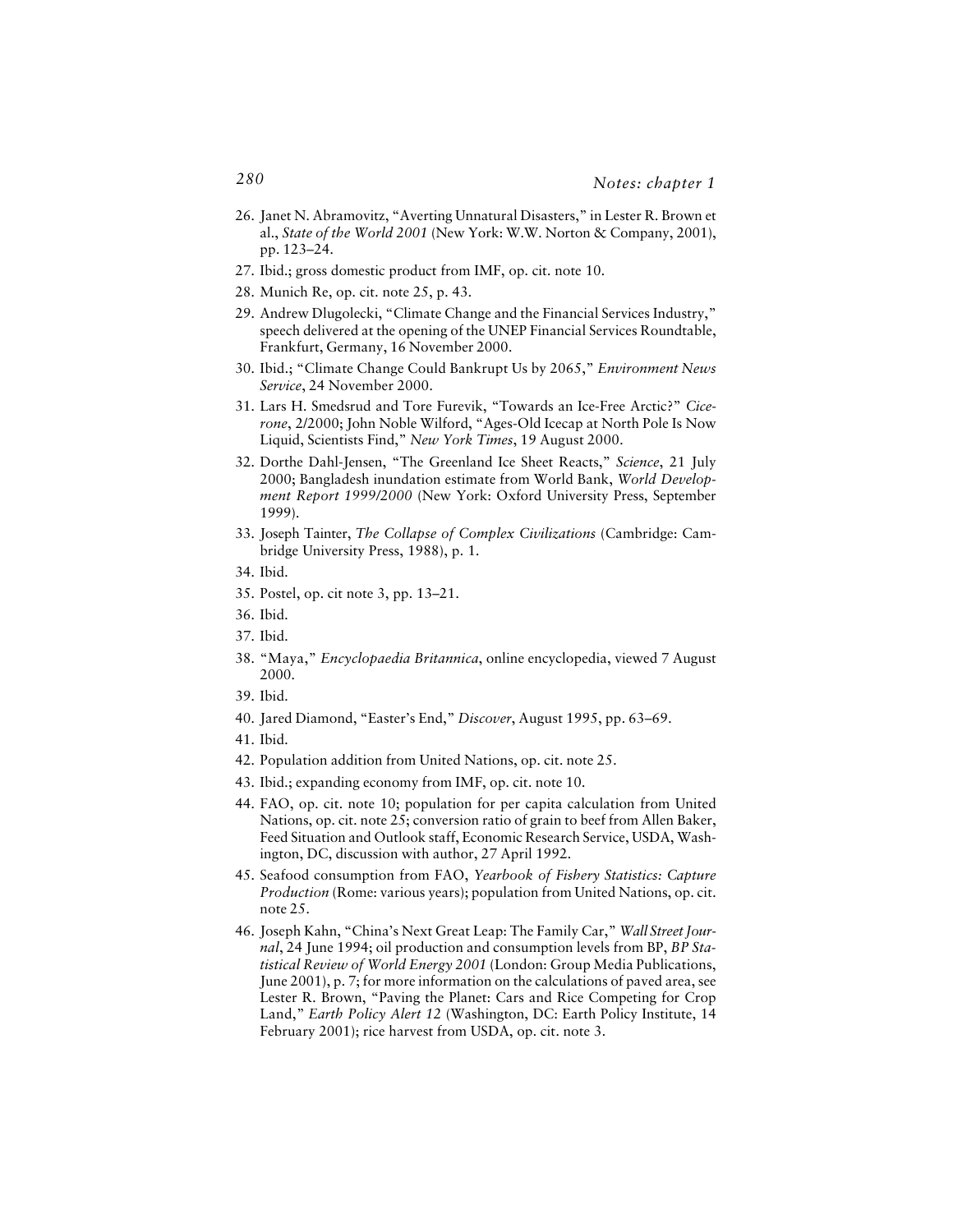- 47. Calculated from FAO, op. cit. note 10, forest data updated 7 February 2001, and from United Nations, op. cit. note 25.
- 48. World oil availability from James J. MacKenzie, "Oil as a Finite Resource: When is Global Production Likely to Peak?" WRI, <www.wri.org/climate/ jm\_oil\_000.html>, updated 20 March 2000; Richard A. Kerr, "USGS Optimistic on World Oil Prospects, *Science*, 14 July 2000, p. 237.
- 49. United Nations, op. cit. note 25.
- 50. Ding Guangwei and Li Shishun, "Analysis of Impetuses to Change of Agricultural Land Resources in China," *Bulletin of the Chinese Academy of Sciences***,** vol. 13, no. 1 (1999).
- 51. Bill Joy, "Why the Future Doesn't Need Us," *Wired*, April 2000.
- 52. United Nations, op. cit. note 25; IMF, op. cit. note 10.
- 53. USDA, op. cit. note 3.
- 54. IMF, op. cit. note 10.
- 55. Ibid.
- 56. Joint United Nations Programme on HIV/AIDS, *Report on the Global HIV/ AIDS Epidemic* (Geneva: June 2000), p. 6; The U.K. Creutzfeldt-Jakob Disease Surveillance Unit, "CJD Statistics," <www.cjd.ed.ac.uk>, updated 7 July 2001; CJD Support Network, "Variant CJD," Information Sheet 4, Alzheimer's Society, April 2001.
- 57. H.G. Wells, *The Outline of History* (London: The Macmillan Company, 1921).
- 58. Population from United Nations, op. cit. note 25.
- 59. Herman E. Daly, "From Empty-World Economics to Full-World Economics: A Historical Turning Point in Economic Development," in Kilaparti Ramakrishna and George M. Woodwell, eds., *The Future of World Forests: Their Use and Conservation* (New Haven, CT: Yale University Press, 1993), p. 79.
- 60. Discussion with author at Worldwatch Briefing, Aspen, CO, 22 July 2001**.**

#### **Chapter 2. Signs of Stress: Climate and Water**

- 1. John Noble Wilford, "Ages-Old Icecap at North Pole Is Now Liquid, Scientists Find," *New York Times*, 19 August 2000.
- 2. J. Hansen, "Global Temperature Anomalies in .01 C," <www.giss.nasa.gov/ data/update/gistemp>, viewed 8 June 2001.
- 3. Sandra Postel, *Last Oasis*, rev. ed. (New York: W.W. Norton & Company, 1997).
- 4. Population estimate for 2050 is medium-variant estimate from United Nations, *World Population Prospects: The 2000 Revision* (New York: February 2001); share of food from irrigated cropland from World Resources Institute (WRI), *World Resources 2000–2001* (Washington, DC: 2001), p. 64.
- 5. Fossil fuel-related carbon emissions figure from Seth Dunn, "Carbon Emis-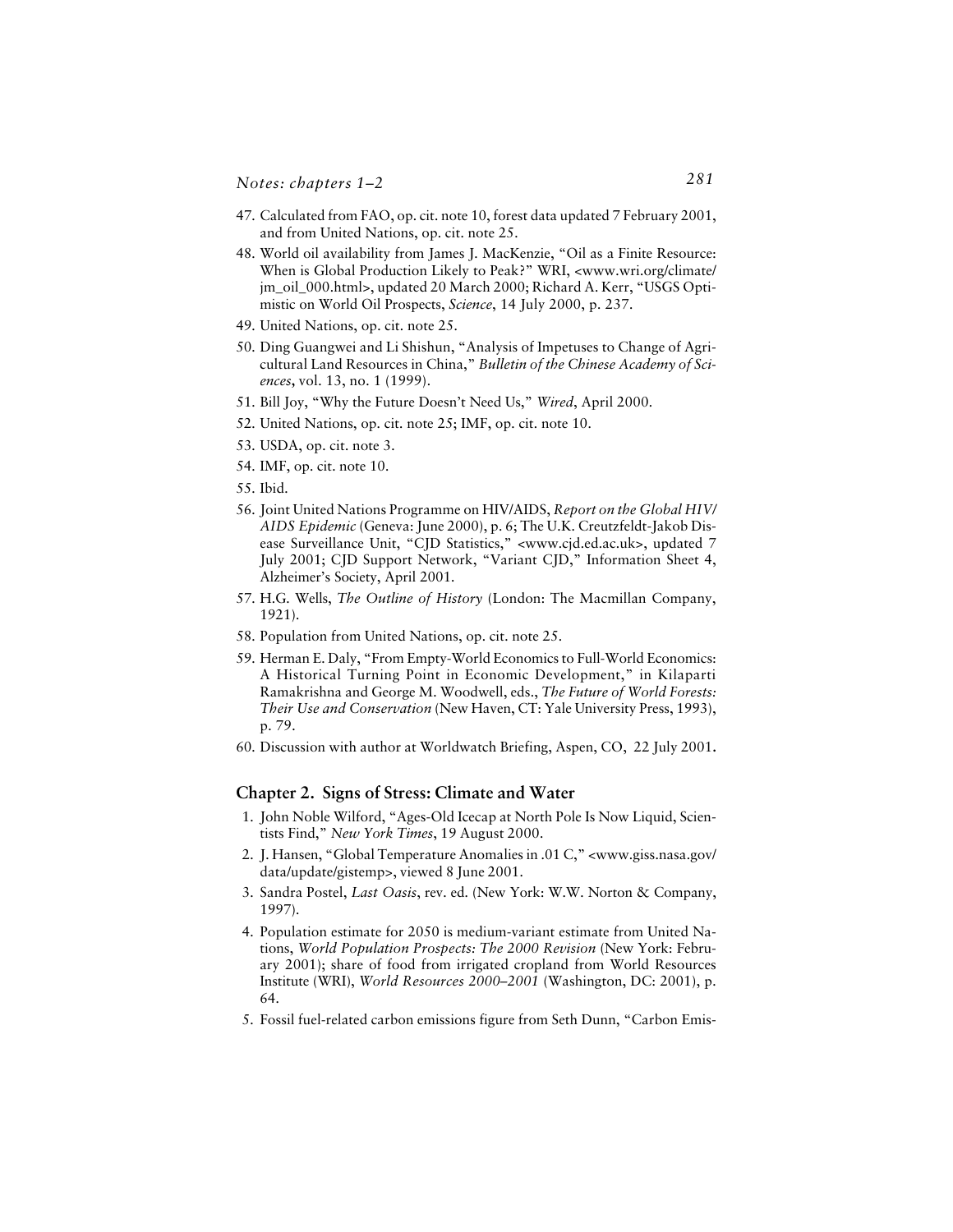sions Continue Decline," in Worldwatch Institute, *Vital Signs 2001* (New York: W.W. Norton & Company, 2001), p. 53; WRI estimates emissions of 1.6 billion tons carbon per year from land use change, most of which is related to deforestation, in WRI, op. cit. note 4, p. 101.

- 6. Figure 2–1 from Dunn, op. cit. note 5.
- 7. Carbon and fossil fuels information from Energy Information Administration, *Annual Energy Outlook 2001, with Projections to 2020* (Washington, DC: U.S. Department of Energy, 2000), p. 48; Michael Renner, "Vehicle Production Sets New Record," in Worldwatch Institute, op. cit. note 5, p. 68.
- 8. Changing forest cover from U.N. Food and Agriculture Organization (FAO), *Forest Resources Assessment (FRA) 2000*, <www.fao.org/forestry/fo/fra/ index.jsp>, updated 10 April 2001, but see note in Chapter 8 on variations among estimates; forests store 20 to 100 times more carbon than cleared land, according to Mohan Wali et al., "Assessing Terrestrial Ecosystem Sustainability: Usefulness of Regional Carbon and Nitrogen Models," *Nature & Resources*, October-December 1999, p. 27.
- 9. Figure 2–2 from Dunn, op. cit. note 5, pp. 52–53.
- 10. Hansen, op. cit. note 2; Seth Dunn, "Global Temperature Steady," in Worldwatch Institute, op. cit. note 5, pp. 50–51.
- 11. Intergovernmental Panel on Climate Change (IPCC), "Climate Change 2001: Impacts, Adaptation, and Vulnerability (Summary for Policy Makers)" (draft Feb 2001), <www.ipcc.ch/pub/wg2SPMfinal.pdf>; Figure 2–3 based on Hansen, op. cit. note 2.
- 12. Cindy Schreuder and Sharman Stein, "Heat's Toll Worse Than Believed, Study Says at Least 200 More Died," *Chicago Tribune*, 21 September 1995; corn harvest data from U.S. Department of Agriculture (USDA), *Production, Supply, and Distribution*, electronic database, Washington, DC, updated May 2001.
- 13. John Noble Wilford, "Move Over, Iceman! New Star From the Andes," *New York Times*, 25 October 1995; James Brooke, "Remains of Ancient Man Discovered in Melting Canadian Glacier," *New York Times*, 25 August 1999.
- 14. Lisa Mastny, "Melting of Earth's Ice Cover Reaches New High," *Worldwatch News Brief* (Washington, DC: 6 March 2000); Wilford, op. cit. note 1; 50 year projection in Lars H. Smedsrud and Tore Furevik, "Towards an Ice-Free Arctic?" *Cicerone*, no. 2, 2000.
- 15. W. Krabill et al., "Greenland Ice Sheet: High Elevation Balance and Peripheral Thinning," *Science*, 21 July 2000, p. 428; usable flow of the Nile River is 74 billion cubic meters, according to Sandra Postel, *Pillar of Sand* (New York: W.W. Norton & Company, 1999), pp. 71, 146.
- 16. "Melting of Antarctic Ice Shelves Accelerates," *Environmental News Network*, 9 April 1999.
- 17. Ibid.
- 18. Mastny, op. cit. note 14.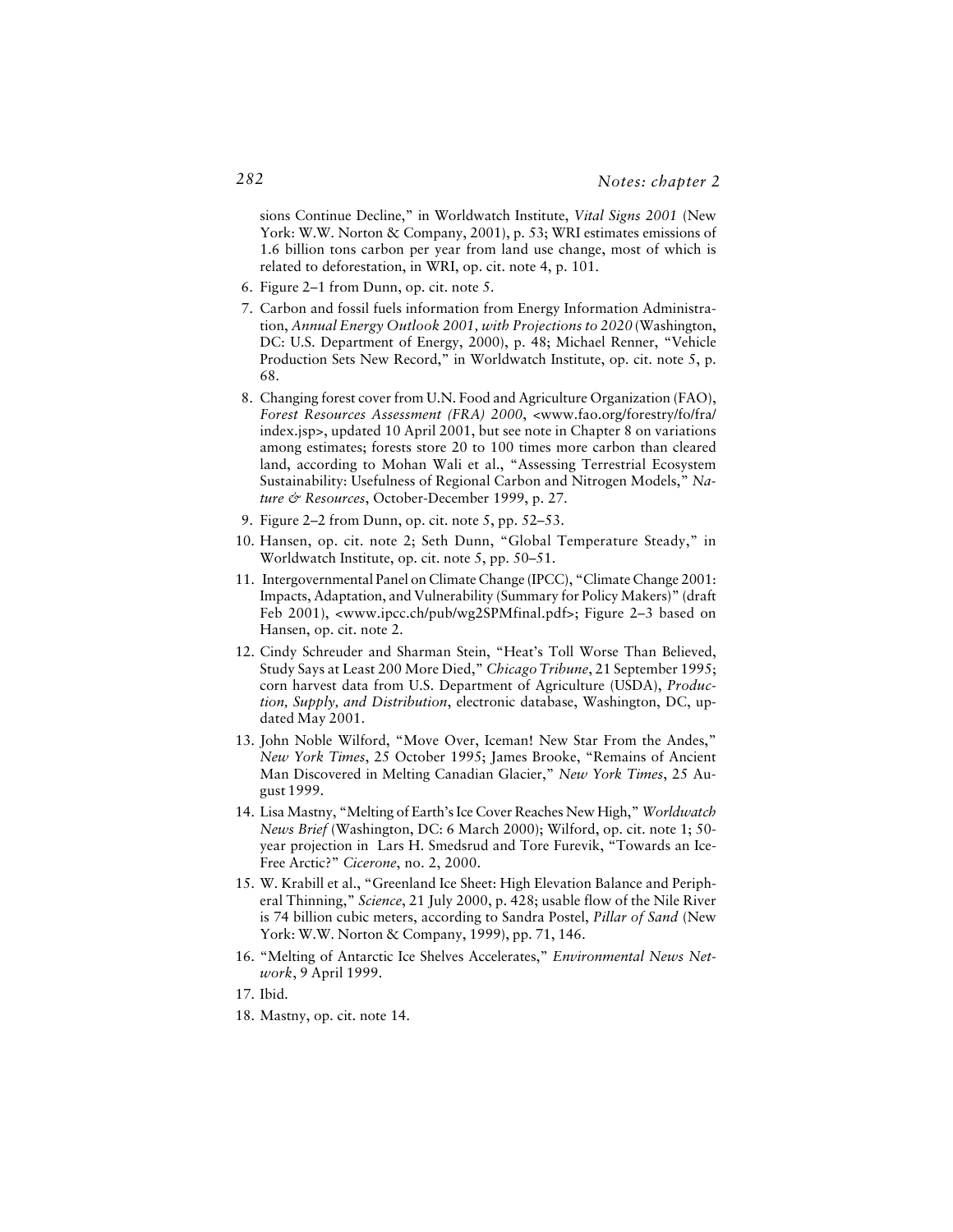19. Ibid.

- 20. Lonnie G. Thompson, "Disappearing Glaciers Evidence of a Rapidly Changing Earth," American Association for the Advancement of Science annual meeting proceedings, San Francisco, CA February 2001; response by Zakia Meghji in "Newswire," *New Scientist*, 26 May 2001.
- 21. Christopher B. Field et al., *Confronting Climate Change in California: Ecological Impacts on the Golden State* (Cambridge, MA: Union of Concerned Scientists, 1999), pp. 2–3, 10.
- 22. Robert Marquand, "Glaciers in the Himalayas Melting at Rapid Rate," *Christian Science Monitor*, 5 November 1999.
- 23. Stuart R. Gaffin, *High Water Blues: Impacts of Sea Level Rise on Selected Coasts and Islands* (Washington, DC: Environmental Defense Fund, 1997), p. 6.
- 24. Ibid.; IPCC, "Summary for Policy Makers: A Report of Working Group I of the Intergovernmental Panel on Climate Change" (February 2001), viewed at <www.ipcc.ch/pub/spm22-01.pdf>, pp. 2, 10.
- 25. Saltwater intrusion information from James E. Neumann et al., "Increases in Global Temperature Could Accelerate Historical Rate of Sea-Level Rise" (Washington, DC: Pew Center on Global Climate Change, 29 February 2000).
- 26. Boesch cited in Bette Hileman, "Consequences of Climate Change," *Chemical & Engineering News*, 27 March 2000, pp. 18–19.
- 27. Figure 2–4 from World Bank, *World Development Report 1999/2000* (New York: Oxford University Press, 2000), p. 100; \$3.2 billion figure estimated from USDA, op. cit. note 12, and from U.N. Food and Agriculture Organization, *Rice Market Monitor*, March 2001, p. 13.
- 28. James E. Neumann et al., *Sea-level Rise & Global Climate Change: A Review of Impacts to U.S. Coasts* (Arlington, VA: Pew Center on Global Climate Change, 2000), p. 30; Japan from Center for Global Environmental Research, *Data Book on Sea-Level Rise* (Tokyo: Environment Agency of Japan, 1996), pp. 67–68.
- 29. Neumann et al., op. cit. note 28, p. 31.
- 30. "China Says Huge Dam Project is Going Smoothly," *New York Times*, 26 October 2000.
- 31. Mastny, op. cit. note 14; Dorthe Dahl-Jensen, "The Greenland Ice Sheet Reacts," *Science*, 21 July 2000, p. 404–05.
- 32. A correlation is made between increased sea surface temperatures and increased storm activity in Steven J. Lambert, "Intense Extratropical Northern Hemisphere Winter Cyclone Events: 1899–1991," *Journal of Geophysical Research*, 27 September 1996, pp. 21, 319–21, 325.
- 33. Munich Re, *Topics 2000: Natural Catastrophes—The Current Position* (Munich: Münchener Ruckversicherungs-Gesellschaft, December 1999), p. 43, and MRNatCatSERVICE, *Significant Natural Disasters in 1999* (Munich: REF/Geo, January 2000).
- 34. Ed Rappaport, "Preliminary Report: Hurricane Andrew 16–28 August, 1992" (Miami, FL: National Oceanic and Atmospheric Administration, National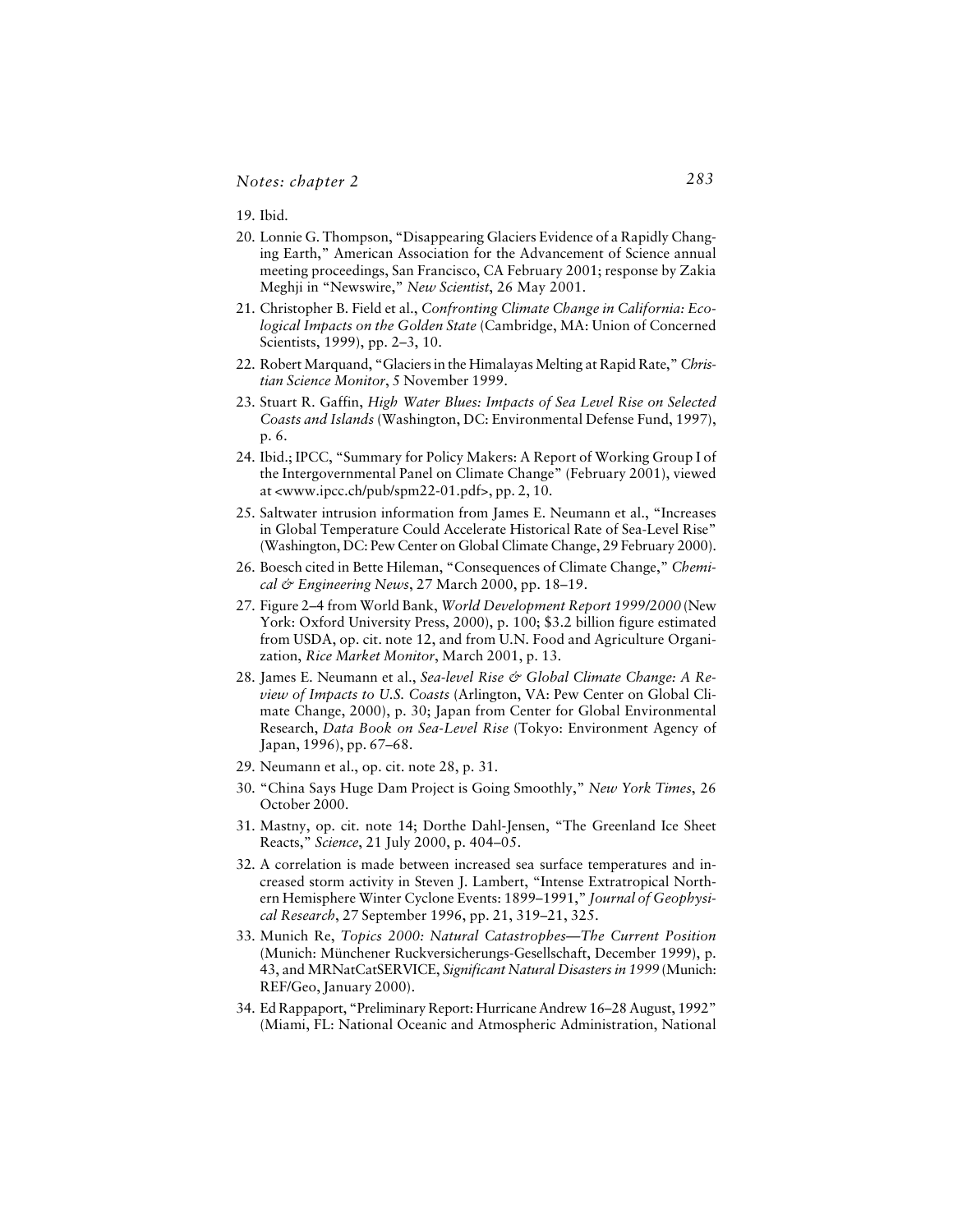Hurricane Center, 10 December 1993); damage report estimates range from \$25 billion in ibid. to \$33 billion in William K. Stevens, "Storm Warning: Bigger Hurricanes and More of Them," *New York Times*, 3 June 1997.

- 35. Hurricane Georges in Munich Re, "Munich Re's Review of Natural Catastrophes in 1998," press release (Munich: 29 December 1998); December 1999 storm in Munich Re, op. cit. note 33.
- 36. Munich Re, op. cit. note 33, p. 15.
- 37. Lambert, op. cit. note 32; European storm information from Munich Re, op. cit. note 33, p. 48.
- 38. Robert Engelman et al., *People in the Balance: Population and Natural Resources at the Turn of the Millennium* (Washington, D.C.: Population Action International, 2000), pp. 8–9.
- 39. Postel, op. cit. note 15, p. 71.
- 40. Lester R. Brown, "The Aral Sea: Going, Going…," *World Watch*, January/ February 1991, pp. 20–27.
- 41. Ibid.
- 42. Ibid., p. 20.
- 43. Postel, op. cit. note 15, pp. 261–62.
- 44. Lester R. Brown and Brian Halweil, "China's Water Shortages Could Shake World Food Security," *World Watch*, July/August 1998, pp. 11–12.
- 45. Ibid.
- 46. Ibid., p. 15.
- 47. Ibid.
- 48. Postel, op. cit. note 15, pp. 141–49.
- 49. Egypt imported 10.5 million tons of the total 26.7 tons of grain consumed in 2000, according to USDA, op. cit. note 12; populations from United Nations, op. cit. note 4.
- 50. Fertility rate from Population Reference Bureau, *2001 World Population Data Sheet*, wall chart (Washington, DC: Population Reference Bureau, 2001); population projections from United Nations, op. cit. note 4; dams from Tom Gardner-Outlaw and Robert Engelman, *Sustaining Water, Easing Scarcity* (Washington, DC: Population Action International, 1997), p. 12.
- 51. World Bank, *World Development Indicators Database*, April 2001.
- 52. Harvey Morris and Gareth Smyth, "Israel Talks of 'Water War' with Lebanon," *Financial Times*, 16 March 2001; Friends of the Earth–Middle East, *Let the Dead Sea Live* (Amman, Jordan: 2000), p. 11.
- 53. Postel, op. cit. note 15, pp. 155–57; Milton Osborne, "The Strategic Significance of the Mekong," *Contemporary Southeast Asia*, December 2000, pp. 429–44.
- 54. Share of China's grain harvest from the North China Plain based on Hong Yang and Alexander Zehnder, "China's Regional Water Scarcity and Implications for Grain Supply and Trade," *Environment and Planning A*, vol. 33 (2001), and on USDA, op. cit. note 12; India in Postel, op. cit. note 3, p.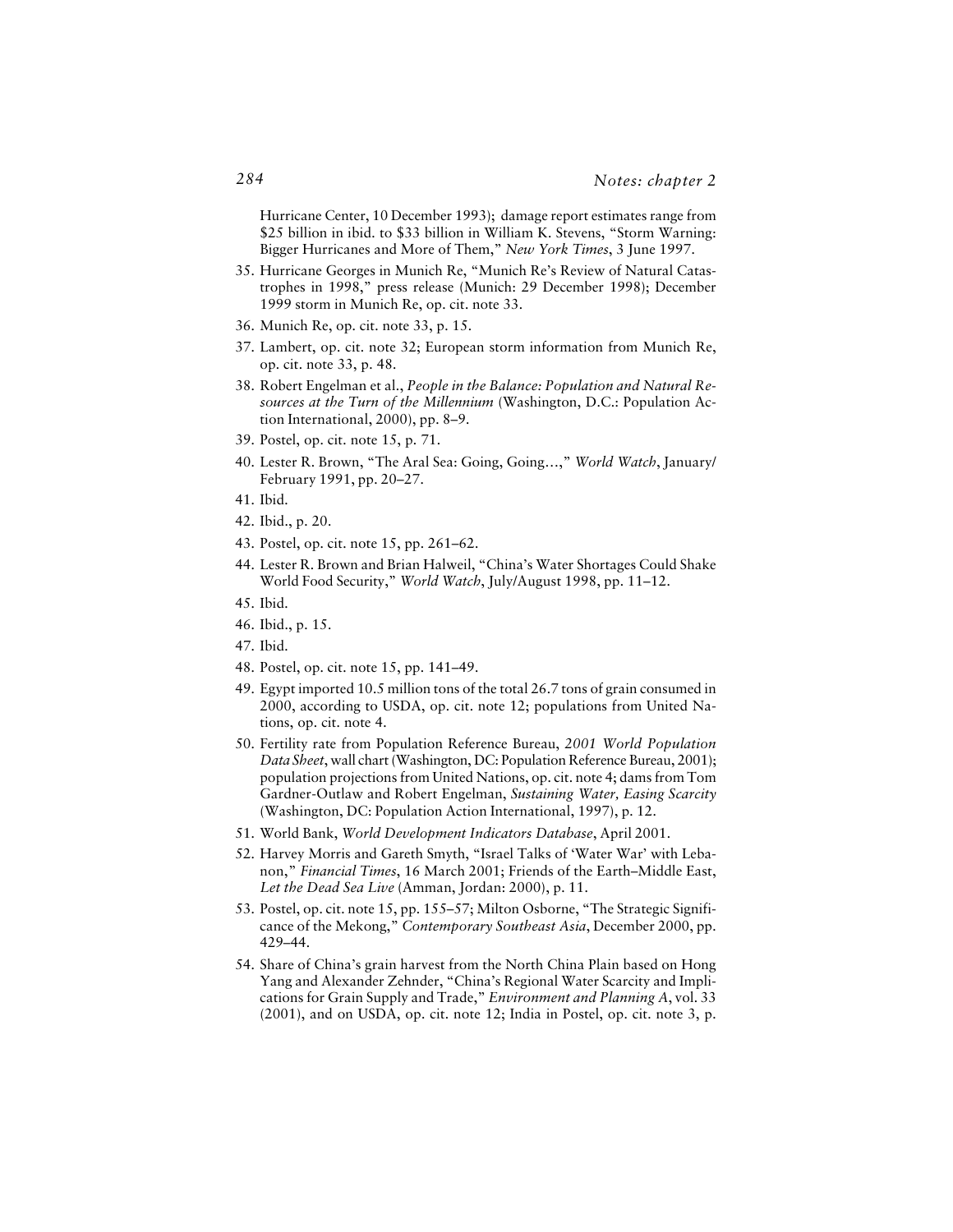170; United States from Postel, op. cit. note 15, pp. 56-57, 252.

- 55. Brown and Halweil, op. cit. note 44; water resource distribution in China also discussed in Fred W. Crook and Xinshen Diao, "Water Pressure in China: Growth Strains Resources," *Agricultural Outlook* (USDA, Economic Research Service), January/February 2000, pp. 25–29.
- 56. James Kynge, "China Approves Controversial Plan to Shift Water to Drought-Hit Beijing," *Financial Times*, 7 January 2000; World Bank, *China: Agenda for Water Sector Strategy for North China* (Washington, DC: April 2001), pp. vii, xi.
- 57. Hong and Zehnder, op. cit. note 54, p. 85.
- 58. Kynge, op. cit. note 56; Dennis Engi, *China Infrastructure Initiative*, Sandia National Laboratory, <www.cmc.sandia.gov/iGAIA/china/ciihome.html>.
- 59. Engi, op. cit. note 58; World Bank, op. cit. note 56.
- 60. Population projection from United Nations, op. cit. note 4; Albert Nyberg and Scott Rozelle, *Accelerating China's Rural Transformation* (Washington, DC: World Bank, 1999).
- 61. Postel, op. cit. note 15, p. 73.
- 62. Ibid., p. 77.
- 63. Bonnie Terrell and Phillip N. Johnson, "Economic Impact of the Depletion of the Ogallala Aquifer: A Case Study of the Southern High Plains of Texas," presented at the American Agricultural Economics Association annual meeting in Nashville, TN, 8–11 August 1999.
- 64. David Hurlbut, "The Good, the Bad, and the Arid," *Forum* (Tennessee Valley Authority and Energy Environment and Resources Center, University of Tennessee), spring 2001, p. 11.
- 65. Postel, op. cit. note 15, p. 255; rule of thumb from FAO, *Yield Response to Water* (Rome: 1979); USDA, op. cit. note 12.
- 66. USDA, op. cit. note 12.
- 67. Irrigation water information from WRI, op. cit. note 4, p. 64; calculation based on 1,000 tons of water for 1 ton of grain from FAO, op. cit. note 65, on global wheat prices from International Monetary Fund, *International Financial Statistics* (Washington, DC: various years), and on industrial water intensity in Mark W. Rosegrant, Claudia Ringler, and Roberta V. Gerpacio, "Water and Land Resources and Global Food Supply," paper prepared for the 23rd International Conference of Agricultural Economists on Food Security, Diversification, and Resource Management: Refocusing the Role of Agriculture?, Sacramento, CA, August 10–16, 1997.
- 68. Average grain consumption per person derived from USDA, op. cit. note 12, and from United Nations, op. cit. note 4.
- 69. WRI, op. cit. note 4, p. 274.
- 70. USDA, op. cit. note 12.
- 71. Ibid.; this shows grain imports alone into the region of over 63 million tons, equivalent to 63 billion tons (63 billion cubic meters) of water, nearly the 74 billion cubic meters of usable flow of the Nile River reported in Postel, op.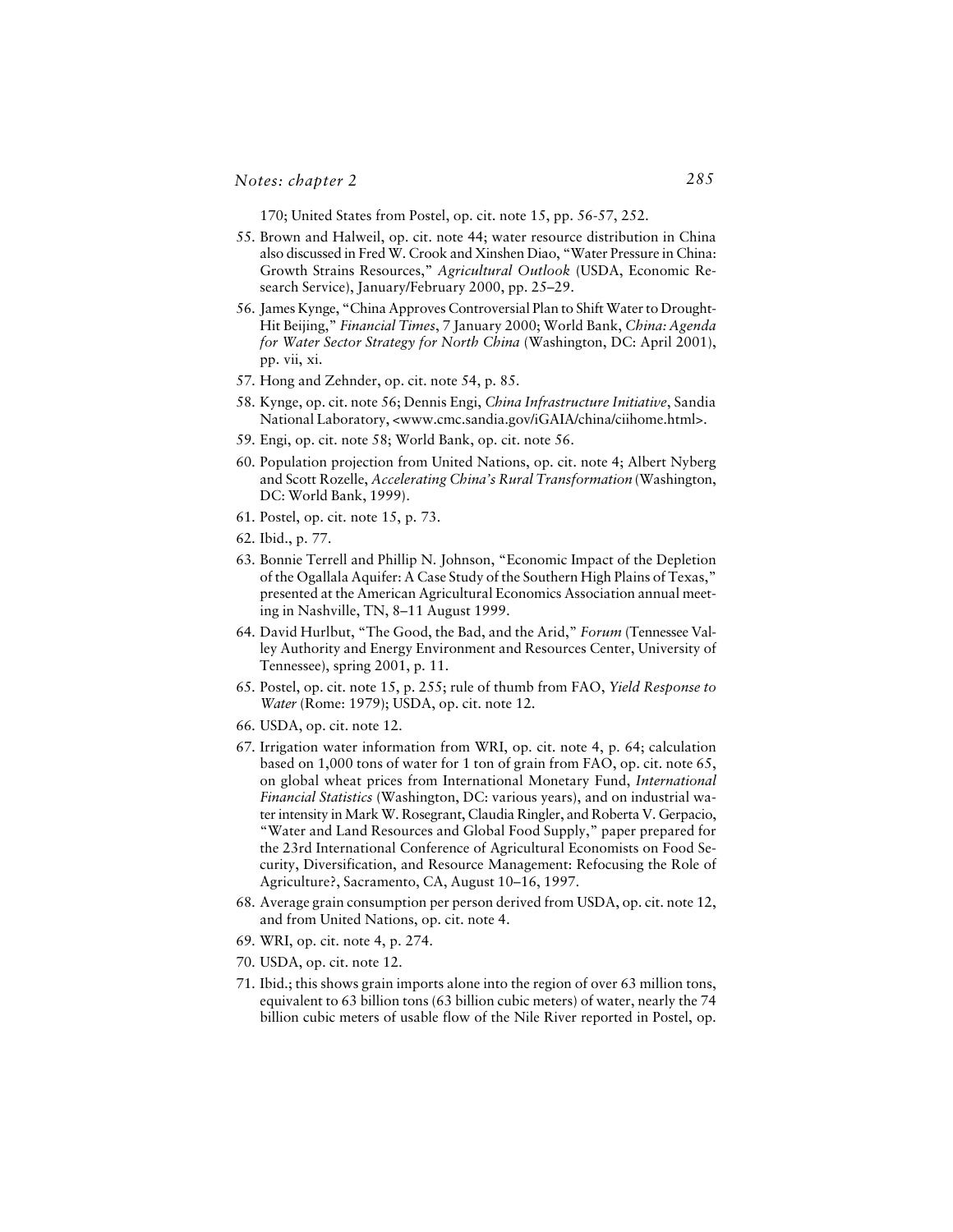cit. note 15, p. 146.

- 72. Morris and Smyth, op. cit. note 52.
- 73. World Bank, op. cit. note 51; Chinese soy import history from USDA, Foreign Agricultural Service, *Oilseeds: World Markets and Trade*, July 2001, p. 22.
- 74. Liang Chao, "Officials: Water Price to Increase," *China Daily*, 21 February 2001.
- 75. While officially adhering to a grain self-sufficiency policy, China has redefined "self-sufficiency" as importing up to 20 percent of its grain supplies, in National Conditions and Analysis Research Group, *Agriculture and Development—A Study of China's Grain and Agricultural Development Strategy in the 21st Century*, National Conditions Report No. 5 (Beijing: Chinese Academy of Sciences, March 1997); water preference to industry in Crook and Xinshen, op. cit. note 55.
- 76. China's trade surplus from Geoff Hiscock, "Weighing Up the Impact of Sino-U.S. Trade Sanctions," *Cable News Network*, 16 April 2001.

#### **Chapter 3. Signs of Stress: The Biological Base**

- 1. "China Dust Storm Strikes USA," *NOAA News* (National Oceanic and Atmospheric Administration), 18 April 2001; Ann Schrader, "Latest Import From China: Haze," *Denver Post*, 18 April 2001.
- 2. Dust storms in China from National Center for Atmospheric Research (NCAR), "Scientists, Ships, Aircraft to Profile Asian Pollution and Dust." press release (Boulder, CO: 20 March 2001); U.S. Dust Bowl from William K. Stevens, "Great Plains or Great Desert? The Sea of Dunes Lies in Wait," *New York Times*, 28 May 1996.
- 3. Livestock data from U.N. Food and Agriculture Organization (FAO), *FAOSTAT Statistics Database*, <apps.fao.org>, updated 2 May 2001.
- 4. Shrinkage of forests from FAO, *Forest Resources Assessment (FRA) 2000*, <www.fao.org/forestry/fo/fra/index.jsp>, updated 10 April 2001, but see note in Chapter 8 on variations in estimates; information on forest fires from Emily Matthews et al., *Pilot Analysis of Global Ecosystems: Forest Ecosystems* (Washington, DC: World Resources Institute (WRI), 2000), pp. 24–26.
- 5. Loss of topsoil calculated from Mohan K. Wali et al., "Assessing Terrestrial Ecosystem Sustainability," *Nature & Resources*, October-December 1999, pp. 21–33, and from WRI, *World Resources 2000–01* (Washington, DC: 2000); yield from U.S. Department of Agriculture (USDA), *Production, Supply, and Distribution*, electronic database, Washington, DC, updated May 2001; jobs from WRI, op. cit. this note, p. 4.
- 6. FAO, *Yearbook of Fishery Statistics: Capture Production* (Rome: various years); United Nations, *World Population Prospects: The 2000 Revision* (New York: February 2001).
- 7. FAO, *The State of Food and Agriculture 1993* (Rome: 1993); Mark Clayton, "Hunt for Jobs Intensifies as Fishing Industry Implodes," *Christian Science Monitor*, 25 August 1993; Clyde H. Farnsworth, "Cod are Almost Gone and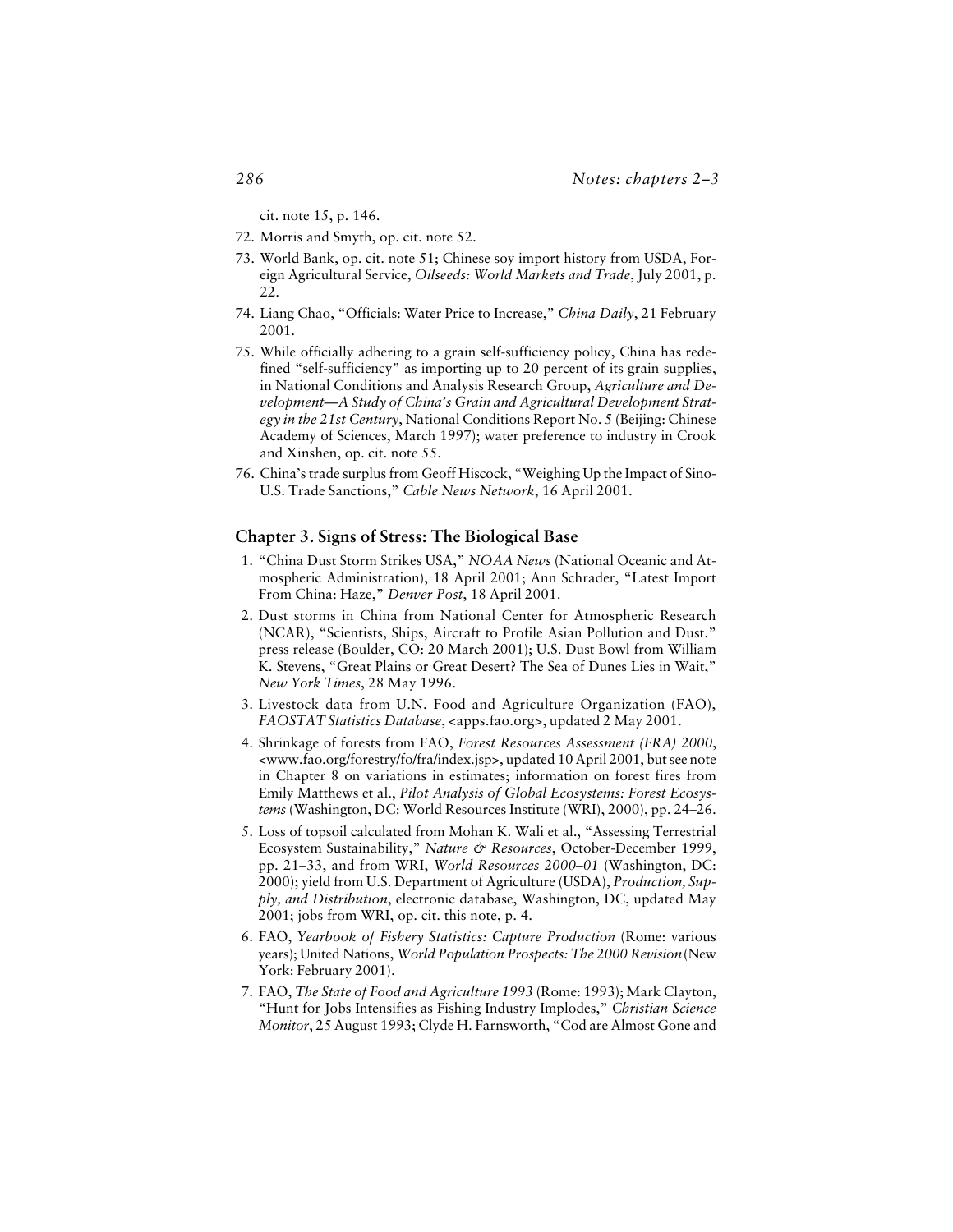a Culture Could Follow," *New York Times*, 28 May 1994.

- 8. "Salmon Fishing Banned Along Washington Coast," *Washington Post*, 10 April 1994.
- 9. Based on "Bluefin Tuna Reported on Brink of Extinction," *Journal of Commerce*, 10 November 1993, and on Ted Williams, "The Last Bluefin Hunt," in Valerie Harms et al., *The National Audubon Society Almanac of the Environment: The Ecology of Everyday Life* (New York: Grosset/Putnam, 1994), p. 185.
- 10. Lester R. Brown, "The Aral Sea: Going, Going…," *World Watch*, January/ February 1991, pp. 20–27.
- 11. Paul Goble, "Another Dying Sea," *Radio Free Europe/Radio Liberty*, 20 June 2001.
- 12. Dead lakes in Canada from "Planet in Peril," *New Internationalist*, May 1987; mercury contaminated fish from Patricia Glick, *The Toll From Coal* (Washington, DC: National Wildlife Federation, April 2000), p. 10.
- 13. Lauretta Burke et al., *Pilot Analysis of Global Ecosystems: Coastal Ecosystems* (Washington, DC: WRI, 2000), pp. 19, 51; coastal wetland loss in Italy from Lester R. Brown and Hal Kane, *Full House* (New York: W.W. Norton & Company, 1994), p. 82.
- 14. Clive Wilkinson, *Status of Coral Reefs of the World: 2000* (Townsville, Australia: Global Coral Reef Monitoring Network, 2000), p. 1.
- 15. Brown and Kane, op. cit. note 13, pp. 83–84.
- 16. Organisation for Economic Cooperation and Development, *OECD Environmental Outlook* (Paris: 2001), pp. 109–20.
- 17. J.A. Gulland, ed., *Fish Resources of the Ocean* (Surrey: U.K.: Fishing News Ltd., 1971), an FAO-sponsored publication that estimated that oceanic fisheries would not be able to sustain an annual yield of more than 100 million tons.
- 18. Caroline Southey, "EU Puts New Curbs on Fishing," *Financial Times*, 16 April 1997.
- 19. Dan Bilefsky, "North Sea's Cod Grounds to be Closed for 12 Weeks," *Financial Times*, 25 January 2001; Paul Brown and Andrew Osborn, "Ban on North Sea Cod Fishing," *Guardian*, 25 January 2001; Alex Kirby, "UK Cod Fishing 'Could be Halted,'" *BBC News*, 6 November 2000.
- 20. Diadie Ba, "Senegal, EU Prepare for Fisheries Deal Tussle," *Reuters*, 28 May 2001.
- 21. Frederick Noronha, "Overfishing Along India's West Coast Threatens to Wipe Out Fish," *Environment News Service*, 16 October 2000.
- 22. FAO, op. cit. note 6; United Nations, op. cit. note 6.
- 23. World forested area from Matthews et al., op. cit. note 4, pp. 3, 16; world cropland from FAO, op. cit. note 3.
- 24. FAO, *Agriculture: Towards 2015/30, Technical Interim Repor*t (Geneva: Economic and Social Department, April 2000).
- 25. Forest Frontiers Initiative, *The Last Frontier Forests: Ecosystems and Econo-*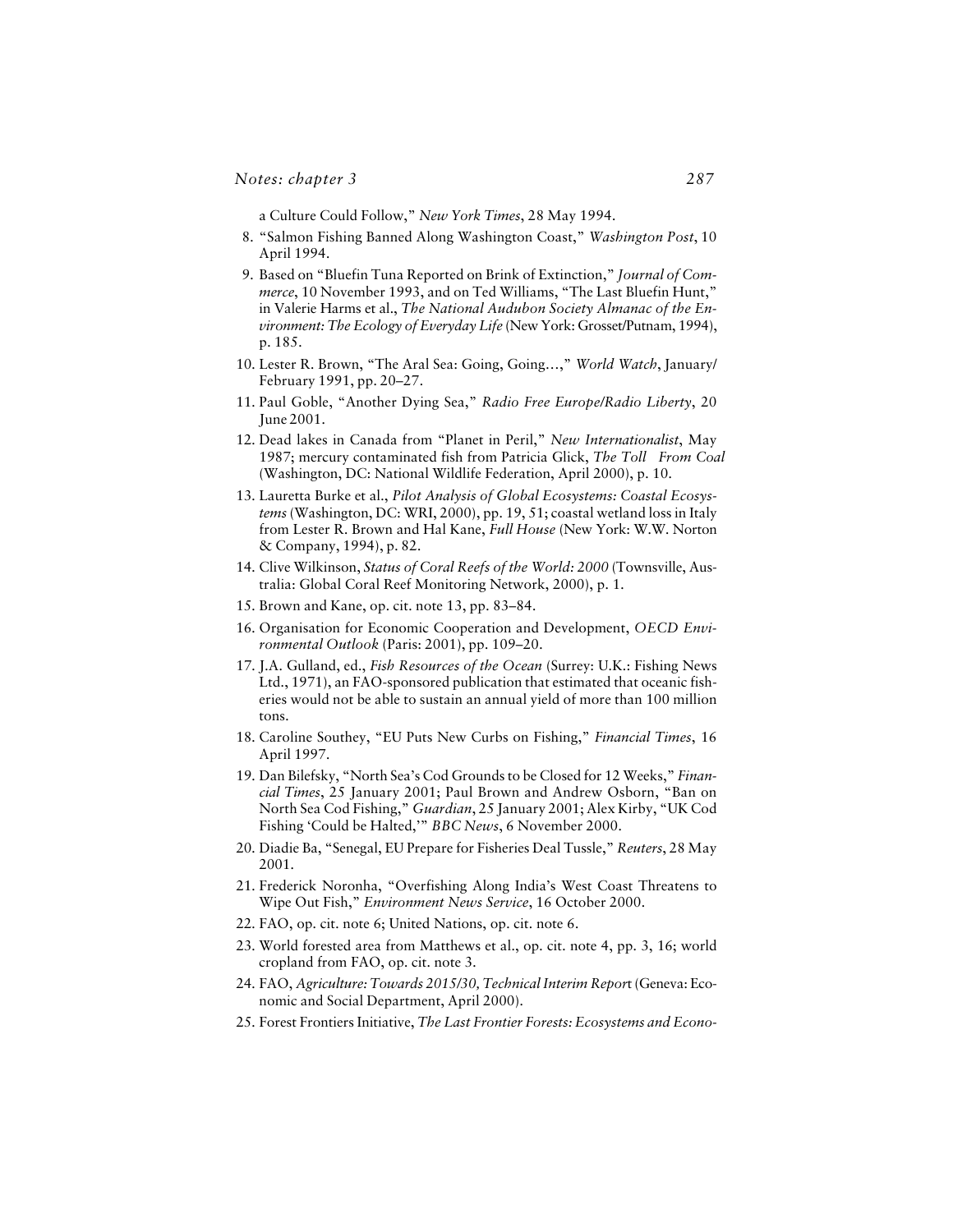*mies on the Edge* (Washington, DC: WRI, 1997).

- 26. FAO, op. cit. note 3.
- 27. Alain Marcoux, "Population and Deforestation," in *Population and the Environment* (Rome: FAO, June 2000).
- 28. Nigel Sizer and Dominiek Plouvier, *Increased Investment and Trade by Transnational Logging Companies in Africa, the Caribbean, and the Pacific* (Belgium: World Wide Fund for Nature and WRI Forest Frontiers Initiative, 2000), pp. 21–35.
- 29. Deforestation in Brazil from Geoff Dyer, "Brazilian Forest Logging Escalates," *Financial Times*, 13 April 2000; Brazilian Embassy, Environment Section, response to William F. Laurance et al., "The Future of the Brazilian Amazon," *Science*, 19 January 2001, from discussion with author, 22 January 2001, with data from the Brazilian National Institute for Space Research (INPE), <www.grid.inpe.br>; Indonesia in Diarmid O'Sullivan, "Indonesia Faces Fires Disaster," *Financial Times*, 9 March 2000; "Indonesia Warns Planters to End Fires or Face Jail," *Reuters*, 15 March 2000.
- 30. Lester R. Brown, "Nature's Limits," in Lester R. Brown et al., *State of the World 1995* (New York: W.W. Norton & Company: 1995), p. 9.
- 31. Yangtze flooding from "Flood Impact on Economy Limited," *China Daily*, 1 September 1998; Doug Rekenthaler, "China Survives Fourth Yangtze Flood Crest as Fifth Begins its Journey," *Disaster Relief*, 11 August 1998; Mozambique flooding from "Aid Agencies Gear Up in Mozambique Flood Rescue Effort," *CNN*, 1 March 2000; loss of forest cover from Carmen Revenga et al., *Watersheds of the World* (Washington, DC: WRI and Worldwatch Institute, 1998).
- 32. Eneas Salati and Peter B. Vose, "Amazon Basin: A System in Equilibrium," *Science*, 13 July 1984, pp. 129–38.
- 33. Ibid.
- 34. Ibid.
- 35. Deforestation in Africa from WRI, op. cit. note 5, pp. 90–95; Wang Hongchang, "Deforestation and Desiccation in China: A Preliminary Study," study for the Beijing Center for Environment and Development, Chinese Academy of Social Sciences, 1999.
- 36. Bans on logging from "Over 11 Million Hectares of Forest Cover are Lost Throughout the World Each Year," *Environmental News Network*, March 1999; U.N. Environment Programme, *Global Environment Outlook 2000* (London: Earthscan, 1999), pp. 78–80; protected forest area estimate from FAO, op. cit. note 24.
- 37. Land area estimate from Stanley Wood, Kate Sebastian, and Sara J. Scherr, *Pilot Analysis of Global Ecosystems: Agroecosystems* (Washington, DC: International Food Policy Research Institute and WRI, 2000), p. 3; livestock counts from FAO, op. cit. note 3.
- 38. Number of pastoralists from "Investing in Pastoralism," *Agriculture Technology Notes* (Rural Development Department, World Bank), March 1998, p. 1; FAO, op. cit. note 3.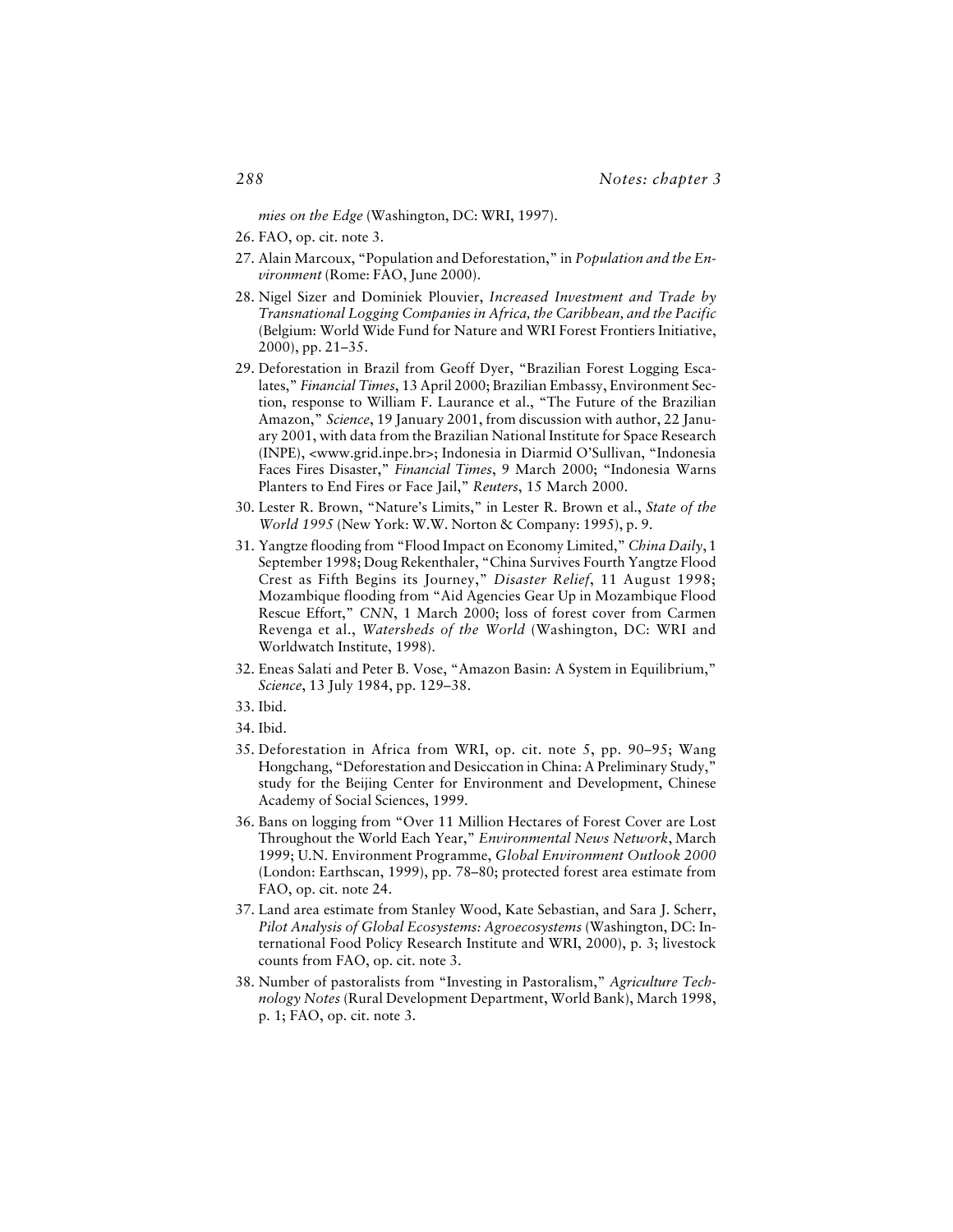- 39. FAO, op. cit. note 3; United Nations, op. cit. note 6.
- 40. Per capita beef consumption from USDA, Foreign Agricultural Service (FAS), *Livestock and Poultry: World Markets and Trade* (Washington, DC: March 2001); mutton consumption from USDA, FAS, *Livestock and Poultry: World Markets and Trade* (Washington, DC: March 2000); population from United Nations, op. cit. note 6.
- 41. Global estimates from Robin P. White, Siobhan Murray, and Mark Rohweder, *Pilot Analysis of Global Ecosystems: Grassland Ecosystems* (Washington, DC: WRI, 2000), p. 3; U.S. data from U.S. Department of the Interior, Bureau of Land Management, *National Rangeland Inventory, Monitoring and Evaluation Report, Fiscal Year 2000* (Washington, DC: 2000).
- 42. FAO, op. cit. note 3; United Nations, op. cit. note 6.
- 43. Africa's 3 million buffalo are included in the estimate for cattle, found in FAO, op. cit. note 3; Southern African Development Coordination Conference, *SADCC Agriculture: Toward 2000* (Rome: FAO, 1984).
- 44. FAO, op. cit. note 3; United Nations, op. cit. note 6.
- 45. Erik Eckholm, "Chinese Farmers See a New Desert Erode Their Way of Life," *New York Times*, 30 July 2000.
- 46. Edward C. Wolf, "Managing Rangelands," in Lester Brown et al., *State of the World 1986* (New York, W.W. Norton & Company, 1986); Government of India, "Strategies, Structures, Policies: National Wastelands Development Board," New Delhi, mimeographed, 6 February 1986.
- 47. Figure 3–1 from FAO, op. cit. note 3; Worldwatch Institute, *Vital Signs 2000*, electronic database, Washington, DC, 2000; United Nations, op. cit. note 6; mutton production for 2000 is an Earth Policy Institute estimate.
- 48. Table 3–2 from H. Dregne et al., "A New Assessment of the World Status of Desertification," *Desertification Control Bulletin*, no. 20, 1991, cited in Brown and Kane, op. cit. note 13, p. 95.
- 49. Ibid.; economic information available from International Monetary Fund (IMF), *World Economic Outlook (WEO) Database*, <www.imf.org/exter nal/pubs/ft/weo/2000/02/data/index.htm>, September 2000.
- 50. Wali et al., op. cit. note 5; WRI, op. cit. note 5.
- 51. Robert Henson, Steve Horstmeyer, and Eric Pinder, "The 20th Century's Top Ten U.S. Weather and Climate Events," *Weatherwise*, November/December 1999, pp. 14–19.
- 52. Grain prices from IMF, *International Financial Statistics* (Washington, DC: various years); topsoil loss from USDA, Economic Research Service, *Agri-Environmental Policy at the Crossroads: Guideposts on a Changing Landscape*, Agricultural Economic Report No. 794 (Washington, DC: January 2001), p. 16.
- 53. Loss of topsoil from water erosion from USDA, *Summary Report: 1997 Natural Resources Inventory* (Washington, DC: December 1999, rev. December 2000), pp. 46–51; effect of topsoil loss on yields in Leon Lyles, "Possible Effects of Wind Erosion on Soil Productivity," *Journal of Soil and Water Conservation*, November/December 1975, discussed in Lester R. Brown,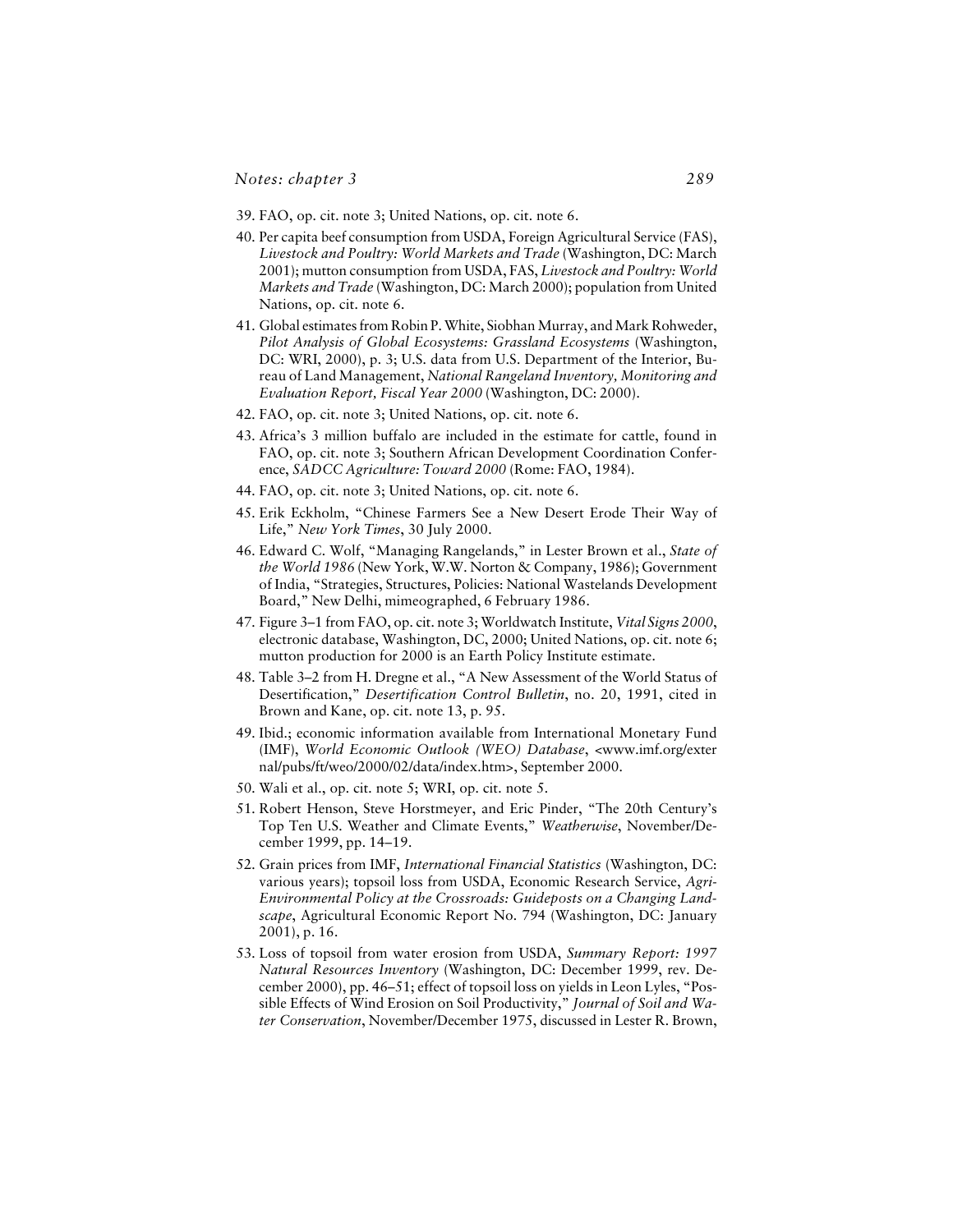"Conserving Soils," in Lester R. Brown et al., *State of the World 1984* (New York: W.W. Norton & Company, 1984), pp. 62–65.

- 54. USDA, op. cit. note 52.
- 55. Ibid.
- 56. FAO, *The State of Food and Agriculture 1995* (Rome: 1995), pp. 174–95; USDA, op. cit. note 5.
- 57. Figure 3–2 and Institute of Soil Management from FAO, op. cit. note 56; USDA, op. cit. note 5.
- 58. USDA, op. cit. note 5.
- 59. United Nations, op. cit. note 6; IMF, op. cit. note 49; USDA, op. cit. note 5.
- 60. Hong Yang and Xiubin Li, "Cultivated Land and Food Supply in China," *Land Use Policy*, vol. 17, no. 2 (2000).
- 61. "Combating Desertification," *China Daily*, 25 May 2000.
- 62. NCAR, op. cit. note 2; "Drought Promotes Sandstorms in North China," *People's Daily*, 10 March 2001; "Sandstorms to Increase in China," *Xinhua*, 10 April 2000; Gareth Cook, "Massive Dust Cloud to Travel Over N.E.," *Boston Globe*, 20 April 2001; Philip P. Pan, "In Inner Mongolia, Nature Lets Loose a Blizzard of Calamity," *Washington Post*, 21 January 2001; Dong Zhibao, Wang Xunming, and Liu Lianyou, "Wind Erosion in Arid and Semiarid China: An Overview," *Journal of Soil and Water Conservation*, vol. 55, no. 4 (2000).
- 63. Rattan Lal, "Erosion-Crop Productivity Relationships for Soils of Africa," *Soil Science Society of America Journal*, May-June 1995.
- 64. Ibid.; Samuel Ajetunmobi, "Alarm Over Rate of Desertification," *This Day* (Lagos, Nigeria), 23 January 2001.
- 65. "Algeria to Convert Large Cereal Land to Tree-Planting," *Reuters*, 8 December 2000.
- 66. United Nations, op. cit. note 6; Mark Turner, "You Can't Blame it All on the Weather," *Financial Times*, 14 October 2000.
- 67. United Nations, op. cit. note 6.
- 68. Michelle Leighton Schwartz and Jessica Notini, *Desertification and Migration: Mexico and the United States*, U.S. Commission on Immigration Reform Research Paper (San Francisco: fall 1994).
- 69. World Bank, *World Development Report 1992* (New York: Oxford University Press, 1992), p. 56; soil erosion in Ethiopia from personal observation; grain area in the former Soviet Union from USDA, op. cit. note 5.
- 70. M. Kassas, "Desertification: A General Review," *Journal of Arid Environments*, vol. 30 (1995), p. 118.
- 71. David Quammen, "Planet of Weeds," *Harper's Magazine*, October 1998.
- 72. Species Survival Commission, *2000 IUCN Red List of Threatened Species* (Gland, Switzerland, and Cambridge, UK: World Conservation Union–IUCN, 2000).
- 73. Ibid., p. 8.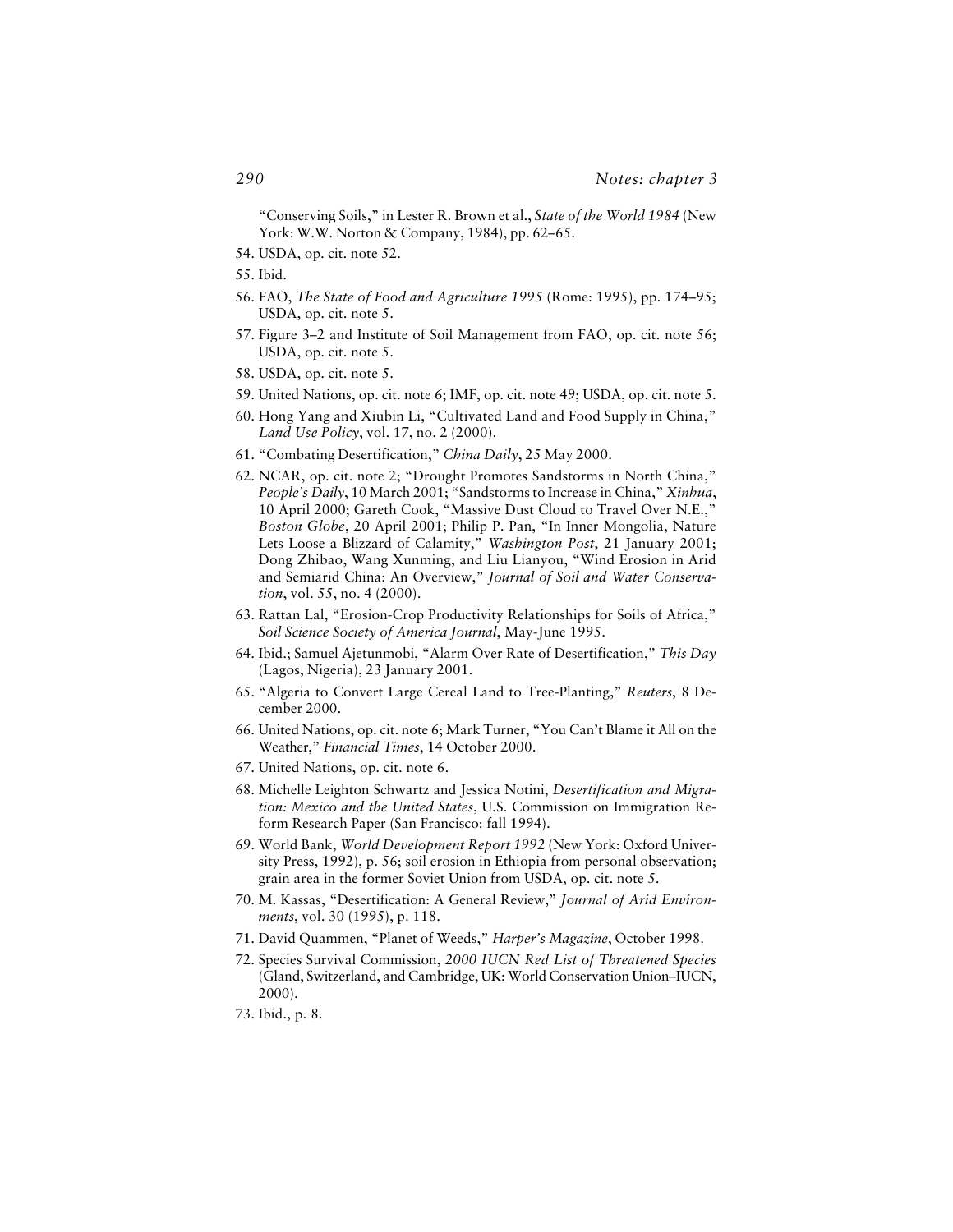- 74. IUCN, "Confirming the Global Extinction Crisis," press release (Gland, Switzerland: 28 September 2000).
- 75. Species Survival Commission, op. cit. note 72; Cat Lazaroff, "New Primates Discovered in Madagascar and Brazil," *Environment News Service*, 26 January 2001; TRAFFIC, *Food for Thought: The Utilization of Wild Meat in Eastern and Southern Africa* (Cambridge, UK: 2000).
- 76. Danna Harman, "Bonobos' Threat to Hungry Humans," *Christian Science Monitor*, 7 June 2001.
- 77. Species Survival Commission, op. cit. note 72, p. 8; Ashley T. Mattoon, "Bird Species Threatened," in Worldwatch Institute, *Vital Signs 2001* (New York: W.W. Norton & Company, 2001), pp. 98–99; "Great Indian Bustard Facing Extinction," *India Abroad Daily*, 12 February 2001; Carol Kaesuk Yoon, "Penguins in Trouble Worldwide," *New York Times*, 26 June 2001.
- 78. Janet N. Abramovitz, *Imperiled Waters, Impoverished Future: The Decline of Freshwater Ecosystems*, Worldwatch Paper 128 (Washington, DC: Worldwatch Institute, March 1996), p. 159.
- 79. Cat Lazaroff, "Caviar Export Ban Could Save Caspian Sea Sturgeon," *Environment News Service*, 13 June 2001.
- 80. Ashley Mattoon, "Deciphering Amphibian Declines," in Lester R. Brown et al., *State of the World 2001* (New York: W.W. Norton & Company, 2001), pp. 63–82.
- 81. James R. Spotila et al., "Pacific Leatherback Turtles Face Extinction," *Nature*, 1 June 2000; "Leatherback Turtles Threatened," *Washington Post*, 5 June 2000.
- 82. Species Survival Commission, op. cit. note 72, p. 28.
- 83. Ibid., p. 1.
- 84. Chris Bright, "The Nemesis Effect," *World Watch*, May/June 1999, pp. 12– 23.
- 85. D.A. Rothrock, Y. Yu, and G.A. Maykut, "Thinning of Arctic Sea-Ice Cover," *Geophysical Research Letters*, 1 December 1999, pp. 3469–72; W. Krabill et al., "Greenland Ice Sheet: High-Elevation Balance and Peripheral Thinning," *Science*, 21 July 2000.
- 86. Burning of forests from Matthews et al., op. cit. note 4, pp. 24–26.
- 87. John Noble Wilford, "Ages-Old Icecap at North Pole Is Now Liquid, Scientists Find," *New York Times*, 19 August 2000; coral reefs from Lisa Mastny, "World's Coral Reefs Dying Off," in Worldwatch Institute, op. cit. note 77, pp. 92–93.
- 88. Chris Bright, "Anticipating Environmental 'Surprise,'" in Lester R. Brown et al., *State of the World 2000* (New York: W.W. Norton & Company, 2000), p. 37.

#### **Chapter 4. The Shape of the Eco-Economy**

1. World Commission on Environment and Development, *Our Common Future* (Oxford: Oxford University Press, 1987).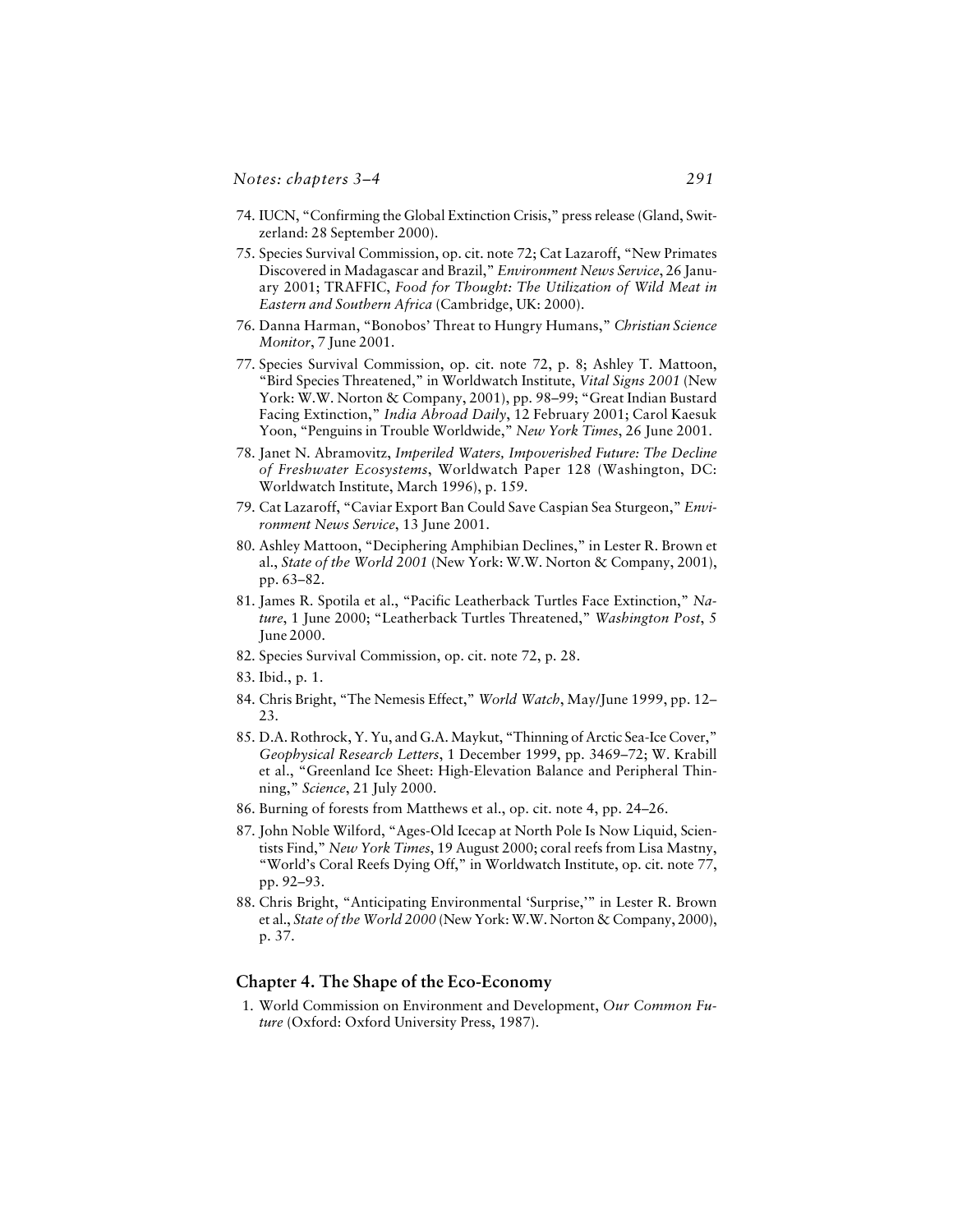- 2. Gary Gardner, "Fish Harvest Down," in Lester R. Brown et al., *Vital Signs 2000* (New York: W.W. Norton & Company, 2000), p. 41; paper demand in Janet N. Abramovitz and Ashley T. Mattoon, *Paper Cuts: Recovering the Paper Landscape*, Worldwatch Paper 149 (Washington, DC: Worldwatch Institute, December 1999), p. 10; animals in U.N. Food and Agriculture Organization (FAO), *FAOSTAT Statistics Database*, <apps.fao.org>, updated 2 May 2001.
- 3. U.S. Forest Service and effects of logging in David Malin Roodman, *Paying the Piper: Subsidies, Politics, and the Environment*, Worldwatch Paper 133 (Washington, DC: Worldwatch Institute, December 1996), p. 19; Janet N. Abramovitz, "Averting Unnatural Disasters," in Lester R. Brown et al., *State of the World 2001* (New York: W.W. Norton & Company, 2001), p. 128; logging's relation to northwest Pacific fisheries in T.W. Chamberlin, R.D. Harr, and F.H. Everest, "Timber Harvesting, Silviculture, and Watershed Processes," in W.R. Meehan, ed., *Influences of Forest and Rangeland Management on Salmonoid Fishes and Their Habitats* (Bethesda, MD: American Fisheries Society, 1991).
- 4. Hong Yang and Alexander Zehnder, "China's Regional Water Scarcity and Implications for Grain Supply and Trade," *Environment and Planning A*, vol. 33 (2001), p. 85.
- 5. Lester R. Brown, "World Economy Expands," in Worldwatch Institute, *Vital Signs 2001* (New York: W.W. Norton & Company, 2001), pp. 56–57.
- 6. Population stabilization from Population Reference Bureau, *2001 World Population Data Sheet*, wall chart (Washington, DC: 2001).
- 7. Denmark population from ibid.; coal-plant ban in International Energy Agency, *Energy Policies of IEA Countries: Denmark 1998 Review* (London: October 1998); beverage containers in Brenda Platt and Neil Seldman, *Wasting and Recycling in the United States 2000* (Athens, GA: GrassRoots Recycling Network, 2000); wind energy from Christopher Flavin, Worldwatch Institute, *Vital Signs 2001* press briefing, Washington, DC, 24 May 2001; bicycles in Molly O'Meara Sheehan, *City Limits: Putting the Brakes on Sprawl*, Worldwatch Paper 156 (Washington, DC: Worldwatch Institute, June 2001), p. 11.
- 8. South Korea is author's personal observation while in the country, November 2000; Costa Rica from United Nations Development Programme, Sustainable Development Networking Programme, Capacity 21 Programme, *Costa Rice Country Report 1998*, <www.sdnp.undp.org/c21>, viewed 7 August 2001; Iceland from Seth Dunn, "The Hydrogen Experiment," *World Watch*, November/December 2000, pp. 14–25.
- 9. Mark Schrope, "A Change of Climate for Big Oil," *Nature*, 31 May 2001, pp. 516–18.
- 10. Rosamond L. Naylor et al., "Nature's Subsidies to Shrimp and Salmon Farming," *Science*, 30 October 1998.
- 11. A. Banerjee, "Dairying Systems in India," *World Animal Review*, vol. 79/2 (Rome: FAO, 1994); Gao Tengyun, "Treatment and Utilization of Crop Straw and Stover in China," *Livestock Research for Rural Development*, February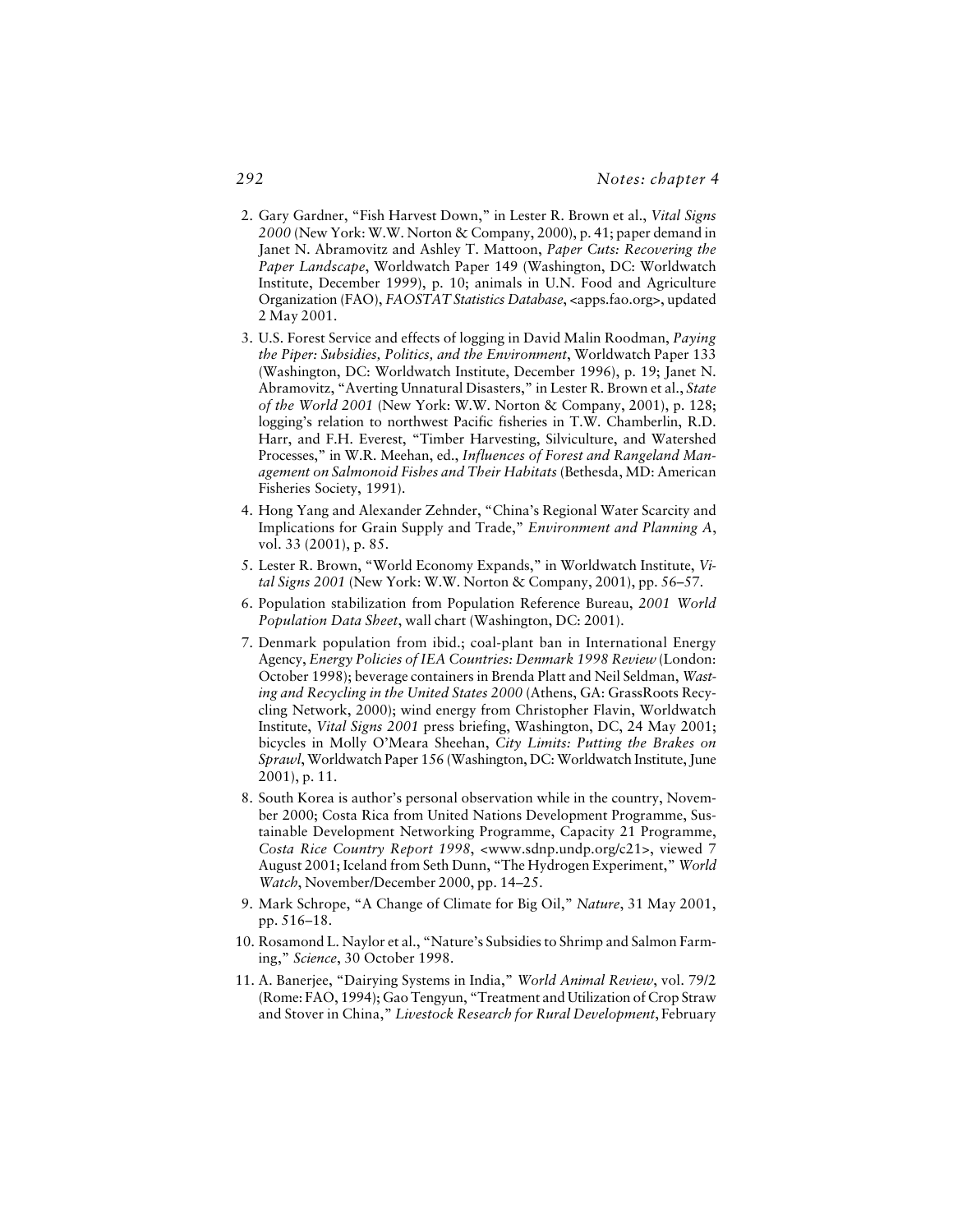2000.

- 12. Coal consumption from BP, *BP Statistical Review of World Energy* (London: Group Media & Publications, June 2001), p. 33.
- 13. Anne Platt McGinn, "Aquaculture Growing Rapidly," in Lester R. Brown et al., *Vital Signs 1998* (New York: W.W. Norton & Company, 1998), pp. 36– 37.
- 14. FAO, *Yearbook of Fisheries Statistics: Capture Production* and *Aquaculture Production* (Rome: various years); K.J. Rana, "FAO Fisheries Department Review of the State of World Aquaculture: China," <www.fao.org/fi/publ/ circular/c886.1/china3.asp>; beef production from FAO, op. cit. note 2.
- 15. Michael Renner, "Vehicle Production Sets New Record," and Gary Gardner, "Bicycle Production Recovers," both in Worldwatch Institute, op. cit. note 5, pp. 68–71.
- 16. Figure of 60 percent based on consumption and production figures from Institute of Scrap Recycling Industries, Washington, DC, and on Bill Heenan of Steel Recycling Institute, Pittsburgh, PA; electric arc furnace in Gary Gardner, "Steel Recycling Rising," in Lester R. Brown et al., *Vital Signs 1995* (New York: W.W. Norton & Company, 1995), p. 128.
- 17. Total land area is 14.8 billion hectares, according to Charles R. Coble et al., *Earth Science* (Englewood Cliffs, NJ: Prentice-Hall, 1987), p. 102; arable land is 1.4 billion hectares according to FAO, op. cit. note 2.
- 18. World oil consumption and price per barrel for 2000 from U.S. Department of Energy (DOE), Energy Information Administration, <www.eia.doe.gov >.
- 19. Based on \$1 million/megawatt installed cost of wind turbines and 40-percent capacity factor, and on 12.8 trillion kilowatt-hours world electricity consumption from DOE, op. cit. note 18.
- 20. FAO, op. cit. note 14.
- 21. FAO, *Forest Resources Assessment (FRA) 2000*, <www.fao.org/forestry/fo/ fra/index.jsp>, updated 10 April 2001.

#### **Chapter 5. Building the Solar/Hydrogen Economy**

- 1. National Energy Policy Development Group, *National Energy Policy* (Washington, DC: U.S. Government Printing Office, May 2001).
- 2. Coal consumption from BP, *BP Statistical Review of World Energy* (London: Group Media & Publications, June 2001), p. 33.
- 3. National Energy Policy Development Group, op. cit. note 1, p. 1-10; Christopher Flavin, "Wind Energy Growth Continues," in Worldwatch Institute, *Vital Signs 2001* (New York: W.W. Norton & Company, 2001), pp. 44–45; American Wind Energy Association (AWEA), "President's Energy Plan is Useful First Step, Wind Energy Association Says," press release (Washington, DC: 17 May 2001).
- 4. Seth Dunn, "Fossil Fuel Use Falls Again," in Worldwatch Institute, op. cit. note 3, pp. 40–41.
- 5. Ibid.; Walter Youngquist, "Shale Oil: The Elusive Energy," in *Hubbert Cen-*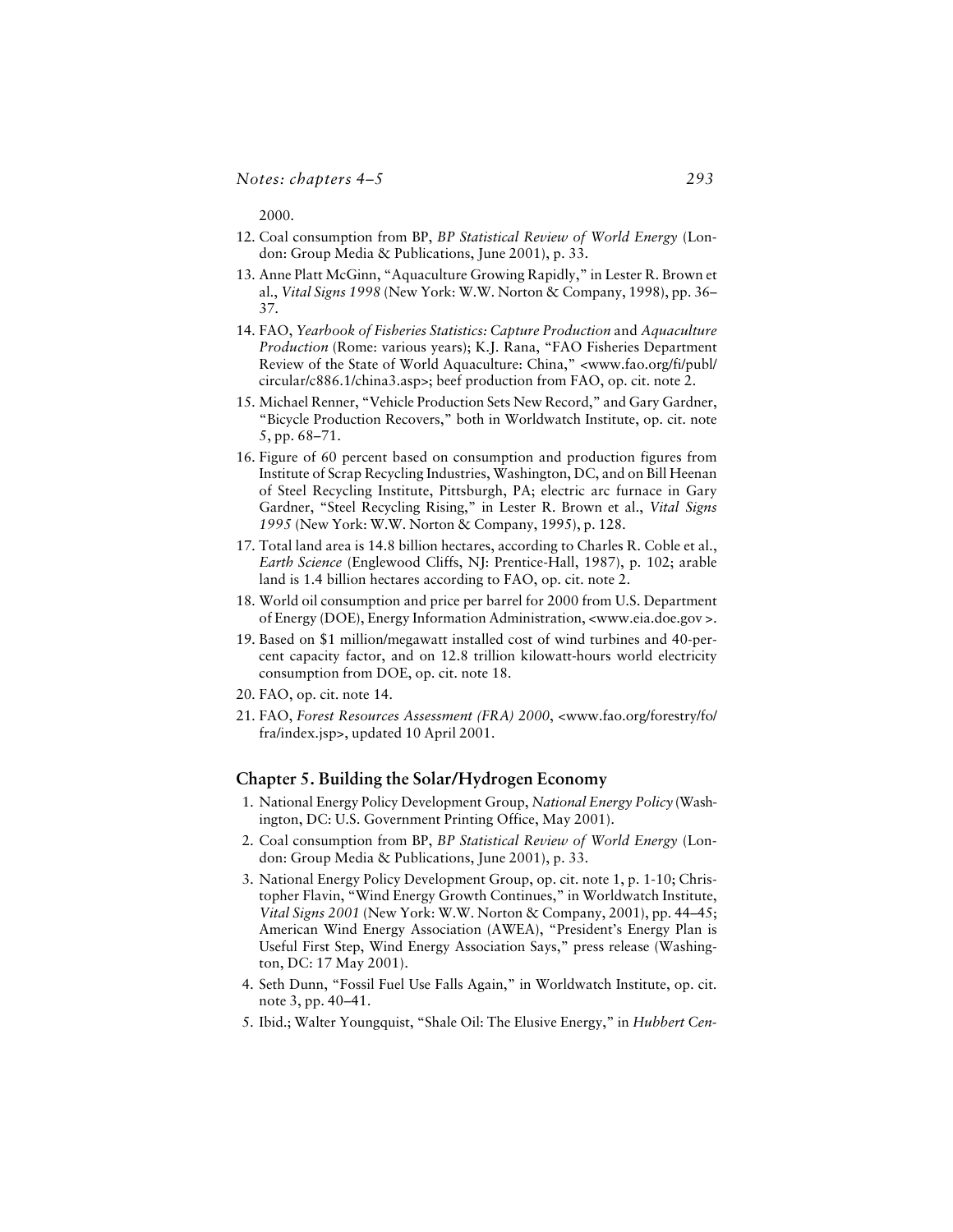*ter Newsletter* (M. King Hubbert Center, Golden, CO), no. 4, 1998, p. 2.

- 6. Colin Campbell predicts that oil production will peak by 2010, in Colin J. Campbell and Jean H. Laherrere, "The End of Cheap Oil," *Scientific American*, March 1998, pp. 78–83; natural gas figures from Dunn, op. cit. note 4.
- 7. John Browne, Chief Executive, British Petroleum, speech delivered at Stanford University, Stanford, CA, 19 May 1997; Michael Bowlin, speech to Cambridge Energy Research Associates, 18th annual meeting, 9 February 1999.
- 8. Seth Dunn, "The Hydrogen Experiment," *World Watch*, November/December 2000, pp. 14–25.
- 9. John Noble Wilford, "Ages-Old Icecap at North Pole Is Now Liquid, Scientists Find," *New York Times*, 19 August 2000.
- 10. Bill Prindle, "How Energy Efficiency Can Turn 1300 New Power Plants Into 170" (Washington, DC: Alliance to Save Energy, 2 May 2001).
- 11. Ibid.
- 12. Ibid.; 30 percent return in Poornima Gupta, "US, Industry Energy Efficiency Program Saves 75 Bln KW Power," *Reuters*, 22 March 2001.
- 13. Peter Coy, "Electricity: Reforms That Will Save Money," *Business Week*, 11 June 2001, p. 140.
- 14. Janet Ginsburg, "Amory Lovins: 'Efficiency Goes Straight to the Bottom Line,' Asserts the Alternate-Energy Guru in an Interview," *Business Week*, 7 April 2001, p. 198.
- 15. Burton Richter, "Energy, The Key: Reduce Demand," *Los Angeles Times*, 20 May 2001.
- 16. "Britain Gives Tax Relief for Energy-Saving Investments," SolarAccess.com, 1 August 2001.
- 17. Erik Eckholm, "China Said to Sharply Reduce Carbon Dioxide Emissions," *New York Times*, 15 June 2001; Susan M. Booker, "Chinese Fridges Keep Food and the Planet Cool," *Environmental Health Perspectives*, 4 April 2000, p. A164.
- 18. Alliance to Save Energy, "Enlightening Comparisons," <www.ase.org/ powersmart/fbulbs.htm>, viewed 1 August 2001; U.S. Department of Energy (DOE), Energy Information Administration (EIA), *Residential Lighting Use and Potential Savings* (Washington, DC: September 1996).
- 19. Keith Bradsher, "Fuel Economy for New Cars Is at Lowest Level Since '80," *New York Times*, 18 May 2001; likely congressional action from Senator John Kerry and others, discussion with author, Washington, DC, 17 July 2001.
- 20. "Honda Insight Tops EPA Fuel Economy List for 2001," *Reuters*, 3 October 2000; "Honda Has New Fuel-Cell Car, Toyota Expands Hybrids," *Reuters*, 29 September 2000.
- 21. In letter from Donella Meadows to Linda Harrar, independent documentary producer, Boston, MA, undated.
- 22. Colin Woodard, "Wind Power Pays Well for Denmark," *San Francisco Chronicle*, 23 April 2001; Peter Asmus, *Reaping the Wind* (Washington,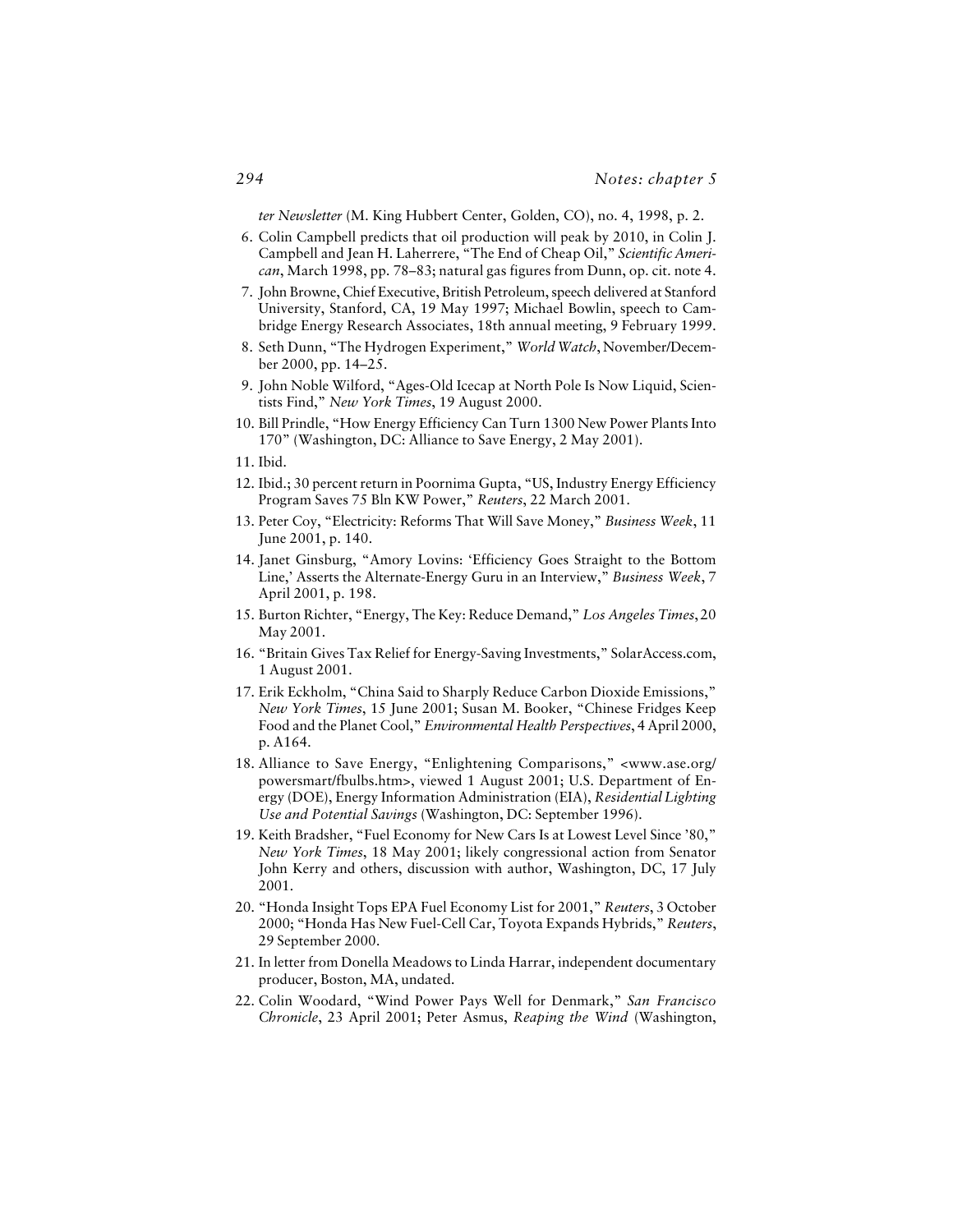DC: Island Press, 2000).

- 23. Figure 5–1 from Flavin, op. cit. note 3; AWEA, op. cit. note 3.
- 24. Denmark from Christopher Flavin, Worldwatch Institute, *Vital Signs 2001* press briefing, Washington, DC, 24 May 2001; Germany from AWEA, *Wind Energy Press Background Information* (Washington, DC: February 2001), and from Christian Hinsch, "Wind Power Flying Even Higher," *New Energy*, February 2001, pp. 14–20; information on Navarra from Felix Avia Aranda and Ignacio Cruz Cruz, "Breezing Ahead: The Spanish Wind Energy Market," *Renewable Energy World*, May-June 2000; Table 5–1 from AWEA, *Global Wind Energy Market Report 2000*, <www.awea.org/faq/ global2000.html>, viewed 25 June 2001.
- 25. Cost reduction history from Glenn Hasek, "Powering the Future," *Industry Week*, 1 May 2000; Figure 5–2 from Flavin, op. cit. note 3.
- 26. According to AWEA, Texas, North Dakota, and Kansas would be able to produce 3,470 billion kilowatt-hours (kWh), exceeding the 3,087 billion kWh used by the United States in 2000, as reported by DOE, EIA; AWEA, *AWEA Wind Energy Projects Database*, <www.awea.org/projects/ index.html> and EIA Country Analysis Brief, DOE, <www.eia.doe.gov/emeu/ cabs/usa.html>. According to Debra Lew and Jeffrey Logan, "Energizing China's Wind Power Sector," Pacific Northwest Laboratory, 2001, <www.pnl.gov/china/ChinaWnd.htm>, China has at least 250 gigawatts of exploitable wind potential, roughly equal to the current installed electrical capacity in China as reported by EIA.
- 27. Dominique Magada, "France Sets Ambitious Target for Renewable Power," *Reuters*, 10 December 2000; Argentina from "Under Spanish Proposal, 15 Percent of Total Would be Eolic Energy," *Agencia EFE*, 7 February 2001; "UK Makes Leap into Offshore Wind Big Time," *Renewable Energy Report* (*Financial Times*), May 2001; "China Sets Wind Power Development," *Asia Pulse*, 19 October 2000.
- 28. European Wind Energy Association, "Wind Energy in Europe," <www.ewea.org/src/europe.htm>.
- 29. AWEA, "US Installed Capacity (MW) 1981–2001," <www.awea.org/faq/ instcap.html>, viewed 25 June 2001; families powered per megawatt based on Louise Guey-Lee, "Forces Behind Wind Power," in DOE, EIA, *Renewable Energy 2000: Issues and Trends* (Washington, DC: February 2001), and on Don Hopey, "Wind Turbines to be Installed Near Pennsylvania Turnpike," *Pittsburgh Post-Gazette,* 24 April 2001; "World's Largest Wind Plant to Energize the West," PacifiCorp and FPL Energy, press release (Salt Lake City, UT, and Juno Beach, FL: 10 January 2001).
- 30. George Darr, "Astonishing Number of Wind Proposals Blows into BPA," Bonneville Power Administration, press release (Portland, OR: 26 April 2001).
- 31. Jim Dehlsen, Clipper Wind, discussion with author, 30 May 2001.
- 32. Lester R. Brown, "U.S. Farmers Double-Cropping Corn and Wind Energy," *Earth Policy Alert* (Washington, DC: Earth Policy Institute, 7 June 2001).
- 33. "DaimlerChrysler Unveils Fuel Cell Vehicle," *Environmental News Network*, 18 March 1999; "Honda Has New Fuel-Cell Car," op. cit. note 20.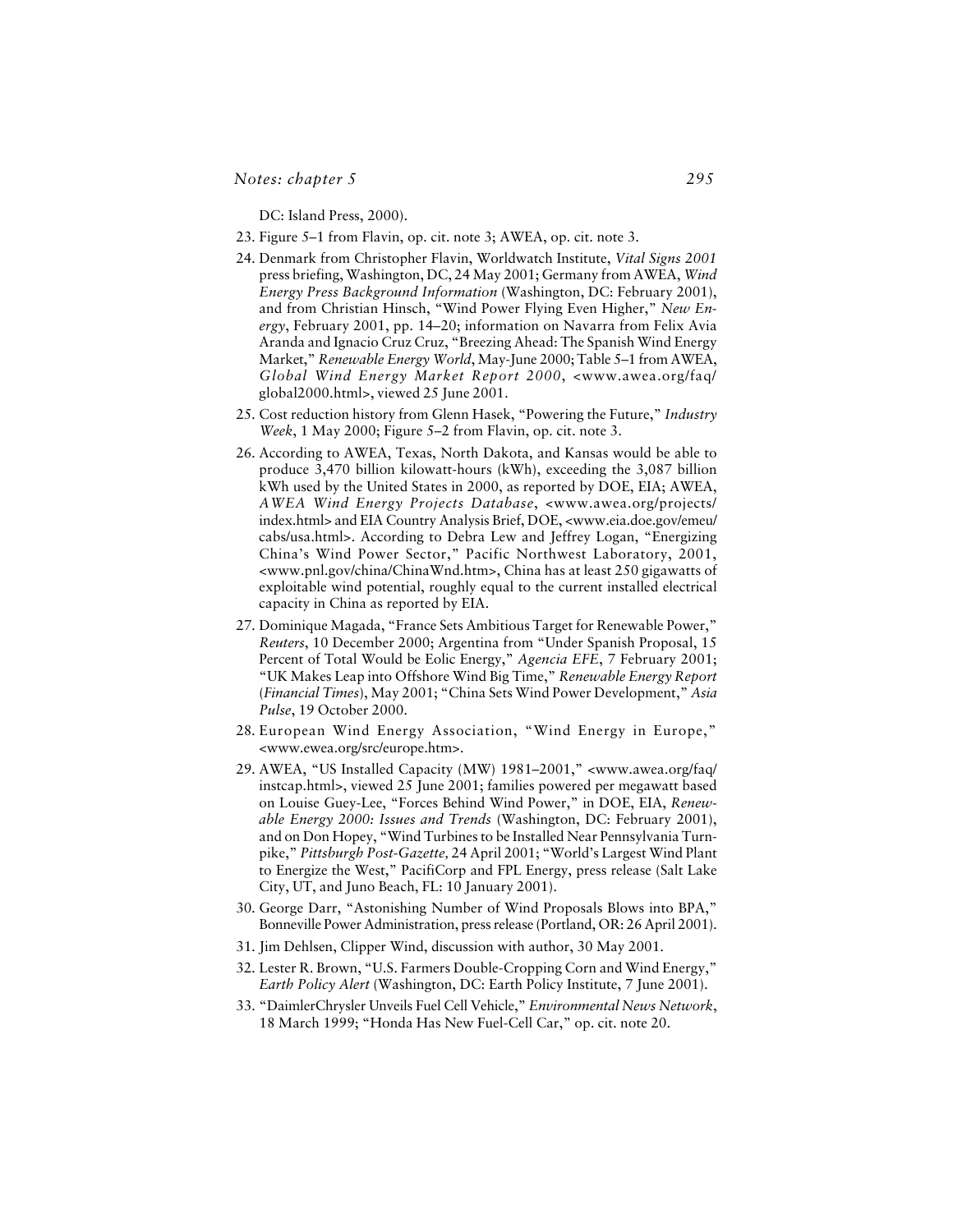- 34. "Corn Growers' Association Launches Education Program on Wind Power," *Wind Energy Weekly* (AWEA), 25 May 2001, p. 4.
- 35. "BTM Predicts Continued Growth for Wind Industry," *Renewable Energy Report* (*Financial Times*), May 2001, p. 8; figure of 60 percent is based on listed market shares of top wind turbine suppliers; Tom Gray, "Wind is Getting Stronger and is On Course for the Next Decade," *Renewable Energy World*, May 1999.
- 36. Christopher Flavin and Nicholas Lenssen, *Power Surge* (New York: W.W. Norton & Company, 1994), pp. 154–55.
- 37. Estimate by Paul Maycock, PV Energy Systems, discussion with Shane Ratterman, Earth Policy Institute, 15 July 2001.
- 38. "Power to the Poor," *The Economist*, 10 February 2001, pp. 21–23.
- 39. International Energy Agency, "Japan: Overview of Renewable Energy Policy," <www.iea.org/pubs/studies/files/renenp2/ren/25-ren.htm>.
- 40. According to North Carolina Solar Center's Database of State Incentives for Renewable Energy, 37 states now have some form of net metering; see <www.dcs.ncsu.edu/solar/dsire/dsire.cfm>; Germany and Japan from Paul Maycock and Steven J. Strong, in seminar at American Solar Energy Society Annual Conference, May 2000, Madison, WI.
- 41. Figure 5–3 from Paul Maycock, *PV Energy Systems,* discussion with Shane Ratterman, Earth Policy Institute, DC, 28 May 2001.
- 42. Christopher Flavin, "Solar Power Market Jumps," in Lester R. Brown et al., *Vital Signs 2000* (New York: W.W. Norton & Company, 2000), p. 58.
- 43. Maycock, op. cit. note 41.
- 44. Siemens Solar, "New German Government Announces 100,000 Rooftop Photovoltaic Program," press release, <www.siemenssolar.com/ german\_rooftop\_program.html>, viewed 25 June 2001; Million Solar Roofs program from DOE, <www.eren.doe.gov/millionroofs/>; Italian program in Molly O'Meara, "Solar Cells Continue Double-Digit Growth," in Lester R. Brown et al., *Vital Signs 1999* (New York: W.W. Norton & Company, 1999), pp. 54–55; German program in Christopher Flavin, "Solar Power Market Surges," in Worldwatch Institute, op. cit. note 3, p. 46.
- 45. R. Hill, N.M. Pearsall, and P. Claiden, *The Potential Generating Capacity of PV-Clad Buildings in the UK*, Vol. 1 (London: Department of Trade and Industry, 1992).
- 46. O'Meara, op. cit. note 44; prices for photovoltaic modules held steady at \$3.50/watt for 2000–01, according to Christopher Flavin, "Solar Power Market Surges," in Worldwatch Institute, op. cit. note 3, pp. 46–47.
- 47. International Geothermal Association, *World Interactive Map Project*, <www.demon.co.uk/geosci/world.html>.
- 48. From International Geothermal Association, <www.demon.co.uk/geosci/ igahome.html>.
- 49. Figure 5–4 based on Seth Dunn, "Geothermal Power Rises," in Lester R. Brown et al., *Vital Signs 1997* (New York: W.W. Norton & Company, 1997), pp. 50–51, with figure for 1998 from International Geothermal Association,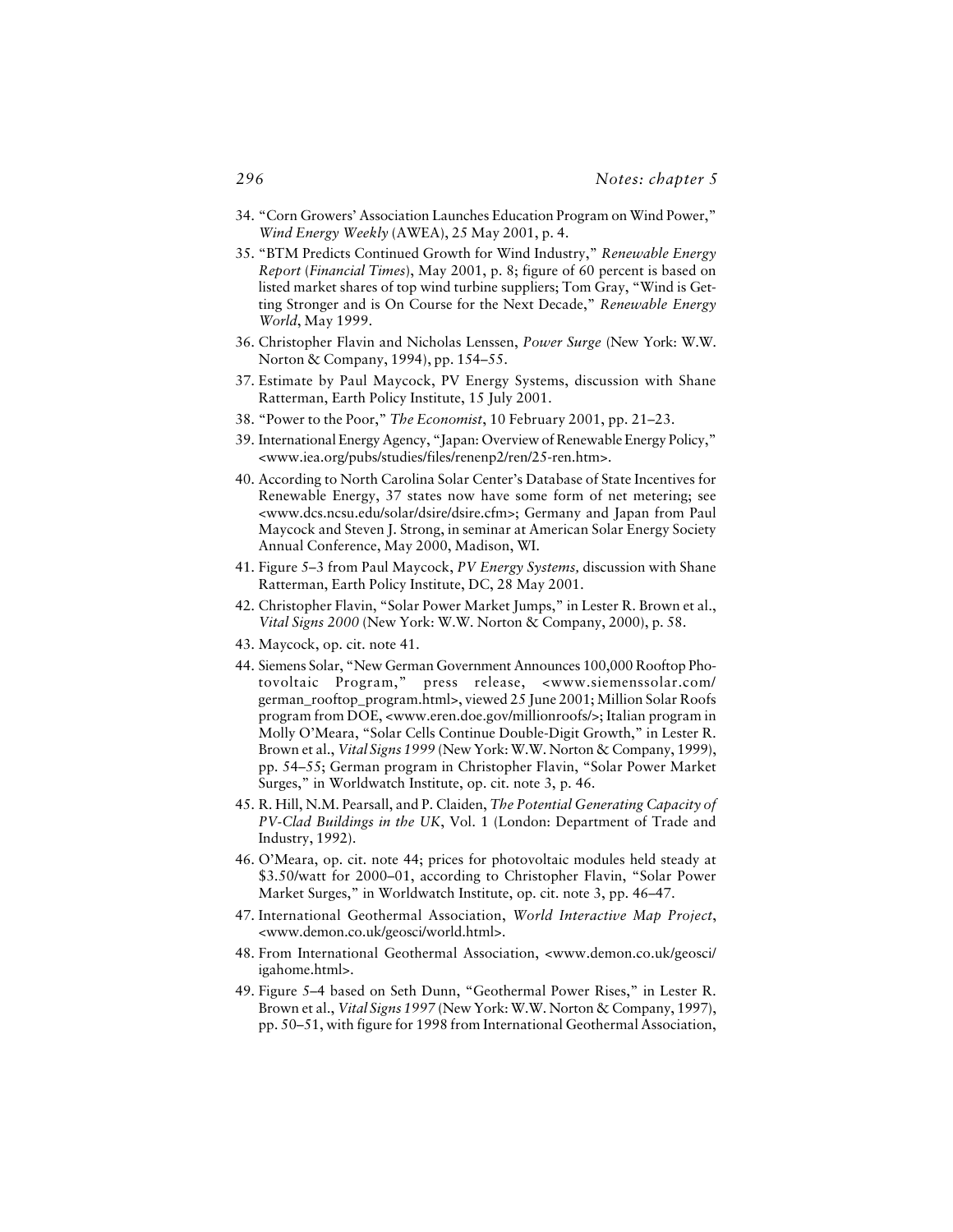<www.demon.co.uk/geosci/wrtab.html>.

50. Ibid.

- 51. Hal Kane, "Geothermal Power Gains," in Lester R. Brown et al., *Vital Signs 1993* (New York: W.W. Norton & Company, 1993), p. 54.
- 52. DOE, "GeoPowering the West" Program, <www.eren.doe.gov/ geopoweringthewest/geopowering.html>.
- 53. Figure 5–5 from Dunn, op. cit. note 4.
- 54. Gregg Marland, "Carbon Dioxide Emissions Rates for Conventional and Synthetic Fuels," *Energy*, vol. 8, no. 12 (1983); DOE, EIA, *Impacts of the Kyoto Protocol on US Energy Markets and Economic Activity* (Washington, DC: October 1998), p. 95.
- 55. EIA, "Country Analysis Brief: China" (Washington, DC: DOE, April 2001), <www.eia.doe.gov/emeu/cabs/china.html>.
- 56. Lester R. Brown and Christopher Flavin, "A New Economy for a New Century," in Lester R. Brown et al., *State of the World 1999* (New York: W.W. Norton & Company, 1999), p. 17.
- 57. Enron purchases of solar companies (Zond in the United States and Tacke in Germany) from AWEA and from Enron Wind, "Enron Forms Enron Renewable Energy Corp.," press release (Houston, TX: 6 January 1997).
- 58. Dunn, op. cit. note 4; Flavin, op. cit. note 3; Flavin, op. cit. note 42; Nicholas Lenssen, "Nuclear Power Inches Up," in Worldwatch Institute, op. cit. note 3, pp. 42–43; and graphs compiled by Worldwatch Institute, 2001.
- 59. Decline in coal use based on BP Amoco, op. cit. note 2, p. 33. According to EIA, coal subsidies have been halved in China since 1984; EIA, "China: Environmental Issues" (Washington, DC: DOE, April 2001), p. 4.
- 60. Lenssen, op. cit. note 58.
- 61. Ibid.; France, China, and Japan news from Nicholas Lenssen, "Nuclear Power Rises Slightly," in Brown et al., op. cit. note 42, p. 54.
- 62. Price history of wind from AWEA, <www.awea.org>; Flavin, op. cit. note 3; Lenssen, op. cit. note 58.
- 63. Ford cited in David Bjerklie et al., "Look Who's Trying to Turn Green," *Time*, 9 November 1998.
- 64. Seth Dunn, *Micropower: The Next Electrical Era*, Worldwatch Paper 151 (Washington, DC: Worldwatch Institute, July 2000).
- 65. Payal Sampat, "Internet Use Accelerates," in Brown et al., op. cit. note 42, p. 95.
- 66. World wind electric generation in 1998 and 2000 from Flavin, op. cit. note 3; U.S. example based on 1999 U.S. electricity consumption of 3 trillion kilowatt-hours, from DOE, op. cit. note 26, and output from projected wind capacity of 2.2 trillion kWh, taking into account a 40-percent capacity factor.
- 67. Gross world product of \$40 trillion from International Monetary Fund, *World Economic Outlook* (Washington, DC: October 2000); David Malin Roodman, *Paying the Piper: Subsidies, Politics, and the Environment*, Worldwatch Pa-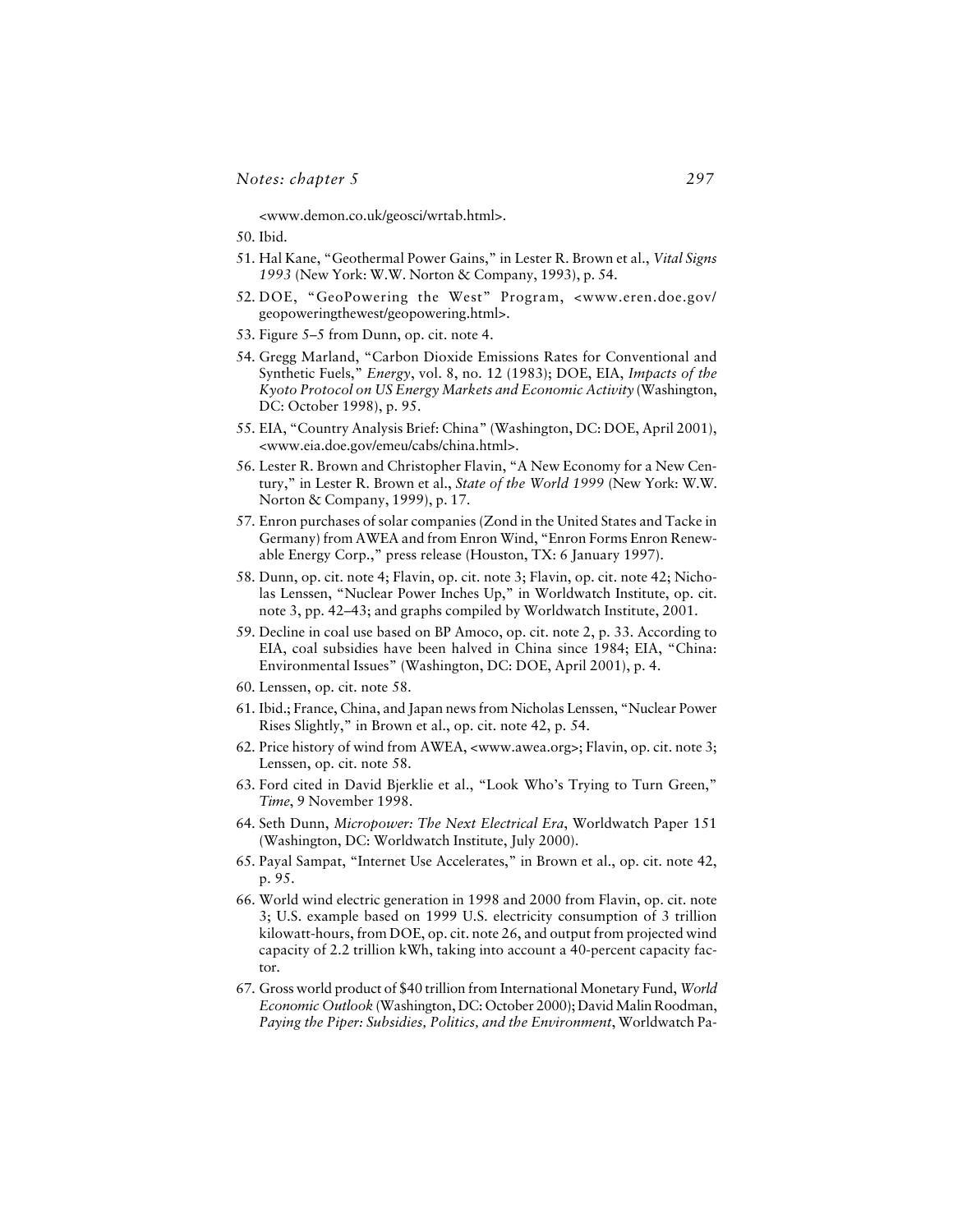per 133 (Washington, DC: Worldwatch Institute, December 1996), p. 6.

- 68. Expansion during last decade from Flavin, op. cit. note 3.
- 69. Seth Dunn, *Hydrogen Futures: Toward a Sustainable Energy System*, Worldwatch Paper 157 (Washington, DC: Worldwatch Institute, August 2001), p. 75.
- 70. "Beyond Carbon," *The Economist*, 10 February 2001, p. 24; Organisation for Economic Co-operation and Development, *OECD Environmental Outlook* (Paris: 2001), p. 163.

#### **Chapter 6. Designing a New Materials Economy**

- 1. Eric Lipton, "The Long and Winding Road Now Followed by New York City's Trash," *New York Times*, 24 March 2001.
- 2. Paper from U.S. Environmental Protection Agency, "Municipal Solid Waste Generation, Disposal and Recycling in the United States, Facts and Figures for 1998," source data and fact sheet (Washington, DC: April 2000).
- 3. Lipton, op. cit. note 1.
- 4. U.S. Department of the Interior, U.S. Geological Survey (USGS), *Mineral Commodity Summaries 2001* (Washington, DC: 2001); stone, sand and gravel, and clays from John E. Young, *Mining the Earth*, Worldwatch Paper 109 (Washington, DC: Worldwatch Institute, July 1992); fossil fuels in oil equivalent, from BP, *BP Statistical Review of World Energy 2001* (London: Group Media & Publications, June 2001); wood figures from Emily Matthews et al., *Pilot Analysis of Global Ecosystems: Forest Ecosystems* (Washington, DC: World Resources Institute, 2000), pp. 27, 39.
- 5. Steel and iron ore production from USGS, op. cit. note 4; United Nations, *World Population Prospects: The 2000 Revision* (New York: February 2001).
- 6. John E. Young, "For the Love of Gold," *World Watch*, May/June 1993, pp. 19–26.
- 7. International Iron and Steel Institute (IISI), "The Major Steel Producing Countries," <www.worldsteel.org>, viewed 21 May 2001; United Nations, op. cit. note 5.
- 8. Hal Kane, "Steel Production Falls," in Lester R. Brown et al., *Vital Signs 1993* (New York: W.W. Norton & Company, 1993), p. 76.
- 9. William McDonough and Michael Braungart, "The NEXT Industrial Revolution," *The Atlantic Monthly*, October 1998, p. 88.
- 10. Silicon Valley Toxics Coalition, *Poison PCs and Toxic TVs* (San Jose, CA: 2001); refrigerators from 77-percent appliance recycling rate in the United States, in Jim Woods, "Steel Recycling Rates Resume Upward Trend," press release (Pittsburgh, PA: Steel Recycling Institute, 7 April 2000).
- 11. Silicon Valley Toxics Coalition, op. cit. note 10.
- 12. Table 6–2 from USGS, op. cit. note 4, with stone, sand and gravel, and clays from Young, op. cit. note 4.
- 13. Young, op. cit. note 4, p. 9.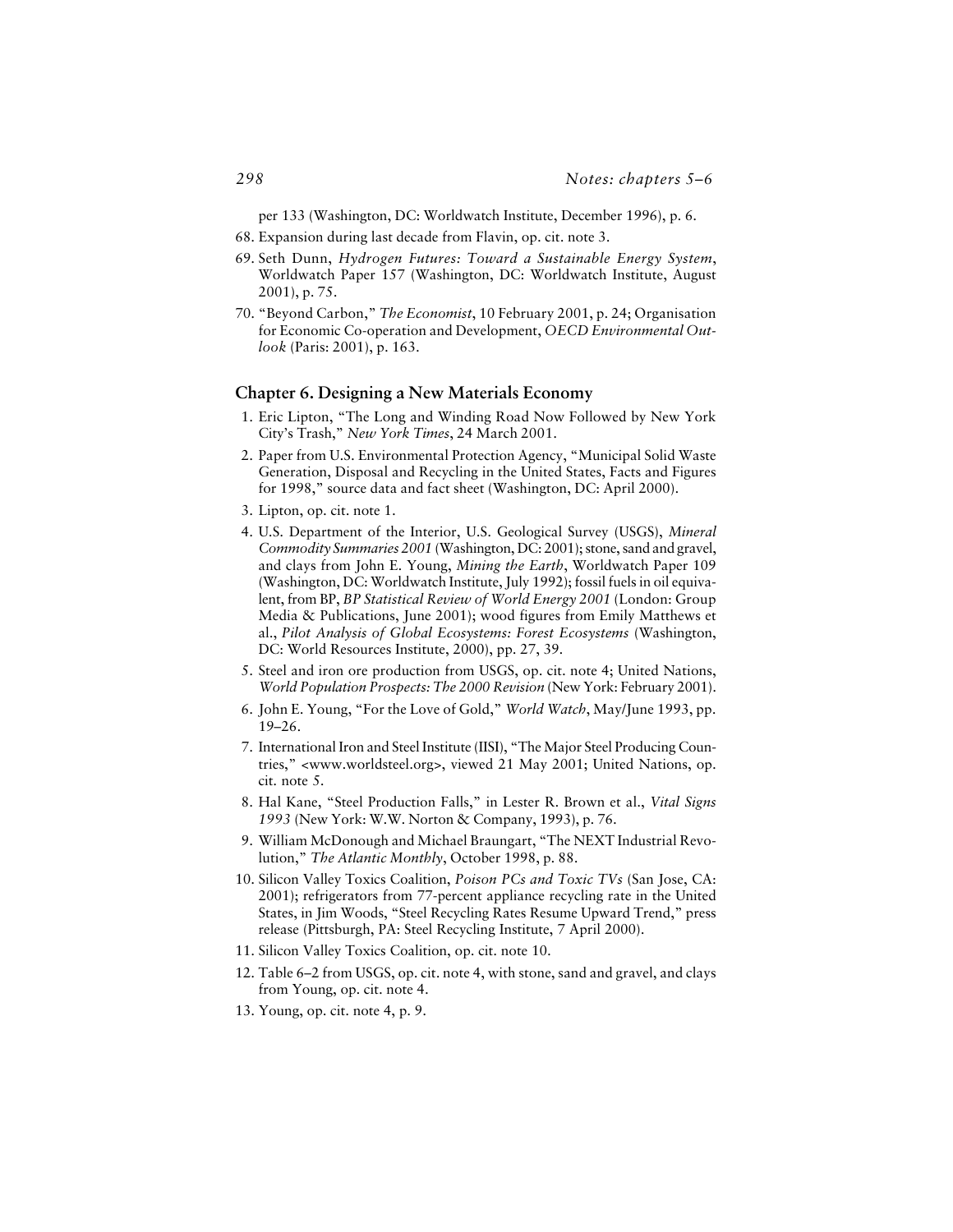14. Ibid.

- 15. Soviet Union, United States, and China in IISI, op. cit. note 7; Figure 6–1 compiled from IISI; metals production from USGS, op. cit. note 4.
- 16. Historical steel production to 1995 from Hal Kane, "Steel Production Rebounds Slightly," in Lester R. Brown et al., *Vital Signs 1996* (New York: W.W. Norton & Company, 1996), p. 79; current steel production of 833 million tons from USGS, op. cit. note 4; population from United Nations, op. cit. note 5.
- 17. USGS, op. cit. note 4.
- 18. John E. Young, "Aluminum Production Keeps Growing," in Worldwatch Institute, *Vital Signs 2001* (New York: W.W. Norton & Company, 2001), p. 64; Australia and other countries from John E. Young, "Aluminum's Real Tab," *World Watch*, March/April 1992, p. 27.
- 19. The Aluminum Association, Inc., "Aluminum Facts at a Glance," fact sheet (Washington, DC: June 2000).
- 20. Lisa Mastny, "World Air Traffic Soaring," in Lester R. Brown et al., *Vital Signs 1999* (New York: W.W. Norton & Company, 1999), pp. 86–87.
- 21. The Aluminum Association, Inc., "Aluminum: An American Industry in Profile" (Washington, DC: 2000), p. 2; Carole Vaporean, "Aluminum Moves to Third Place in Car Content," *Reuters*, 16 February 2001.
- 22. Young, "Aluminum's Real Tab," op. cit. note 18.
- 23. Electricity use by aluminum industry from Young, "Aluminum Production Keeps Growing," op. cit. note 18; African electricity use in 1999 from U.S. Department of Energy, Energy Information Agency, "World Total Net Electricity Consumption, 1990–1999," <www.eia.doe.gov/emeu/iea/ table62.html>; Young, op. cit. note 4, p. 26.
- 24. Payal Sampat, "Gold Loses Its Luster," in Lester R. Brown et al., *Vital Signs 2000* (New York: W.W. Norton & Company, 2000), pp. 80–81; 85 percent of gold in jewelry from "Don't Mine Gold for Jewels," *Reuters*, 10 December 2000.
- 25. Sampat, op. cit. note 24; "Central-Bank Gold: Melting Away," *The Economist*, 4 April 1992.
- 26. Young, op. cit. note 6, pp. 22–23.
- 27. "Hungary Seeks Millions in Damages for Cyanide Spill," *Associated Press*, 11 July 2000; worst since Chernobyl from "International Mining Groups Call for Worldwide Mining Law Reforms," press release (Washington, DC: Friends of the Earth, Mineral Policy Center, and Mineral Policy Institute, 15 December 2000).
- 28. Timothy Egan, "The Death of a River Looms Over Choice for Interior Post," *New York Times*, 7 January 2001; "Cyanide-Spill Suit Is Settled in Colorado," *New York Times*, 24 December 2000.
- 29. Young, op. cit. note 6, p. 25; Minamata Bay update in Peter Hadfield, "Court Win Follows 40 Years of Suffering," *South China Morning Post*, 2 May 2001.
- 30. John E. Young, "Gold Production at Record High," in Lester R. Brown et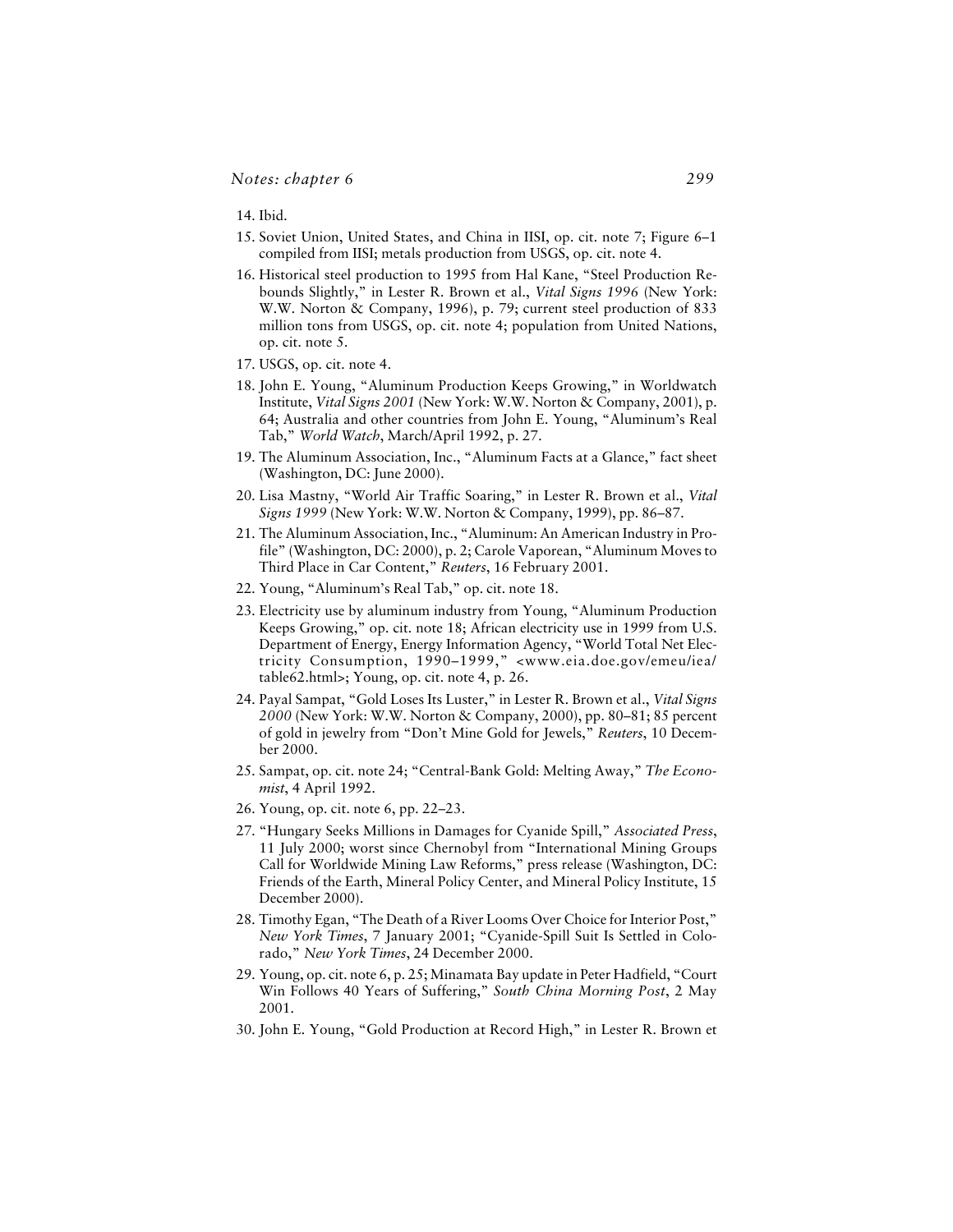al., *Vital Signs 1994* (New York: W.W. Norton & Company, 1994), pp. 82– 83; Patricia Glick, *The Toll From Coal* (Washington, DC: National Wildlife Federation, April 2000), p. 9.

- 31. Roger Moody, "The Lure of Gold: How Golden Is the Future?" Panos Media Briefing No. 9 (London: Panos Institute, 1996).
- 32. Anne Platt McGinn, *Why Poison Ourselves? A Precautionary Approach to Synthetic Chemicals*, Worldwatch Paper 153 (Washington, DC: Worldwatch Institute, November 2000), p. 7; 200 chemicals in the body from Pete Myers, plenary discussion on Emerging Environmental Issues, at U.S. Agency for International Development Environmental Officers Training Workshop, "Meeting the Environmental Challenges of the 21st Century," Airlie Center, Warrenton, VA, 26 July 1999.
- 33. Alister Doyle, "Bears Take Brunt of Toxic Chemicals as Ban Looms," *Reuters*, 22 May 2001.
- 34. U.S. Environmental Protection Agency (EPA), *Toxic Release Inventory 1999* (Washington, DC: 2001).
- 35. Ibid.
- 36. Mercury in the Amazon in "Mercury Poisoning Disease Hits Amazon Villages," *Reuters*, 4 February 1999; mercury emissions from U.S. coal plants in EPA, Office of Air Quality Planning and Standards and Office of Research and Development, *Mercury Study Report to Congress Volume II* (Washington, DC: December 1997), p. ES-4; mercury in rivers and lakes in Glick, op. cit. note 30; "EPA Decides Mercury Emissions from Power Plants Must Be Reduced," press release (Washington, DC: 15 December 2000); New England in Robert Braile, "Mercury Danger Rising, Group Says," *Boston Globe*, 19 September 2000; newborns in National Academy of Sciences, *Toxicological Effects of Methylmercury* (Washington, DC: National Academy Press, 2000).
- 37. "EPA Issues New Toxics Report, Improves Means of Reporting," press release (Washington, DC: 11 April 2001); TRI available on Internet at <www.epa.gov/tri>.
- 38. McGinn, op. cit. note 32, pp. 6–12.
- 39. European forest damage in U.N. Economic Commission for Europe and European Commission, *Forest Condition in Europe 2000* (Hamburg, Germany: 2000); Norilsk from Koko Warner, *An Emissions Tax in Siberia: Economic Theory, Firm Response and Noncompliance in Imperfect Markets* (Laxenburg, Austria: International Institute for Applied Systems Analysis, 7 July 1997), pp. 1, 32, 37.
- 40. Sharon LaFraniere, "Mother Russia's Poisoned Land," *Washington Post*, 22 June 1999.
- 41. Payal Sampat, "Groundwater Shock," *World Watch*, January/February 2000, pp. 10–22.
- 42. Ibid.
- 43. "Japan Emits Most Dioxin Among 15 Nations: Study," *Japan Times*, 22 June 1999.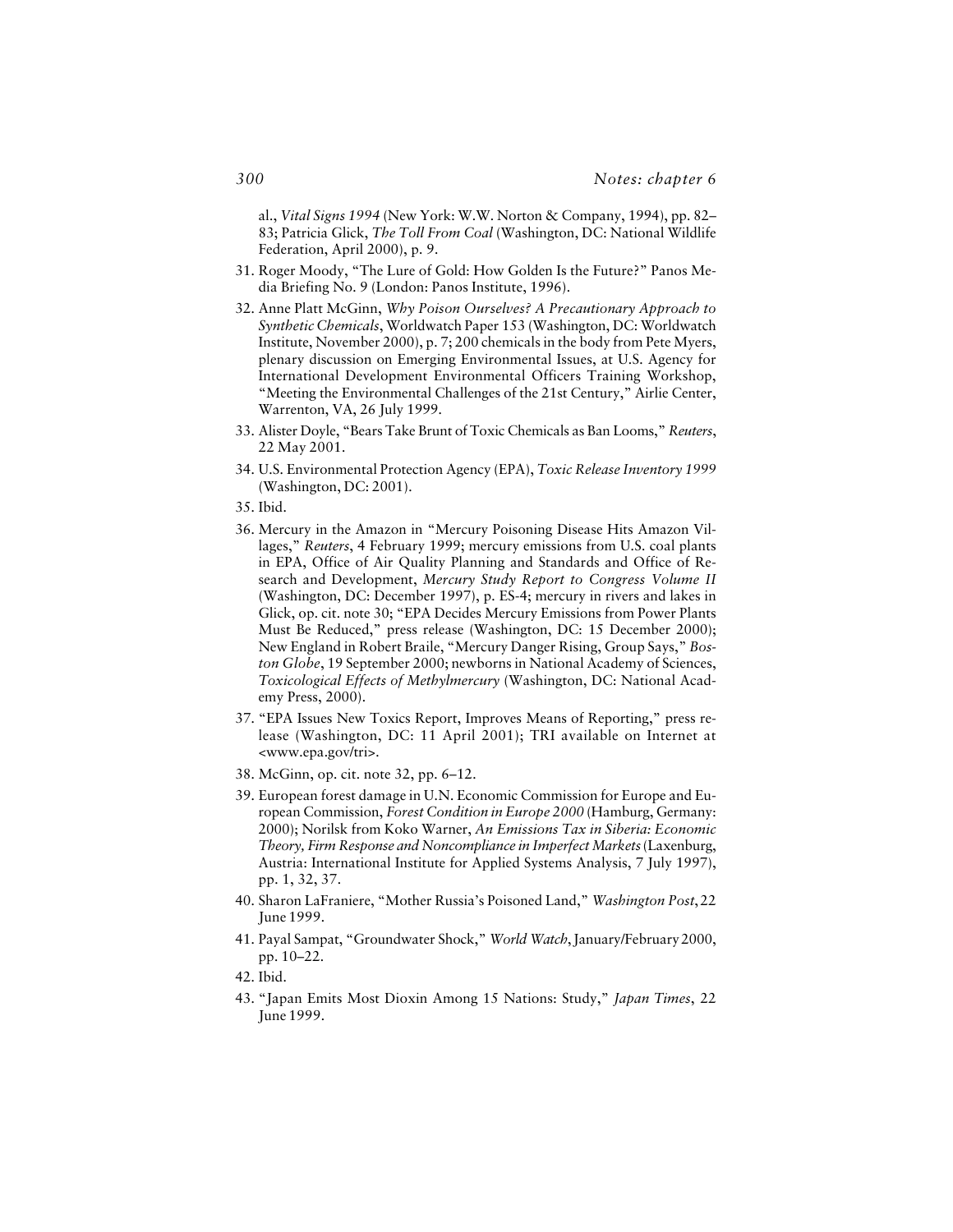- 44. "Governments Agree to Ban or Limit 'Dirty Dozen' POPs," *Bridges Weekly Trade News Digest* (International Centre for Trade and Sustainable Development, Geneva), 12 December 2000; Persson quoted in "Toxic Chemicals Outlawed," *Cable News Network*, 22 May 2001.
- 45. Denmark and Finland in Brenda Platt and Neil Seldman, *Wasting and Recycling in the United States 2000* (Athens, GA: GrassRoots Recycling Network, 2000).
- 46. Steel production from USGS, op. cit. note 4; automobile recycling rate from Woods, op. cit. note 10.
- 47. Woods, op. cit. note 10.
- 48. Figure 6–2 from Bill Heenan, Steel Recycling Institute, Pittsburgh, PA, email to Earth Policy Institute, spring 2001; 33 percent from Gary Gardner, "Steel Recycling Rising," in Lester R. Brown et al., *Vital Signs 1995* (New York: W.W. Norton & Company, 1995), pp. 128–29; Italy and Spain from Hal Kane, "Steel Recycling Rising Slowly," in Lester R. Brown et al., *Vital Signs 1992* (New York: W.W. Norton & Company, 1992), p. 98.
- 49. Minimills in Kane, op. cit. note 16, pp. 78–79; "Government, Steel Maker Reach \$98 Million Environmental Settlement," *Cable News Network*, 20 December 2000.
- 50. Can recycling in the United States from The Aluminum Association, Inc., "Aluminum Can Reclamation," fact sheet (Washington, DC: 2000); Fumiko Fujisaki, "Japan Aluminum Can Recycling Ratio up to 78.5 pct," *Reuters*, 14 July 2000; "Brazil's Poor Hunt Aluminum Cans as Swap for Food," *Reuters*, 17 October 2000.
- 51. "Brazil's Poor Hunt Aluminum Cans," op. cit. note 50.
- 52. The Aluminum Association, op. cit. note 19.
- 53. Brenda Platt and David Morris, *The Economic Benefits of Recycling* (Washington, DC: Institute for Local Self-Reliance, January 1993).
- 54. Tim Burt, "VW is Set for \$500m Recycling Provision," *Financial Times*, 12 February 2001; Mark Magnier, "Disassembly Lines Hum in Japan's New Industry," *Los Angeles Times*, 13 May 2001.
- 55. Platt and Seldman, op. cit. note 45.
- 56. Based on John E. Young, "Refillable Bottles: Return of a Good Thing," *World Watch*, March/April 1991, p. 35.
- 57. Dupont will cut all material waste and emission of toxic substances to the environment, according to its "Safety, Health, and Environmental Commitment," as reported 15 April 1998 by University of California at Berkeley "People Product Strategy" program, at <best.me.berkeley.edu/~pps/pps/ dupont\_dfe.html>.
- 58. NEC Corporation, *Annual Environmental Report 2000: Ecology and Technology* (Tokyo: July 2000), pp. 24–27.
- 59. John E. Young, "The Sudden New Strength of Recycling," *World Watch*, July/August 1995, p. 24.
- 60. John Young, "The New Materialism: A Matter of Policy," *World Watch*, September/October 1994, p. 37.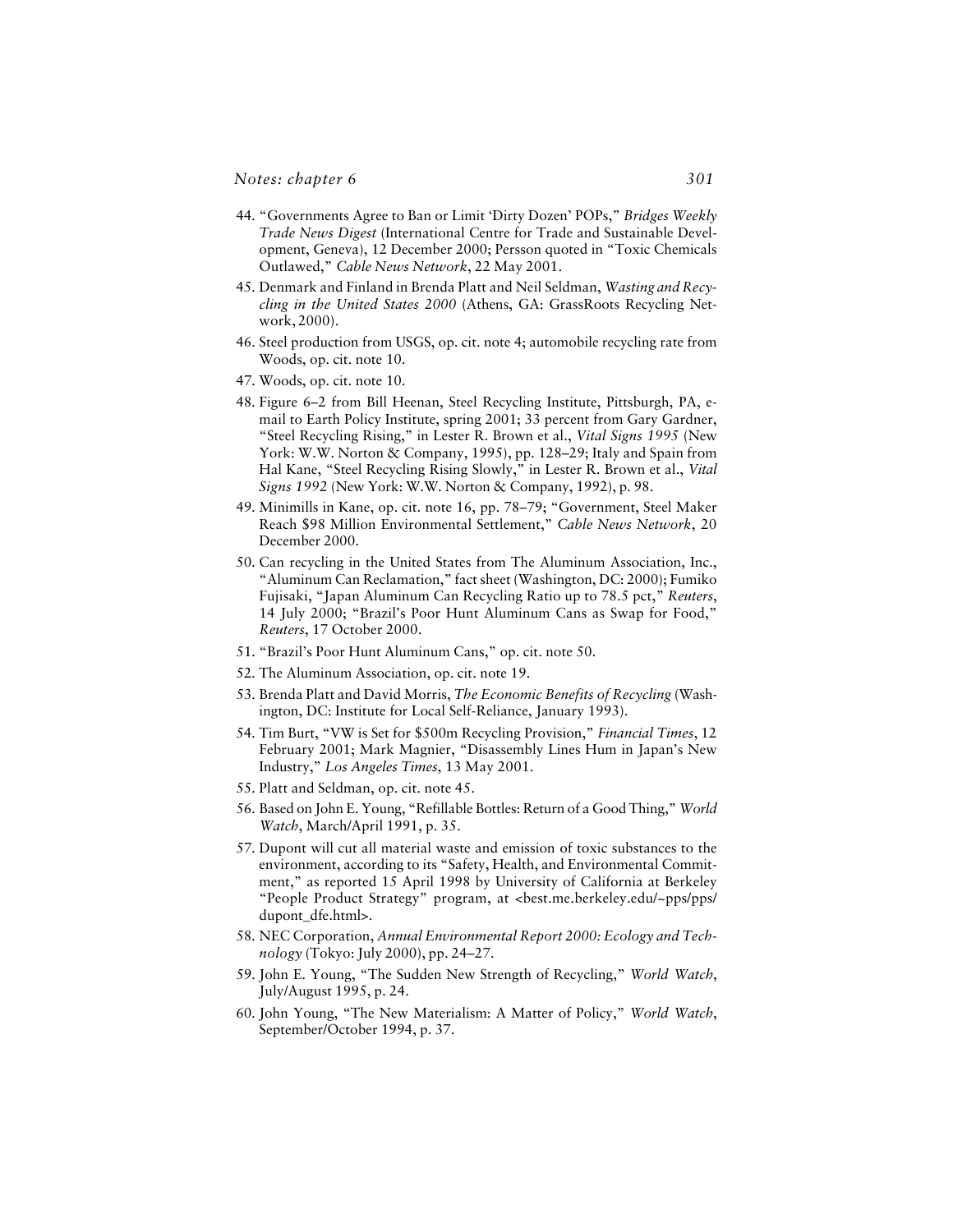- 61. Molly O. Sheehan, "Telephone Network Diversifies," in Brown et al., op. cit. note 24, p. 93; 1999 data from International Telecommunication Union, *World Telecommunication Indicators 2000/2001* (Geneva, Switzerland: March 2001), pp. 11, 35.
- 62. "China is No. 1 in Asian Cell Phone Market," *International Herald Tribune*, 17 August 2000.
- 63. Friedrich Schmidt-Bleek et al., *Factor 10: Making Sustainability Accountable, Putting Resource Productivity into Praxis* (Carnoules, France: Factor 10 Club, 1998), p. 5.
- 64. Share of gold to jewelry and Lempke from "Don't Mine Gold…," op. cit. note 24.
- 65. Young, op. cit. note 4.
- 66. Catherine Ferrier, *Bottled Water: Understanding a Social Phenomenon* (Surrey, U.K.: World Wide Fund for Nature, April 2001).
- 67. Ibid.
- 68. Ibid.
- 69. Young, "Aluminum's Real Tab," op. cit. note 18, pp. 26–33.
- 70. Weizsäcker quoted in Young, op. cit. note 60, p. 34.

## **Chapter 7. Feeding Everyone Well**

- 1. U.S. Department of Agriculture (USDA), *Production, Supply, and Distribution*, electronic database, Washington, DC, updated May 2001.
- 2. Medium population projection from United Nations, *World Population Prospects: The 2000 Revision* (New York: February 2001).
- 3. Grain production from USDA, op. cit. note 1.
- 4. Figure of 1.1 billion hungry is a Worldwatch Institute estimate from United Nations Administrative Committee on Coordination, Sub-Committee on Nutrition (UN ACC/SCN) in collaboration with International Food Policy Research Institute (IFPRI), *Fourth Report on the World Nutrition Situation* (Geneva: January 2000), and from Rafael Flores, Research Fellow, IFPRI, Washington, DC, e-mail to Brian Halweil, Worldwatch Institute, 5 November 1999, and discussion with Gary Gardner, Worldwatch Institute, 3 February 2000, found in Gary Gardner and Brian Halweil, *Underfed and Overfed: The Global Epidemic of Malnutrition,* Worldwatch Paper 150 (Washington, DC: Worldwatch Institute, March 2000); U.N. Food and Agriculture Organization (FAO), *The State of Food Insecurity in the World* (Rome: 1999), p. 6.
- 5. UN ACC/SCN, op. cit. note 4; 1.3 billion in poverty from World Bank, *Rural Development: From Vision to Action*, Environmentally and Socially Sustainable Development Studies and Monographs Series No. 12 (Washington, DC: 1997), p. 1.
- 6. World Bank, op. cit. note 5, p. 1.
- 7. United Nations, op. cit. note 2.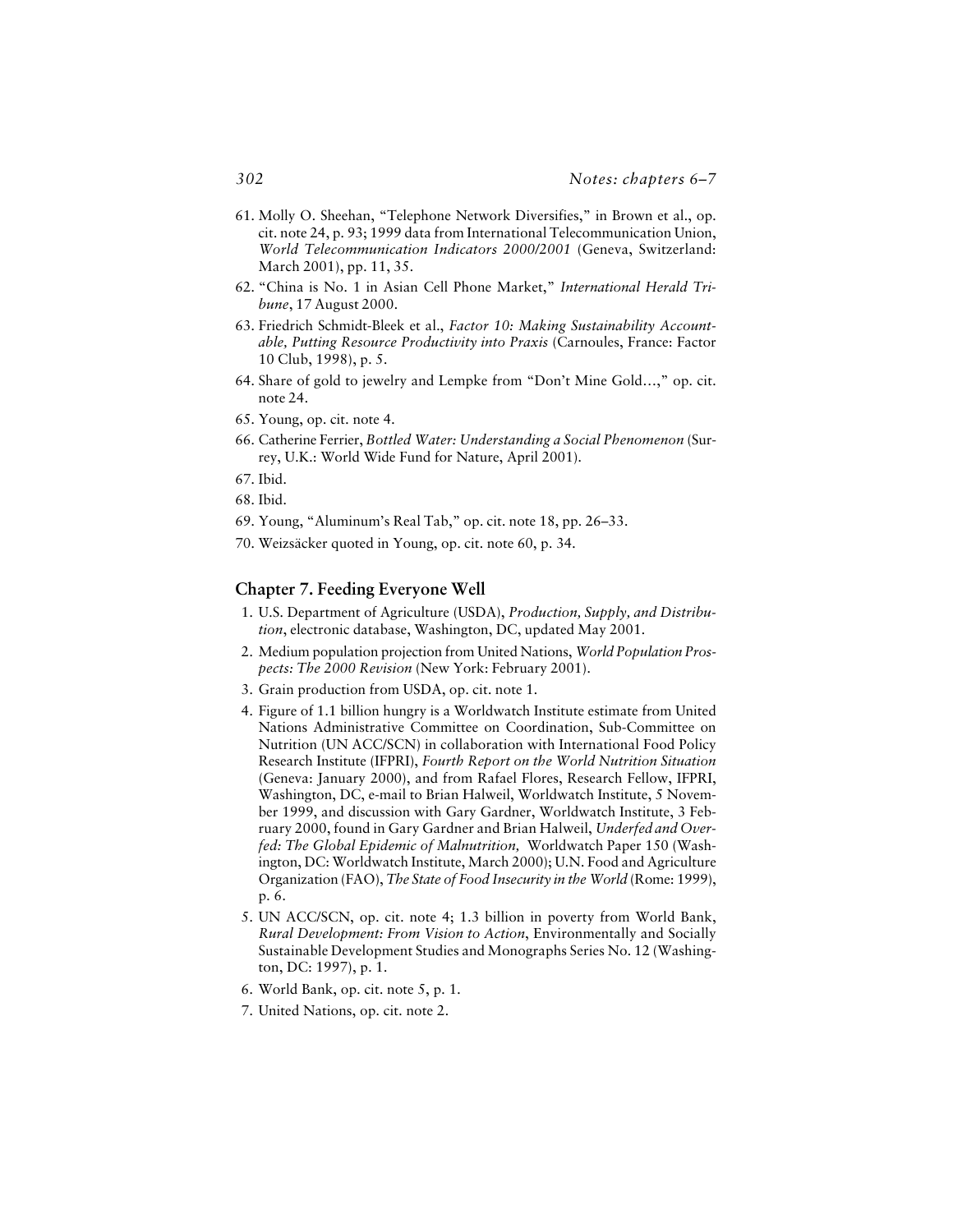- 8. R.K. Pachauri and P.V. Sridharan, eds., *Looking Back to Think Ahead (abridged version)*, GREEN India 2047 Project (New Delhi: Tata Energy Research Institute, 1998), p. 7.
- 9. Michael Morris, Nuimuddin Chowdhury, and Craig Meisner, *Wheat Production in Bangladesh: Technological, Economic, and Policy Issues* (Washington, DC: IFPRI, 1997), p. 10.
- 10. Population data from United Nations, op. cit. note 2; grain harvested area from USDA, op. cit. note 1.
- 11. Population data from United Nations, op. cit. note 2; Sandra Postel, *Pillar of Sand* (New York: W.W. Norton & Company, 1999), pp. 73–74.
- 12. Table 7–1 from USDA, op. cit. note 1; population data from United Nations, op. cit. note 2; economic information available from International Monetary Fund (IMF), *World Economic Outlook (WEO) Database*, <www.imf.org/external/pubs/ft/weo/2000/02/data/index.htm>, September 2000.
- 13. USDA, op. cit. note 1.
- 14. FAO, *1948–1985 World Crop and Livestock Statistics* (Rome: 1987); FAO, *FAOSTAT Statistics Database*, <apps.fao.org>, updated 2 May 2001.
- 15. Conversion ratio for grain to beef based on Allen Baker, Feed Situation and Outlook staff, Economic Research Service (ERS), USDA, Washington, DC, discussion with author, 27 April 1992.
- 16. Fish catch data for 1989 to 1998 from FAO, *Yearbook of Fishery Statistics: Capture Production* (Rome: various years); grain equivalent of farmed fish from USDA, ERS, "China's Aquatic Products Economy: Production, Marketing, Consumption, and Foreign Trade," *International Agriculture and Trade Reports: China* (Washington, DC: July 1998), p. 45.
- 17. Percent photosynthate to seed from L.T. Evans, *Crop Evolution, Adaptation and Yield* (Cambridge: Cambridge University Press, 1993), pp. 242–44; theoretical upper limit from Thomas R. Sinclair, "Options for Sustaining and Increasing the Limiting Yield-Plateaus of Grain Crops," paper prepared for the 1998 Symposium on World Food Security, Kyoto, Japan (Washington, DC: USDA Agricultural Research Service, September 1998), p. 14.
- 18. Fertilizer usage numbers based on series from FAO, *Fertilizer Yearbook* (Rome: various years), and on Kim Gay Soh and Michel Prud'homme, *Fertilizer Consumption Report: World and Regional Overview and Country Reports* (Paris: International Fertilizer Industry Association (IFA), December 2000).
- 19. Tom Horton and Heather Dewar, "Feeding the World, Poisoning the Planet," *Baltimore Sun*, 24 September 2000.
- 20. European Union from M. Prud'homme and K.G. Soh, *Short Term Prospects for World Agriculture and Fertilizer Use* (Paris: IFA, November 2000), p. 9; International Institute for Sustainable Development, "Iowa's 1987 Groundwater Protection Act," <iisd1.iisd.ca/greenbud/iowa.htm>, viewed 1 August 2001.
- 21. Sandra Postel, "Redesigning Irrigated Agriculture," in Lester Brown et al.,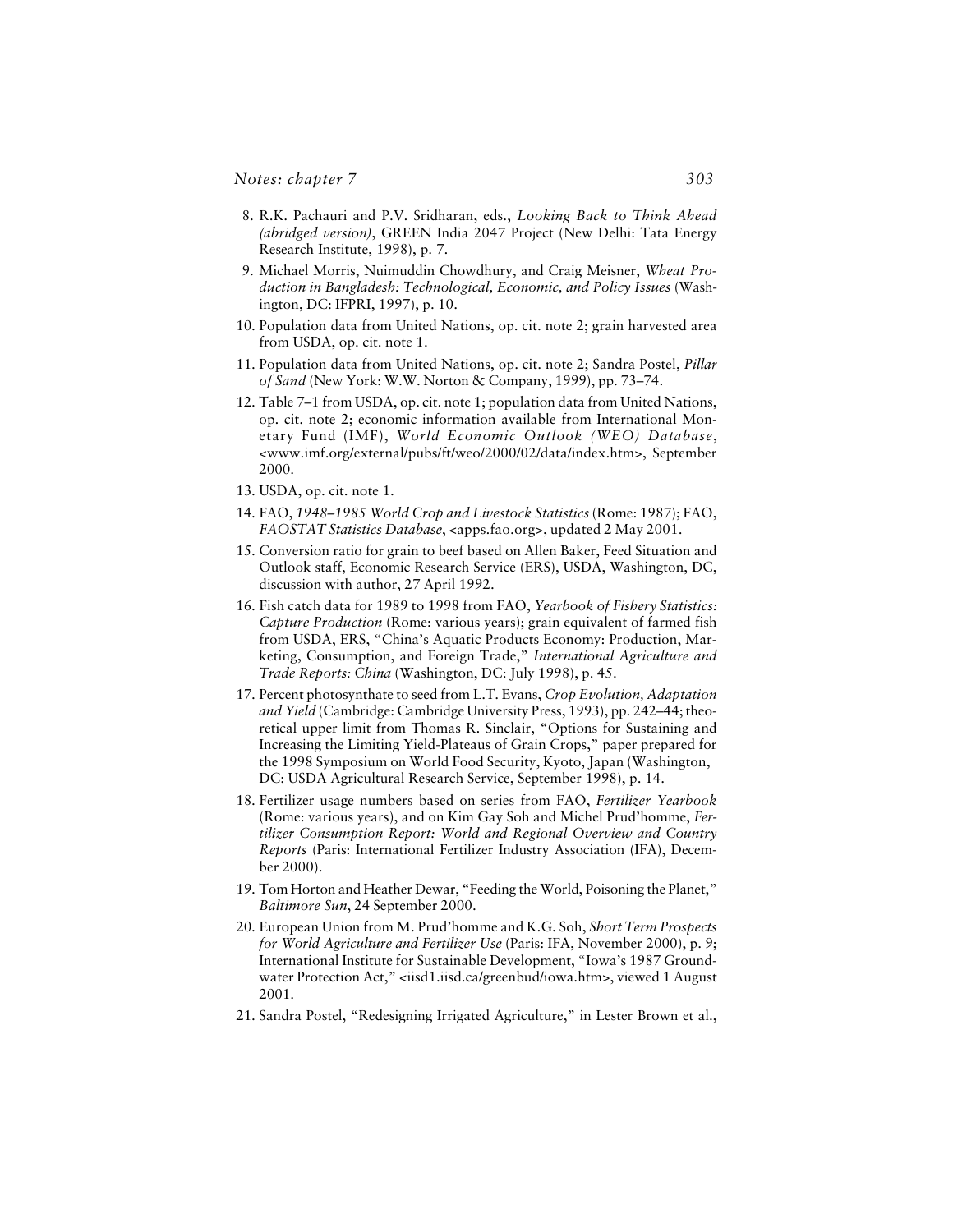*State of the World 2000* (New York: W.W. Norton & Company, 2000), p. 40.

- 22. USDA, op. cit. note 1.
- 23. Yields and Figure 7–1 from ibid.
- 24. Ibid.
- 25. "The 1896 Olympics: Ancient Greece," <www.olympicwebsite.com/ ancientgames.htm>, viewed 1 August 2001; Gerald Holland, "Roger Bannister: Sportsman of the Year," *Sports Illustrated*, 3 January 1955.
- 26. Double-cropping information for China from W. Hunter Colby, Frederick W. Crook, and Shwu-Eng H. Webb, *Agricultural Statistics of the People's Republic of China, 1949–90* (Washington, DC: USDA, ERS National Agricultural Statistics Service (ERS-NASS), December 1992), p. 48; Praduman Kumar et al., "Sustainability of Rice-Wheat Based Cropping Systems in India: Socio-Economic and Policy Issues," *Economic and Political Weekly*, 26 September 1998, p. A-152–58; Argentina information from USDA, ERS, "Commodity Spotlight," *Agricultural Outlook*, September 2000, p. 6.
- 27. Conservation Technology Information Center (CTIC), "Conservation Tillage Survey Data: Crop Residue Management 1998," CTIC Core 4 Conservation Web site, <www.ctic.purdue.edu/Core4/CT/CT.html>, updated 19 May 2000.
- 28. Figure 7–2 is an Earth Policy Institute estimate based on FAO, *FAOSTAT*, op. cit. note 14, and on USDA, *Agricultural Resources and Environmental Indicators* (Washington, DC: 1996–97).
- 29. Gershon Feder and Andrew Keck, *Increasing Competition for Land and Water Resources: A Global Perspective* (Washington, DC: World Bank, March 1995), pp. 28–29.
- 30. Estimates of water prices and priorities based on ratio of 1,000 tons of water for 1 ton of grain from FAO, *Yield Response to Water* (Rome: 1979), on global wheat prices from IMF, *International Financial Statistics* (Washington, DC: various years), and on industrial water intensity in Mark W. Rosegrant, Claudia Ringler, and Roberta V. Gerpacio, "Water and Land Resources and Global Food Supply," paper prepared for the 23rd International Conference of Agricultural Economists on Food Security, Diversification, and Resource Management: Refocusing the Role of Agriculture?, Sacramento, CA, 10–16 August 1997.
- 31. Postel, op. cit. note 11, pp. 56–57, 252.
- 32. Sandra Postel, *Last Oasis*, rev. ed. (New York: W.W. Norton & Company, 1997), p. 170.
- 33. Figure of 70 percent calculated from I.A. Shiklomanov, "World Fresh Water Resources," in Peter H. Gleick, ed., *Water in Crisis: A Guide to the World's Fresh Water Resources* (New York: Oxford University Press, 1993).
- 34. Postel, op. cit. note 11.
- 35. Postel, op. cit. note 32, p. 102.
- 36. Sandra Postel et al., "Drip Irrigation for Small Farmers: A New Initiative to Alleviate Hunger and Poverty," *Water International*, March 2001, pp. 3–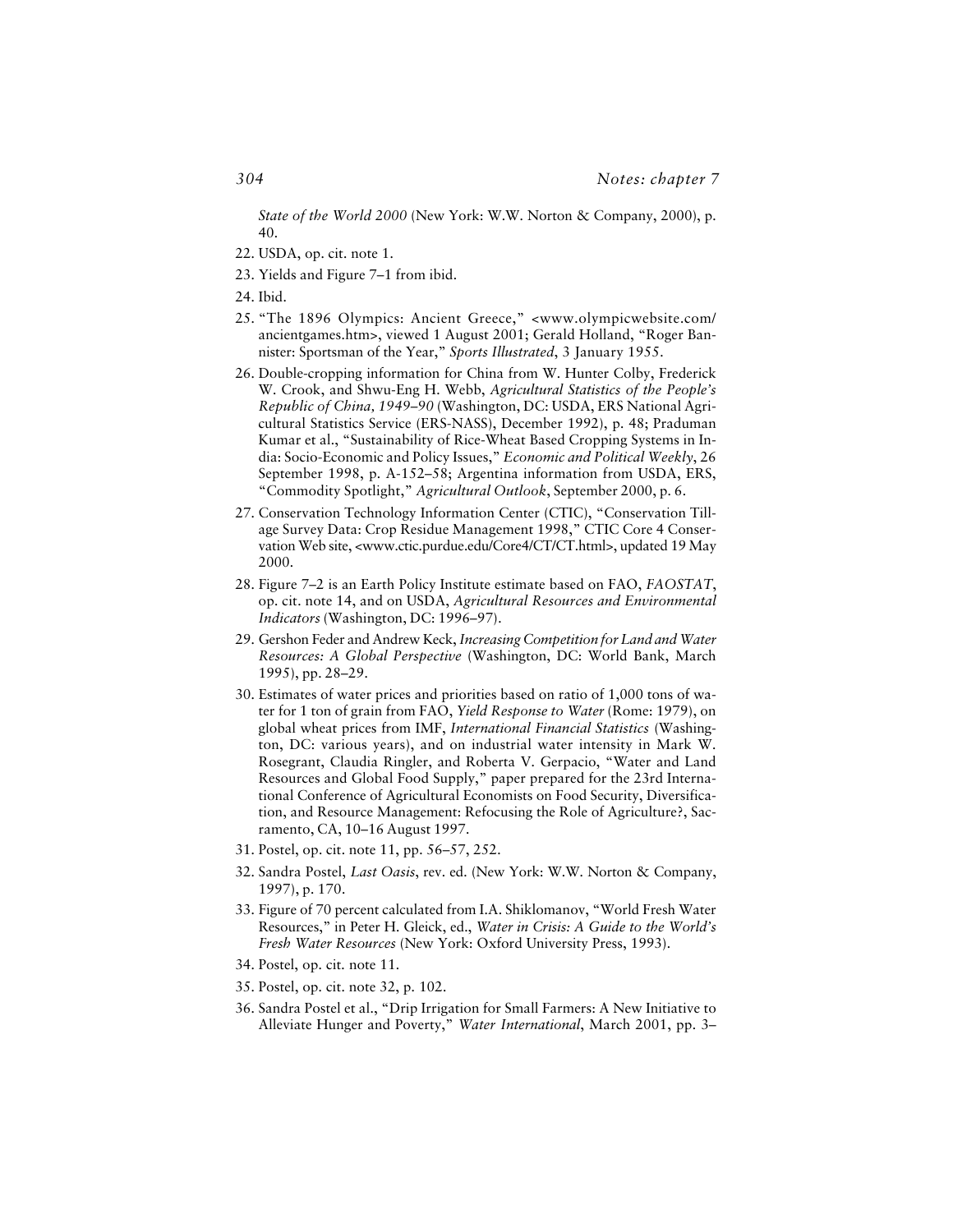13.

- 37. Ibid.
- 38. Water efficiency of wheat and rice production from Postel, op. cit. note 32, p. 71.
- 39. Figure 7–3 from FAO, *FAOSTAT*, op. cit. note 14.
- 40. Conversion ratio for grain to beef based on Baker, op. cit. note 15; pork conversion data from Leland Southard, Livestock and Poultry Situation and Outlook Staff, ERS, USDA, Washington, DC, discussion with author, 27 April 1992; feed-to-poultry conversion ratio derived from data in Robert V. Bishop et al., *The World Poultry Market—Government Intervention and Multilateral Policy Reform* (Washington, DC: USDA, 1990); conversion ratio for fish from USDA, op. cit. note 16.
- 41. FAO, *Yearbook of Fishery Statistics: Capture Production* and *Aquaculture Production* (Rome: various years); FAO, *FAOSTAT*, op. cit. note 14.
- 42. Oceanic fish catch growth rate from FAO, op. cit. note 16; for aquacultural output data, see FAO, *Yearbook of Fishery Statistics: Aquaculture Production 1998*, vol. 86/2 (Rome: 2000).
- 43. FAO, op. cit. note 42.
- 44. K.J. Rana, "China," in *Review of the State of World Aquaculture*, FAO Fisheries Circular No. 886 (Rome: 1997), <www.fao.org/fi/publ/circular/ c886.1/c886-1.asp>; information on rice and fish polyculture from Li Kangmin, "Rice Aquaculture Systems in China: A Case of Rice-Fish Farming from Protein Crops to Cash Crops," *Proceedings of the Internet Conference on Integrated Biosystems 1998* <www.ias.unu.edu/proceedings/icibs/li/ paper.htm>, viewed 5 July 2000.
- 45. Information on China's carp polyculture from Rosamond L. Naylor et al., "Effect of Aquaculture on World Fish Supplies," *Nature*, 29 June 2000, p. 1022; polyculture in India from W.C. Nandeesha et al., "Breeding of Carp with Oviprim," in Indian Branch, Asian Fisheries Society, India, Special Publication No. 4 (Mangalore, India: 1990), p. 1.
- 46. Krishen Rana, "Changing Scenarios in Aquaculture Development in China," *FAO Aquaculture Newsletter*, August 1999, p. 18.
- 47. Catfish feed requirements from Naylor et al., op. cit. note 45, p. 1019; U.S. catfish production data from USDA, ERS-NASS, *Catfish Production* (Washington, DC: July 2000), p. 3.
- 48. FAO, op. cit. note 42.
- 49. For information on the role of ruminants in agriculture, see Council for Agricultural Science and Technology, "Animal Production Systems and Resource Use," *Animal Agriculture and Global Food Supply* (Ames, IA: July 1999), pp. 25–54, and H.A. Fitzhugh et al., *The Role of Ruminants in Support of Man* (Morrilton, AR: Winrock International Livestock Research and Training Center, April 1978), p. 5.
- 50. Roughage conversion from A. Banerjee, "Dairying Systems in India," *World Animal Review*, vol. 79/2 (Rome: FAO, 1994), and from S.C. Dhall and Meena Dhall, "Dairy Industry—India's Strength Is in Its Livestock," *Busi-*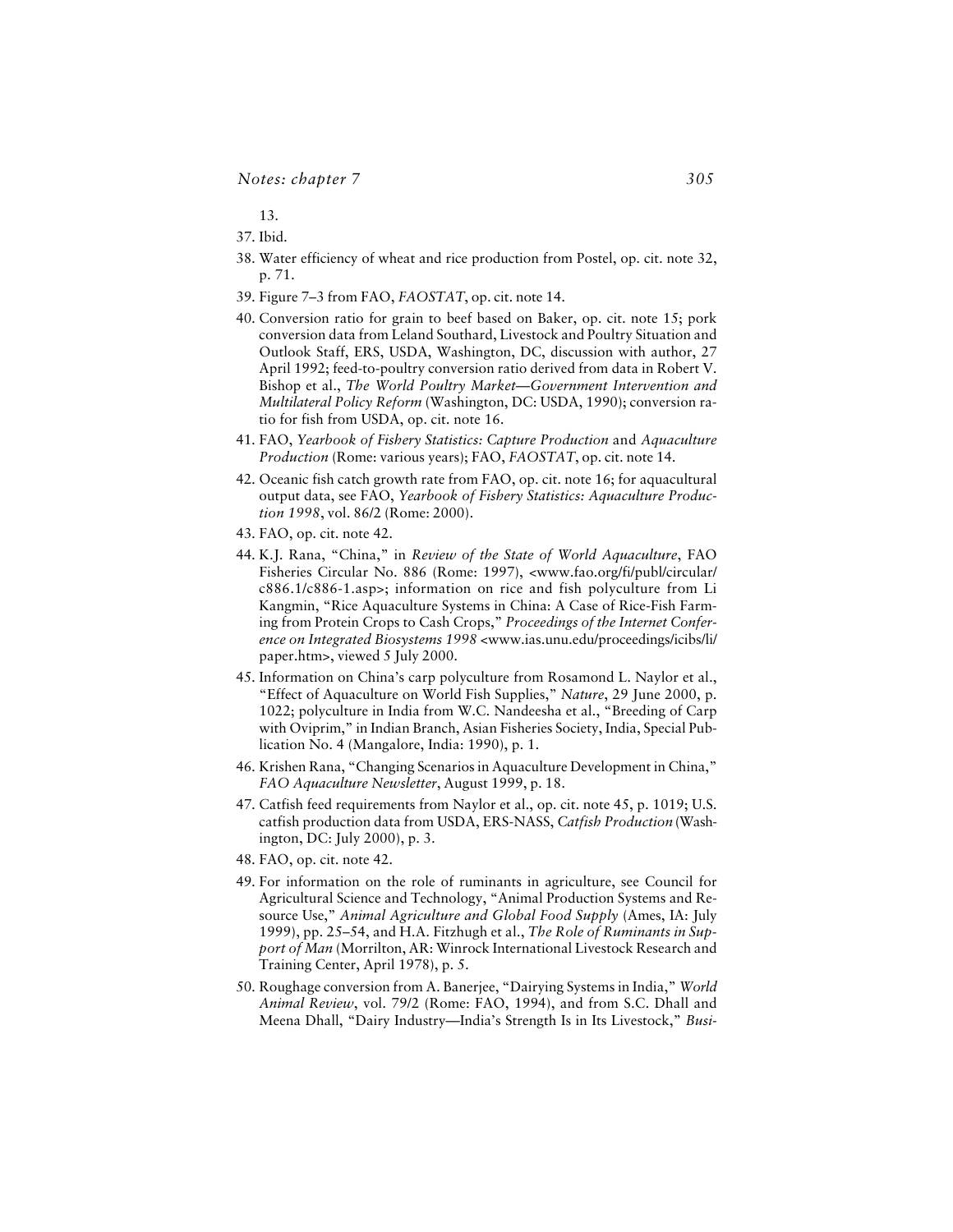*ness Line,* Internet Edition of *Financial Daily* from *The Hindu* group of publications, <www.indiaserver.com/businessline/1997/11/07/stories/ 03070311.htm>, 7 November 1997; Figure 7–4 from FAO, *Food Outlook*, no. 5, November 2000; FAO, *FAOSTAT*, op. cit. note 14.

- 51. Calculation based on data from FAO, op. cit. note 50.
- 52. Banerjee, op. cit. note 50.
- 53. China's crop residue production and use from Gao Tengyun, "Treatment and Utilization of Crop Straw and Stover in China," *Livestock Research for Rural Development*, February 2000.
- 54. Ibid.; China's "Beef Belt" from USDA, ERS, "China's Beef Economy: Production, Marketing, Consumption, and Foreign Trade," *International Agriculture and Trade Reports: China* (Washington, DC: July 1998), p. 28.
- 55. United Nations, op. cit. note 2.
- 56. USDA, op. cit. note 1.
- 57. Roger Classen et al., "Success of Agri-Environmental Protection," in *Agri-Environmental Policy at the Crossroads: Guideposts on a Changing Landscape*, Agricultural Economic Report No. 794 (Washington, DC: ERS, USDA, January 2001), p. 3.
- 58. World Bank, op. cit. note 5, p. 1.
- 59. Farm size in India from Pachauri and Sridharan, op. cit. note 8; information on China's economy from U.S. State Department, Bureau of Economic Policy and Trade Practices, *1999 Country Reports on Economic Policy and Trade Practices: People's Republic of China* (Washington, DC: March 2000).
- 60. Consumption levels from USDA, op. cit. note 1.
- 61. Inundation in Asia from World Bank, *World Development Report 1999/ 2000* (New York: Oxford University Press, 1999), p. 100; upper estimate of sea level rise from Tom M.L. Wigley, *The Science of Climate Change: Global and U.S. Perspectives* (Arlington, VA: Pew Center on Global Climate Change, June 1999).
- 62. USDA, *Grain: World Markets and Trade* (Washington, DC: September 2000), p. 19.
- 63. Ibid.
- 64. Grain production and consumption data from USDA, op. cit. note 1.
- 65. India's expenditures estimated from Christopher Hellman, *Military Budget Fact Sheet*, Center for Defense Information, <www.cdi.org/issues/wme/ spendersFY01.html>, and from World Bank, *World Development Indicators 2000* (Washington, DC: March 2000).

## **Chapter 8. Protecting Forest Products and Services**

1. "Flood Impact on Economy Limited," *China Daily*, 1 September 1998; Doug Rekenthaler, "China Survives Fourth Yangtze Flood Crest as Fifth Begins its Journey," *Disaster Relief*, 11 August 1998; economic losses and deaths from Munich Re, "Munich Re's Review of Natural Catastophes in 1998," press release (Munich: 19 December 1998); removal of tree cover from Carmen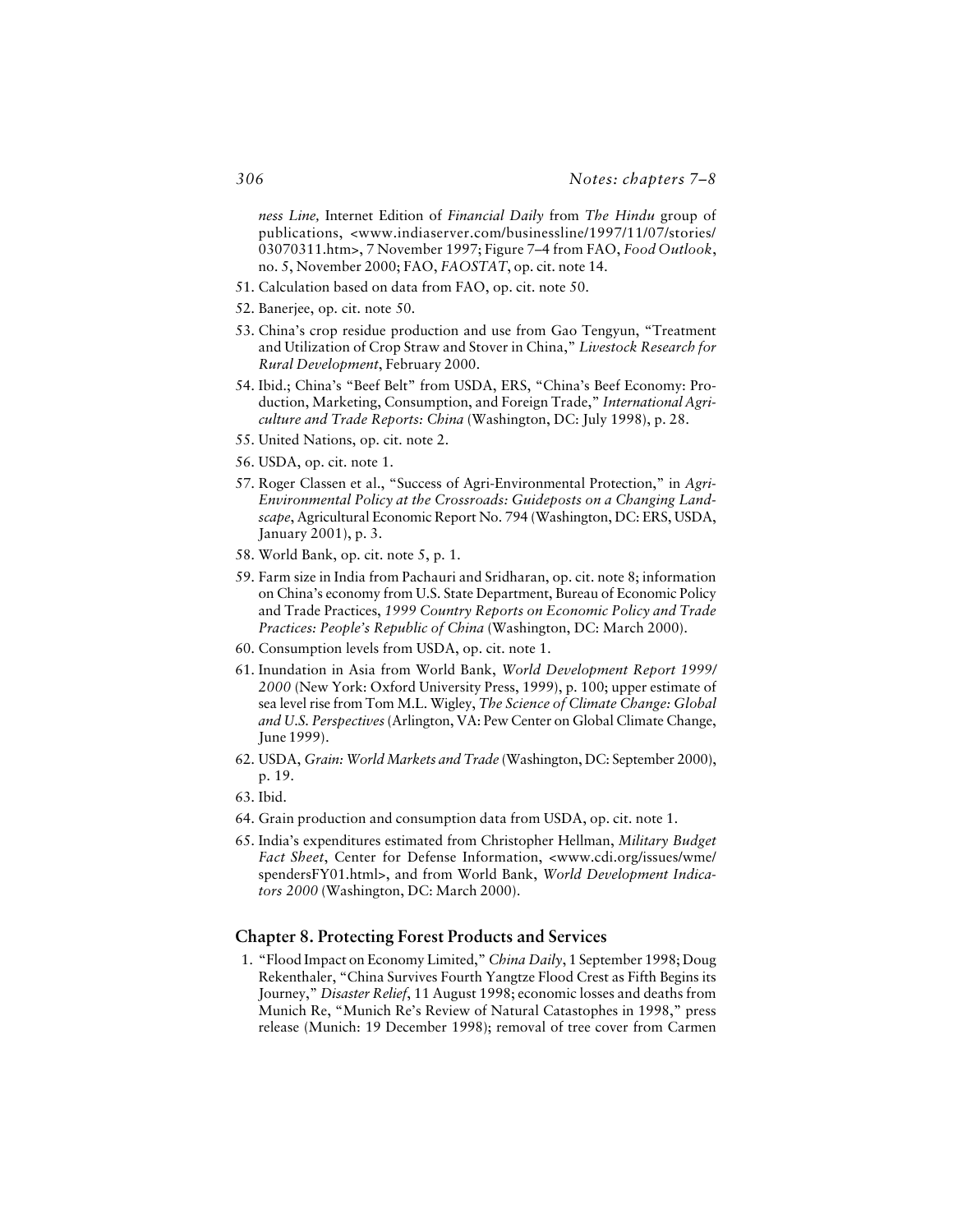#### *Notes: chapter 8*

Revenga et al., *Watersheds of the World* (Washington, DC: World Resources Institute (WRI) and Worldwatch Institute, 1998).

- 2. "Forestry Cuts Down on Logging," *China Daily*, 26 May 1998; Erik Eckholm, "Chinese Leaders Vow to Mend Ecological Ways," *New York Times*, 30 August 1998; Erik Eckholm, "China Admits Ecological Sins Played Role in Flood Disaster," *New York Times*, 26 August 1998; Erik Eckholm, "Stunned by Floods, China Hastens Logging Curbs," *New York Times*, 27 February 1998.
- 3. WRI, *World Resources 2000–01* (Washington, DC: 2000), p. 93.
- 4. Emily Matthews et al., *Pilot Analysis of Global Ecosystems: Forest Ecosystems* (Washington, DC: WRI, 2000), p. 16.
- 5. U.N. Food and Agriculture Organization (FAO), *Forest Resources Assessment (FRA) 2000*, <www.fao.org/forestry/fo/fra/index.jsp>, updated 10 April 2001; developing versus industrial nations from ibid., p. 3.
- 6. FAO, *Agriculture: Towards 2015/30, Technical Interim Repor*t (Geneva: Economic and Social Department, April 2000), pp. 156–57.
- 7. FAO, op. cit. note 5; Emily Matthews, *Understanding the FRA 2000*, Forest Briefing No. 1 (Washington, DC: WRI, March 2001); University of Maryland, NASA Goddard Space Flight Center, "UM Research Points the Way to Better Monitoring of National and Global Deforestation," press release (College Park, MD: 30 May 2001).
- 8. FAO, op. cit. note 6, p. 159; Emin Zeki Baskent and Haci Achmet Yolasigmaz, "Forest Management Revisited," *Environmental Management*, vol. 24, no. 4 (1999), pp. 437–48.
- 9. Wood harvest and proportion used as fuel from FAO, *FAOSTAT Statistics Database*, <apps.fao.org>, forest data updated 7 February 2001, but regional studies, as noted in Matthews et al., op. cit. note 4, p. 41, have indicated that nonforest collection is likely to supply two thirds of fuelwood; number of fuelwood consumers from WRI, op. cit. note 3.
- 10. Energy usage from Matthews et al., op. cit. note 4, p. 39, and from FAO, op. cit. note 6, p. 165; data on forest products from FAO, op. cit. note 9.
- 11. FAO, op. cit. note 6; United Nations, *World Population Prospects: The 2000 Revision* (New York: February 2001).
- 12. Janet N. Abramovitz and Ashley T. Mattoon, *Paper Cuts: Recovering the Paper Landscape*, Worldwatch Paper 149 (Washington, DC: Worldwatch Institute, December 1999), p. 12.
- 13. FAO, op. cit. note 6, pp. 166–67.
- 14. Table 8–2 from Robert Costanza et al., "The Value of the World's Ecosystem Services and Natural Capital," *Nature*, 15 May 1997, pp. 253–59; value of corn per hectare calculated assuming corn prices of \$2.25 per bushel and yields of 345 bushels per hectare.
- 15. Floods in China from Rekenthaler, op. cit. note 1; Thailand from "Score One for the Trees," *The Economist*, 14 January 1989; Mozambique from "Aid Agencies Gear Up in Mozambique Flood Rescue Effort," *CNN*, 1 March 2000.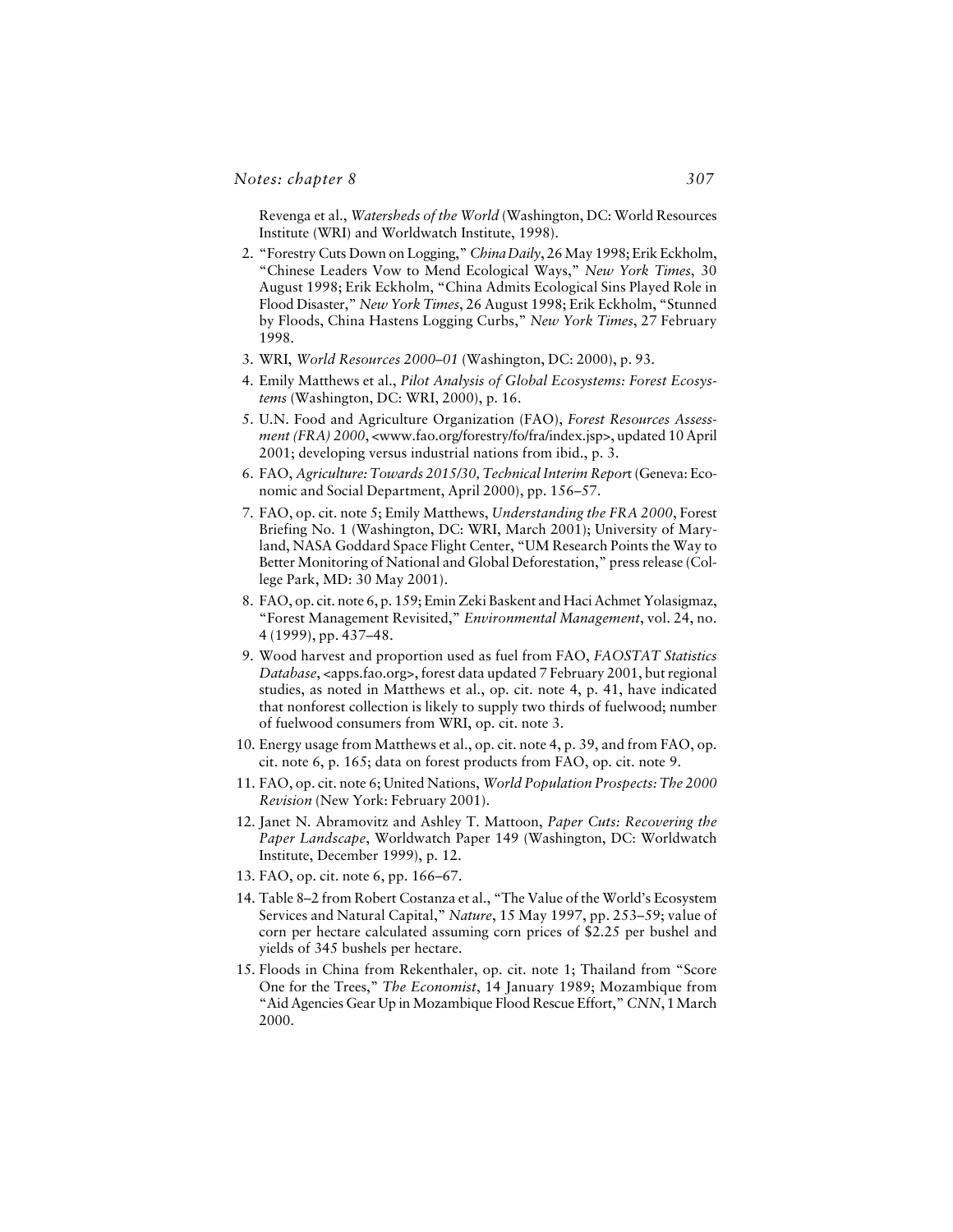- 16. Walter V. Reid, "Ecosystem Data to Guide Hard Choices," *Issues in Science and Technology*, spring 2000, pp. 37–44.
- 17. Panos Institute, *Economics Forever: Building Sustainability into Economic Policy*, Panos Briefing No. 38 (London: March 2000); population from United Nations, *World Urbanization Prospects: The 1999 Revision* (New York: 2000).
- 18. Wang Hongchang, "Deforestation and Desiccation in China: A Preliminary Study," study for the Beijing Center for Environment and Development, Chinese Academy of Social Sciences, 1999; FAO, *The State of Food and Agriculture 1995* (Rome: 1995), pp. 174–95.
- 19. "Algeria to Convert Large Cereal Land to Tree-Planting," *Reuters*, 8 December 2000; Samuel Ajetunmobi, "Alarm Over Rate of Desertification," *This Day* (Lagos, Nigeria), 23 January 2001.
- 20. Michael T. Coe and Jonathan A. Foley, "Human Impacts on the Water Resources of Lake Chad," *Journal of Geophysical Research-Atmospheres*, 27 February 2001, pp. 3349–56.
- 21. WRI, op. cit. note 3, pp. 99–100.
- 22. T.W. Chamberlin, R.D. Harr, and F.H. Everest, "Timber Harvesting, Silviculture, and Watershed Processes," in W.R. Meehan, ed., *Influences of Forest and Rangeland Management on Salmonoid Fishes and Their Habitats* (Bethesda, MD: American Fisheries Society, 1991).
- 23. Hal Kane, "Hydroelectric Power Growth Steady," in Lester R. Brown et al., *Vital Signs 1993* (New York: W.W. Norton & Company, 1993), pp. 58–59.
- 24. Table 8–3 from FAO, op. cit. note 6. The total forested area of 3.2 billion hectares differs from the figure of 3.9 billion hectares cited throughout the chapter because it is from an older FAO assessment that uses a more narrow definition of forest cover.
- 25. Ibid.
- 26. Johanna Son, "Philippines: Row Rages Over Lifting of Ban on Lumber Exports," *InterPress Service*, 17 April 1998.
- 27. World Bank, *Forests and Forestry Sector*, <www.worldbank.org>, viewed 26 July 2001.
- 28. World Wide Fund for Nature, *The Forest Industry in the 21st Century* (Surrey, UK: 2001); Forest Stewardship Council, *Forests Certified by FSC-Accredited Bodies*, <www.fscoax.org>, updated 30 June 2001.
- 29. Steven Schwartzman and Molly Kingston, *Global Deforestation, Timber, and the Struggle for Sustainability: Making the Label Stick* (Washington, DC: Environmental Defense, 1997), p. 51; FAO, "Brazil," in FAO Advisory Committee on Paper and Wood Products, *The State of the Industry*, Fortyfirst Session, Rotura, New Zealand, 2–3 May 2000.
- 30. Forest loss from FAO, op. cit. note 6, p. 156.
- 31. Janet N. Abramovitz, "Paper Recycling Remains Strong," in Lester R. Brown et al., *Vital Signs 2000* (New York: W.W. Norton & Company, 2000), pp. 132–33; John Young, "The Sudden New Strength of Recycling," *World Watch*, July/August 1995, p. 24.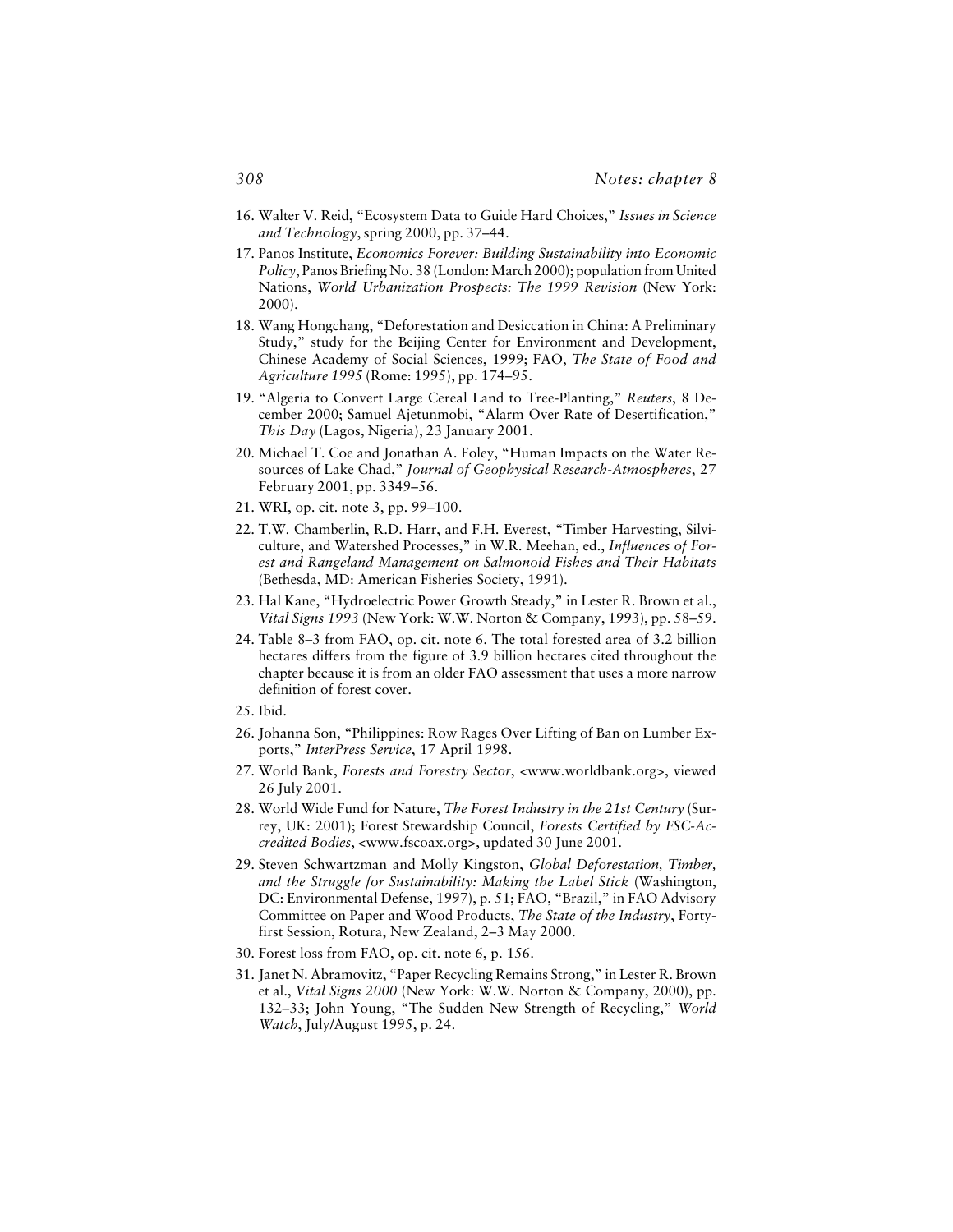- 32. Abramovitz, op. cit. note 31, p. 132.
- 33. Japan and China from Philip P. Pan, "China's Chopsticks Crusade," *Washington Post*, 6 February 2001.
- 34. On-line addresses: *International Herald Tribune*, <www.iht.com>; *USA Today*, <www.usatoday.com>.
- 35. Fuelwood as a proportion of total harvested wood from FAO, op. cit. note 9; Daniel M. Kammen, "From Energy Efficiency to Social Utility: Lessons from Cookstove Design, Dissemination, and Use," in José Goldemberg and Thomas B. Johansson, *Energy as an Instrument for Socio-Economic Development* (New York: United Nations Development Programme, 1995).
- 36. Plantation area from FAO, op. cit. note 5; grain area from U.S. Department of Agriculture (USDA), *Production, Supply, and Distribution*, electronic database, Washington, DC, updated May 2001.
- 37. FAO, op. cit. note 6, p. 167.
- 38. Ibid., p. 160; FAO, op. cit. note 9.
- 39. Table 8–5 adapted from FAO, op. cit. note 6, p. 161, updated with FAO, op. cit. note 5.
- 40. FAO, op. cit. note 6, p. 161.
- 41. Ashley T. Mattoon, "Paper Forests," *World Watch*, March/April 1998, p. 20.
- 42. Ibid.; corn yields from USDA, op. cit. note 36.
- 43. Mattoon, op. cit. note 41, p. 24.
- 44. Ibid., p. 23.
- 45. FAO, op. cit. note 5; FAO, op. cit. note 6, pp. 160–61.
- 46. M. Davis et al., "New England-Acadian Forests," in Taylor H. Ricketts et al., eds., *Terrestrial Ecoregions of North American: A Conservation Assessment* (Washington, DC: Island Press, 1999); David R. Foster, "Harvard Forest: Addressing Major Issues in Policy Debates and in the Understanding of Ecosystem Process and Pattern," *LTER Network News: The Newsletter of the Long-term Ecological Network*, spring/summer 1996.
- 47. C. Csaki, "Agricultural Reforms in Central and Eastern Europe and the Former Soviet Union: Status and Perspectives," *Agricultural Economics*, vol. 22 (2000), pp. 37–54; Igor Shvytov, *Agriculturally Induced Environmental Problems in Russia*, Discussion Paper No. 17 (Halle, Germany: Institute of Agricultural Development in Central and Eastern Europe, 1998), p. 13.
- 48. The Turkish Foundation for Combating Soil Erosion, <www.tema.org.tr/ english>, viewed 26 July 2001.
- 49. "China's Great Green Wall," *BBC*, 3 March 2001; Ron Gluckman, "Beijing's Desert Storm," *Asiaweek*, October 2000.
- 50. "China Chokes on Desert Sands," *MSNBC*, 20 January 2001.
- 51. "China Unveils First 'Green' Plan," *Reuters*, 5 March 2001.
- 52. Hongchang, op. cit. note 18.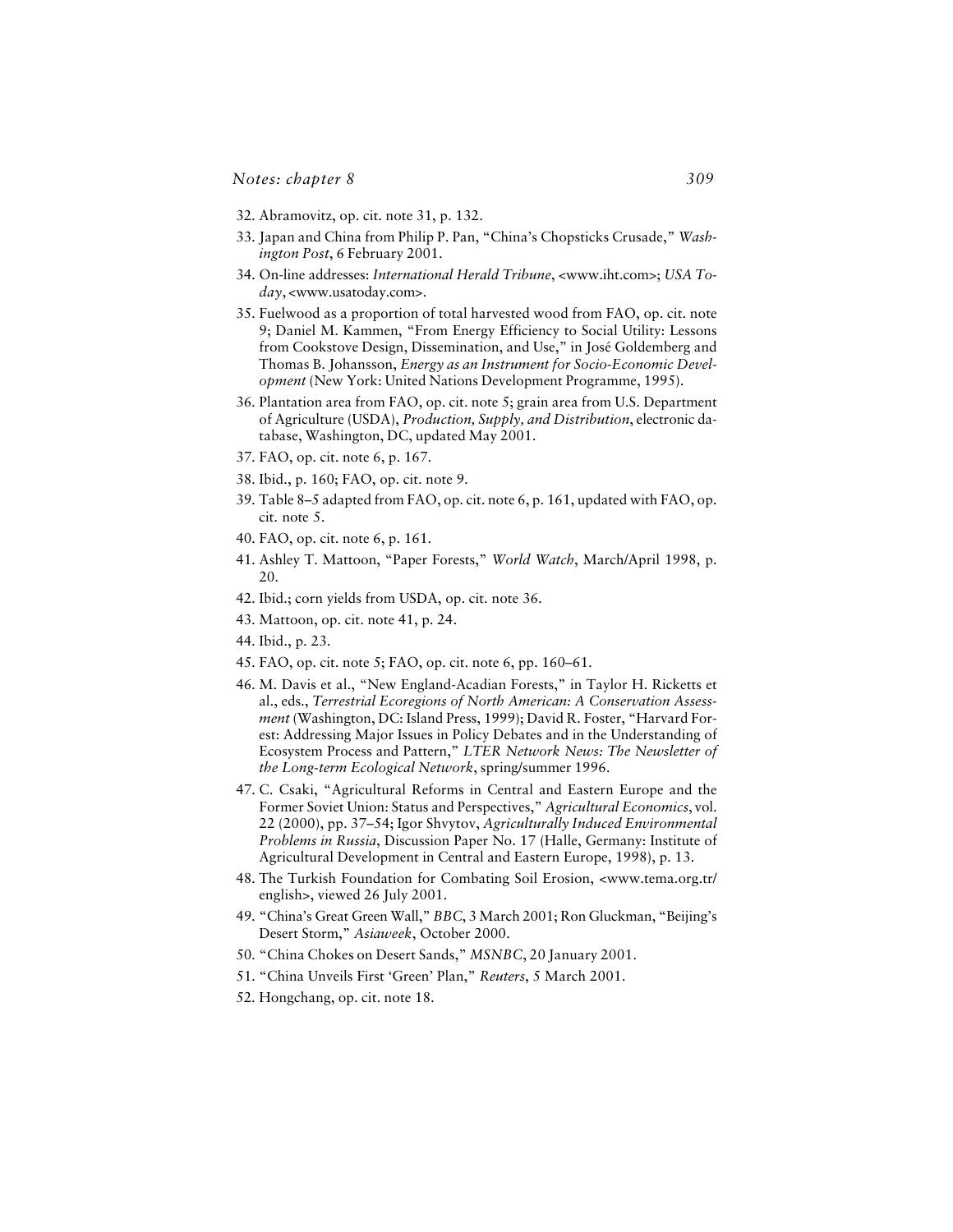#### **Chapter 9. Redesigning Cities for People**

- 1. Urban population in 1900 cited in Mario Polèse, "Urbanization and Development, *Development Express*, no. 4, 1997; United Nations, *World Urbanization Prospects: The 1999 Revision* (New York: 2000).
- 2. Molly O'Meara Sheehan, *Reinventing Cities for People and the Planet*, Worldwatch Paper 147 (Washington, DC: Worldwatch Institute, June 1999), pp. 14–15; United Nations, op. cit. note 1; United Nations, *World Population Prospects: The 2000 Revision* (New York: February 2001).
- 3. Sheehan, op. cit. note 2, p. 7.
- 4. United Nations, op. cit. note 1.
- 5. Los Angeles from Sandra Postel, *Last Oasis*, rev. ed. (New York: W.W. Norton & Company, 1997), p. 20; Mexico City from Joel Simon, *Endangered Mexico* (San Francisco, CA: Sierra Club Books, 1997); Beijing from "State to Minimize Adverse Effects of Water Diversion," *China Daily*, 8 March 2001, and from "Water More Precious than Ever," *China Daily*, 14 March 2001.
- 6. U.S. Department of Agriculture (USDA), Foreign Agricultural Service, *Grain: World Markets and Trade*, and *Oilseeds: World Markets and Trade* (Washington, DC: various issues).
- 7. Figure of 70 percent from I.A. Shiklomanov, "World Fresh Water Resources," in Peter H. Gleick, ed., *Water in Crisis: A Guide to the World's Fresh Water Resources* (New York: Oxford University Press, 1993).
- 8. Donald D.T. Chen, "The Science of Smart Growth," *Scientific American*, December 2000, pp. 84–91.
- 9. Ibid.
- 10. Richard Moe, President of the National Trust for Historic Preservation, speech on sprawl, 1999 Red Hills Spring Event Dinner, Tall Timbers Research Station, Tallahassee, FL, 24 March 1999.
- 11. Chen, op. cit. note 8.
- 12. Ibid.
- 13. Ibid.
- 14. David Schrank and Tim Lomax, *The 2001 Urban Mobility Report* (Texas Transportation Institute and The Texas A&M University System, May 2001).
- 15. Ibid.
- 16. Moe, op. cit. note 10.
- 17. Average travel speeds from Peter Newman and Jeffrey Kenworthy, *Sustainability and Cities: Overcoming Automobile Dependence* (Washington, DC: Island Press, 1999), pp. 82–83.
- 18. Chen, op. cit. note 8, p. 84.
- 19. Moe, op. cit. note 10.
- 20. Table 9–3 from Arthur C. Nelson, "Regulations to Improve Development Patterns," in Lincoln Institute of Land Policy, *Metropolitan Development Patterns: Annual Roundtable 2000* (Cambridge, MA: 2000), p. 78, discussed in Molly O'Meara Sheehan, *City Limits: Putting the Breaks on Sprawl*,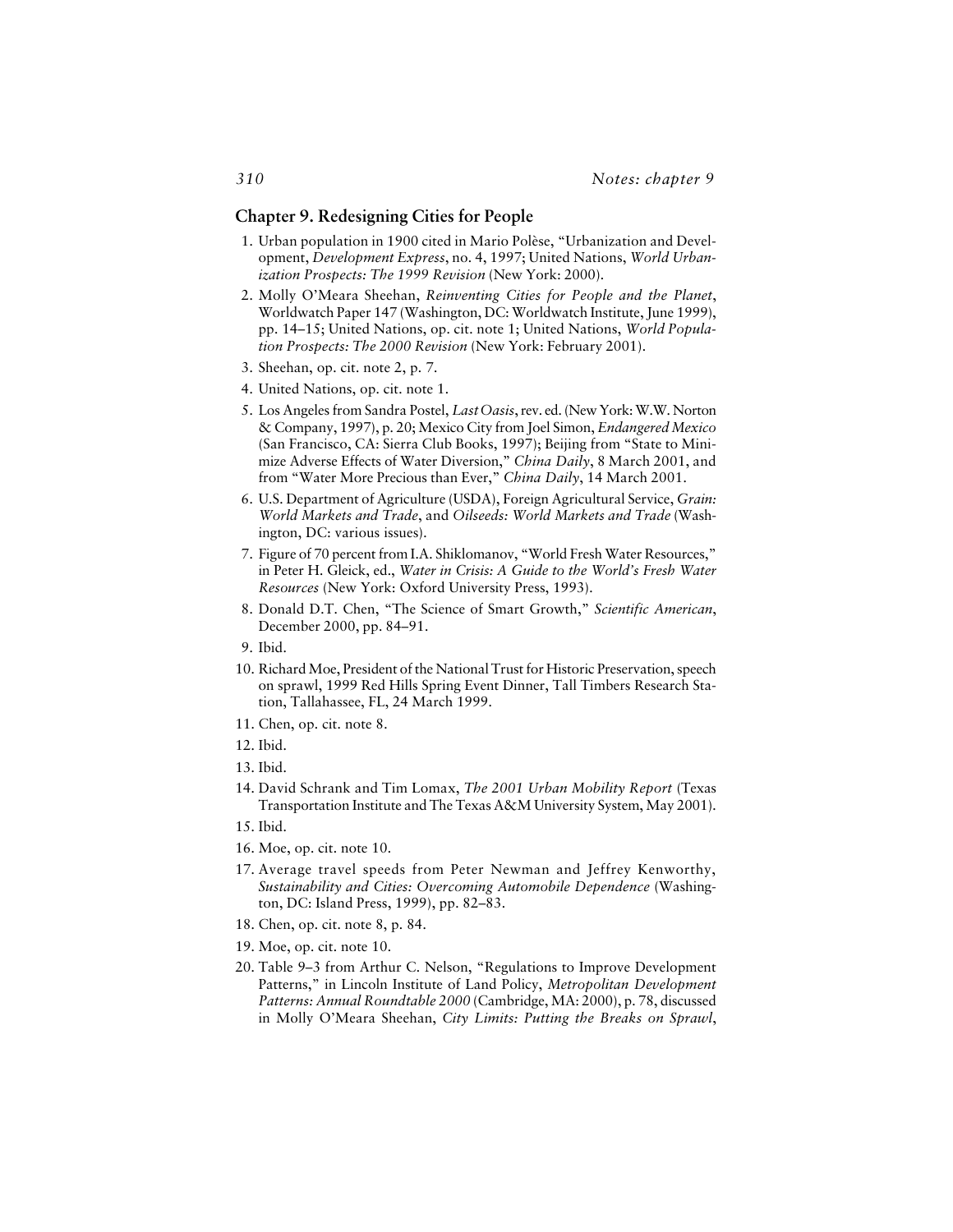Worldwatch Paper 156 (Washington, DC: Worldwatch Institute, June 2001), pp. 31–32.

- 21. USDA, *Production, Supply, and Distribution*, electronic database, Washington, DC, updated May 2001.
- 22. Barry M. Popkin, "Urbanization and the Nutrition Transition," *Achieving Urban Food and Nutrition Security in the Developing World, A 2020 Vision for Food, Agriculture, and the Environment*, Focus 3, Brief 7 (Washington, DC: International Food Policy Research Institute (IFPRI), August 2000).
- 23. William H. Dietz, "Battling Obesity: Notes from the Front," National Center for Chronic Disease Prevention and Health Promotion, *Chronic Disease Notes & Reports*, winter 2000, p. 2; Ali H. Mokdad et al., "The Continuing Epidemic of Obesity in the United States," *Journal of the American Medical Association*, 4 October 2000, p. 1650.
- 24. J.M. Friedman, "Obesity in the New Millennium," *Nature*, 6 April 2000, pp. 632–34.
- 25. National Center for Health Statistics, Centers for Disease Control and Prevention (CDC), "Prevalence of Overweight and Obesity Among Adults," <www.cdc.gov/nchs/products/pubs/pubd/hestats/obese/obse99.htm>, 11 December 2000; Gary Gardner and Brian Halweil, *Underfed and Overfed: The Global Epidemic of Malnutrition*, Worldwatch Paper 150 (Washington, DC: Worldwatch Institute, March 2000), p. 11; Peter G. Kopelman, "Obesity as a Medical Problem," *Nature*, 6 April 2000, p. 636; Barry M. Popkin and Colleen M. Doak, "The Obesity Epidemic is a Worldwide Phenomenon," *Nutrition Reviews*, April 1998, pp. 106–14.
- 26. Kopelman, op. cit. note 25; World Health Organization, *Obesity: Preventing and Managing the Global Epidemic, Report of a WHO Consultation on Obesity* (Geneva: 1997).
- 27. National Center for Chronic Disease Prevention and Health Promotion, "Preventing Obesity Among Children," Chronic Disease Notes & Reports, winter 2000, p. 1.
- 28. Gardner and Halweil, op. cit. note 25, p. 11; Kopelman, op. cit. note 25, p. 635.
- 29. Kopelman, op. cit. note 25, pp. 635–43; Ron Winslow, "Why Fitness Matters," *Wall Street Journal*, 1 May 2000.
- 30. Kopelman, op. cit. note 25, p. 635.
- 31. Deaths from smoking from CDC, *Targeting Tobacco Use: The Nations' Leading Cause of Death* (Washington, DC: 2000); cigarette consumption from USDA, Foreign Agricultural Service, *World Cigarette Electronic Database*, December 1999, and from USDA, Economic Research Service, *Tobacco: Situation and Outlook Report* (Washington, DC: April 2001).
- 32. Winslow, op. cit. note 29; Judy Putnam and Shirley Gerrior, "Trends in the U.S. Food Supply, 1970–97," in Elizabet Frazao, ed., *America's Eating Habits: Changes and Consequences* (Washington, DC: USDA, Economic Research Service, May 1999), p. 152.
- 33. Winslow, op. cit. note 29.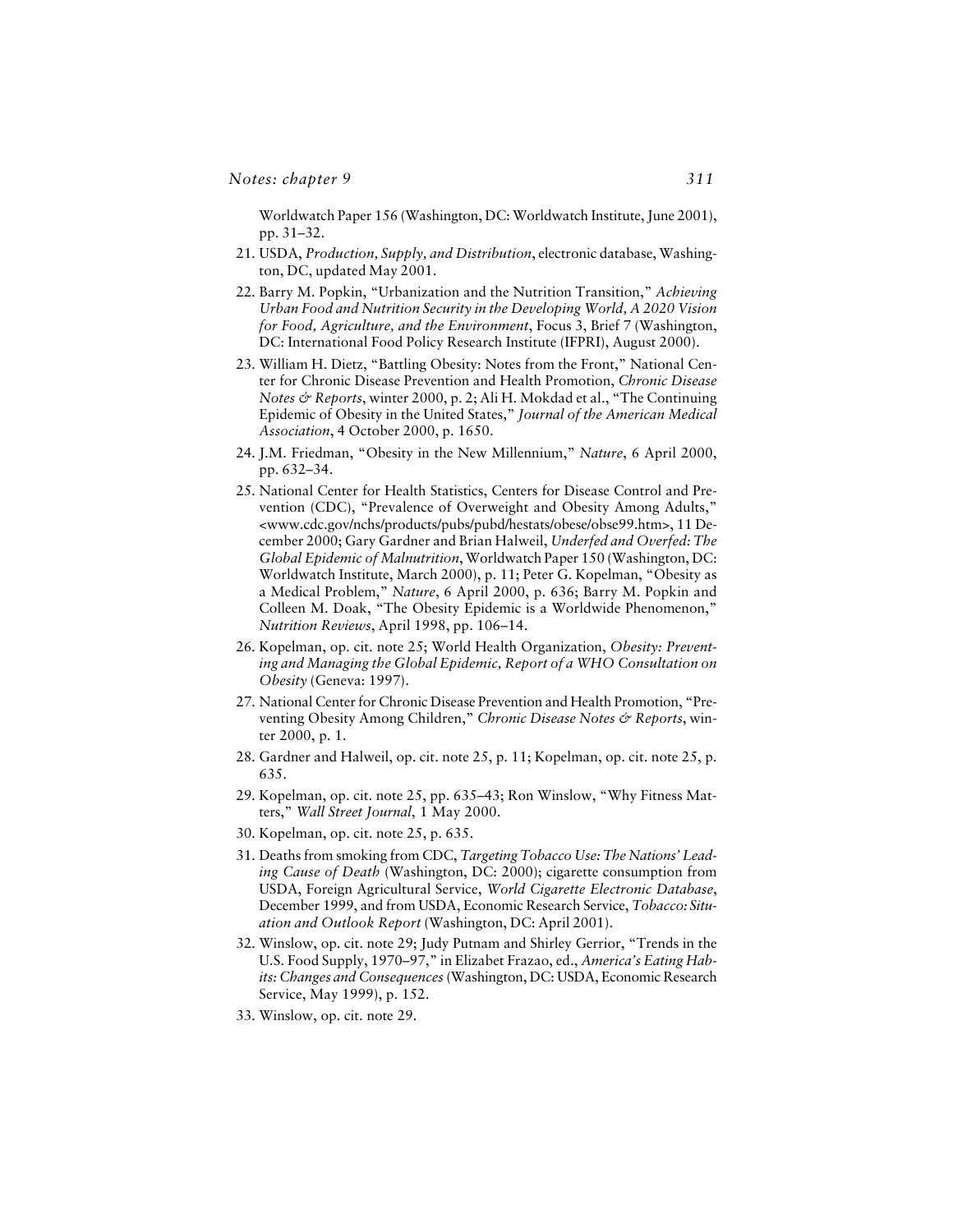- 34. Kopelman, op. cit. note 25, p. 638.
- 35. Ibid.
- 36. Denise Grady, "Doctor's Review of Five Deaths Raises Concern About the Safety of Liposuction," *New York Times*, 13 May 1999.
- 37. Sheehan, op. cit. note 2, p. 45.
- 38. Ibid., p. 44.
- 39. China's bicycle production compiled from United Nations, *The Growth of World Industry: 1969 Edition*, vol. 1 (New York: 1970), *Yearbook of Industrial Statistics*, various years, and *Industrial Commodity Statistics Yearbook* (New York: various years); "World Market Report," *Interbike Directory* (Laguna Beach, CA: Miller-Freeman, various years); Edward A. Gragan, "Booming China Has Fewer Bikes on Road Ahead," *Seattle Times*, 4 October 2000.
- 40. Number of police forces in Matthew Hickman and Brian A. Reaves, *Local Police Departments 1999* (Washington, DC: U.S. Department of Justice, Bureau of Justice Statistics, May 2001); arrest rate from a conversation with a member of the Washington, DC, police force.
- 41. Glenn Collins, "Old Form of Delivery Thrives in New World of E-Commerce," *New York Times*, 24 December 1999.
- 42. Sheehan, op. cit. note 2, pp. 47–48.
- 43. Ibid.
- 44. Ibid.; Japan from personal observation.
- 45. Jonathan Theobald, "The Lanes in Spain Run Mainly on the Plain," *Environmental News Network*, 6 November 2000.
- 46. E.O. Wilson, *Biophilia* (Cambridge, MA: Harvard University Press, 1984); S.R. Kellert and E.O. Wilson, eds., *The Biophilia Hypothesis* (Washington, DC: Island Press, 1993).
- 47. Theodore Roszak, Mary Gomes, and Allen Kanner, eds., *Restoring the Earth, Healing the Mind* (San Francisco: Sierra Club Books, 1995).
- 48. Lyndsey Layton, "Mass Transit Popularity Surges in U.S.," *Washington Post*, 30 April 2000.
- 49. Ding Guangwei and Li Shishun, "Analysis of Impetuses to Change of Agricultural Land Resources in China," *Bulletin of the Chinese Academy of Sciences*, vol. 13, no. 1, 1999.
- 50. Sheehan, op. cit. note 2, p. 47.
- 51. Table 9–4 from Sheehan, op. cit. note 20, p. 11, from United Nations, op. cit. note 1, from Habitat, Global Urban Indicators Database, <www.urbanobservatory.org/indicators/database>, updated 25 February 1999, from Dita Smith, "Taming Urban Sprawl," *Washington Post*, July 2001, and from Shrank and Lomax, op. cit. note 14.
- 52. Number of vehicles in operation from Ward's Communications, *Ward's World Motor Vehicle Data 2000* (Southfield, MI: 2000).
- 53. Sheehan, op. cit. note 2, p. 49.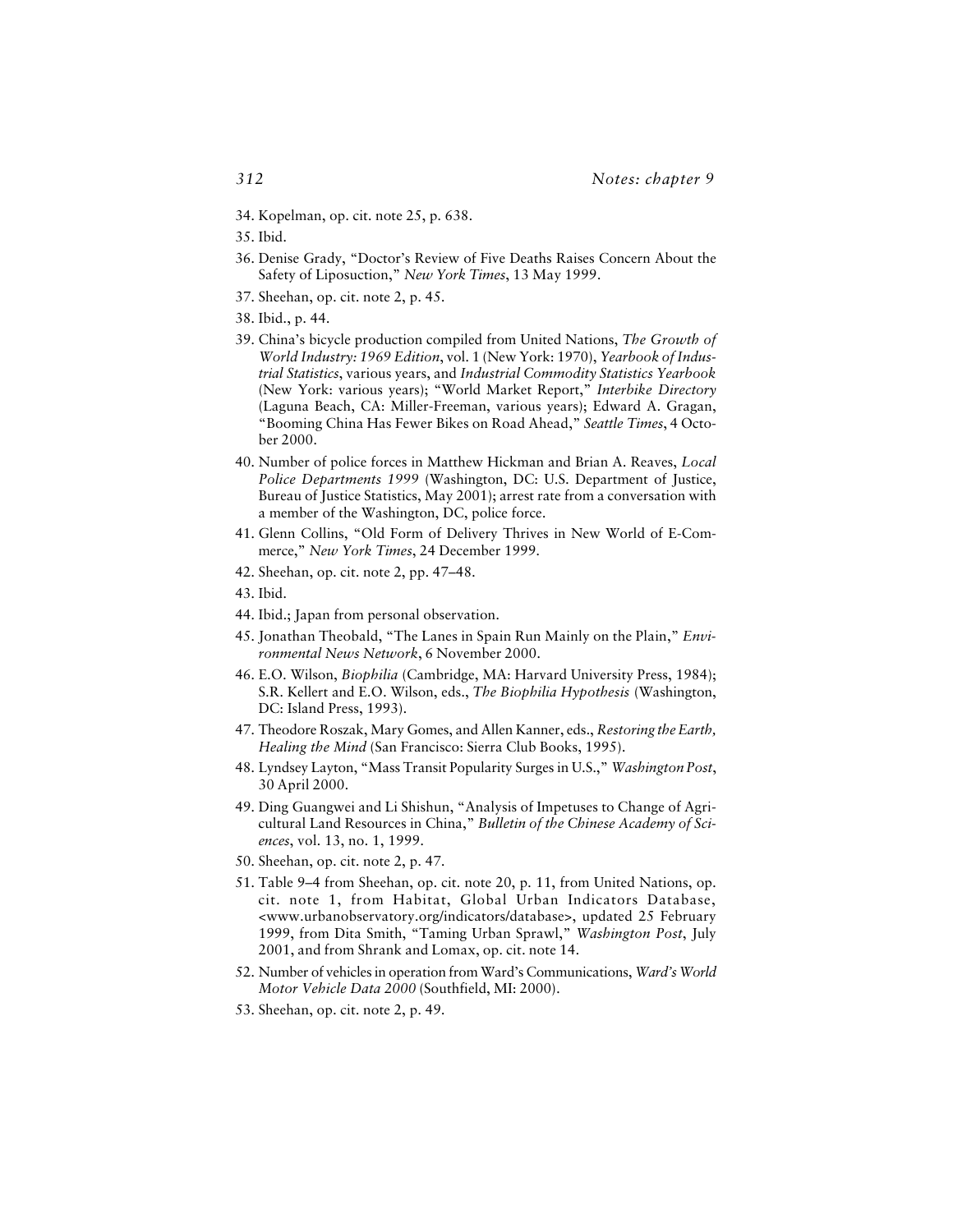- 54. Ibid.; Donald C. Shoup, "Congress Okays Cash Out," *Access*, fall 1998, pp. 2-8.
- 55. Molly O'Meara Sheehan, "Making Better Transportation Choices," in Lester R. Brown et al., *State of the World 2001* (New York: W.W. Norton & Company), p. 116.
- 56. Mark Vernon, "Road Pricing," *Financial Times*, 6 June 2001.
- 57. J.H. Crawford, "Existing Carfree Places," <www.carfree.com>; see also J.H. Crawford, *Carfree Cities* (Utrecht, The Netherlands: International Books, July 2000); "Ban on Cars Along the Seine Proposed," *Chicago Tribune*, 21 May 2001.
- 58. Gary Gardner, "Why Share?" *World Watch*, July/August 1999, pp. 12–15.
- 59. Ibid.
- 60. Layton, op. cit. note 48; Bruce Younkin, Manager of Fleet Operations at Penn State University, State College, PA, discussion with Janet Larsen, Earth Policy Institute, 4 December 2000.
- 61. Sheehan, op. cit. note 2, p. 51.
- 62. Ibid., p. 63.
- 63. Ibid., p. 47.

## **Chapter 10. Stabilizing Population by Reducing Fertility**

- 1. All population data in this chapter, including per capita calculations and future projections, are from the United Nations, *World Population Prospects: The 2000 Revision* (New York: February 2001) unless otherwise noted.
- 2. United Nations, *Long-range World Population Projections: Based on the 1998 Revision* (New York: 1999).
- 3. Lester R. Brown, Gary Gardner, and Brian Halweil, *Beyond Malthus* (New York: W.W. Norton & Company, 1999), pp. 112–13.
- 4. Figure 10–1 from U.S. Bureau of the Census, *International Data Base*, electronic database, Suitland, MD, updated 10 May 2000.
- 5. Joint United Nations Programme on HIV/AIDS (UNAIDS), *Report on the Global HIV/AIDS Epidemic* (Geneva: June 2000).
- 6. William H. McNeill, *Plagues and Peoples* (New York: Anchor Press/ Doubleday, 1976).
- 7. UNAIDS, op. cit. note 5.
- 8. Sandra Postel, *Pillar of Sand* (New York: W.W. Norton & Company, 1999), p. 5.
- 9. David Seckler, David Molden, and Randolph Barker, *Water Scarcity in the 21st Century*, IWMI Water Brief 1 (Colombo, Sri Lanka: International Water Management Institute (IWMI), July 1998).
- 10. Irrigation cutbacks from ibid., and from Randolph Barker and Barbara van Koppen, *Water Scarcity and Poverty*, IWMI Water Brief 3 (Colombo, Sri Lanka: IWMI, 1999), p. 3; estimates of child malnutrition and underweight in United Nations Administrative Committee on Coordination, Sub-Com-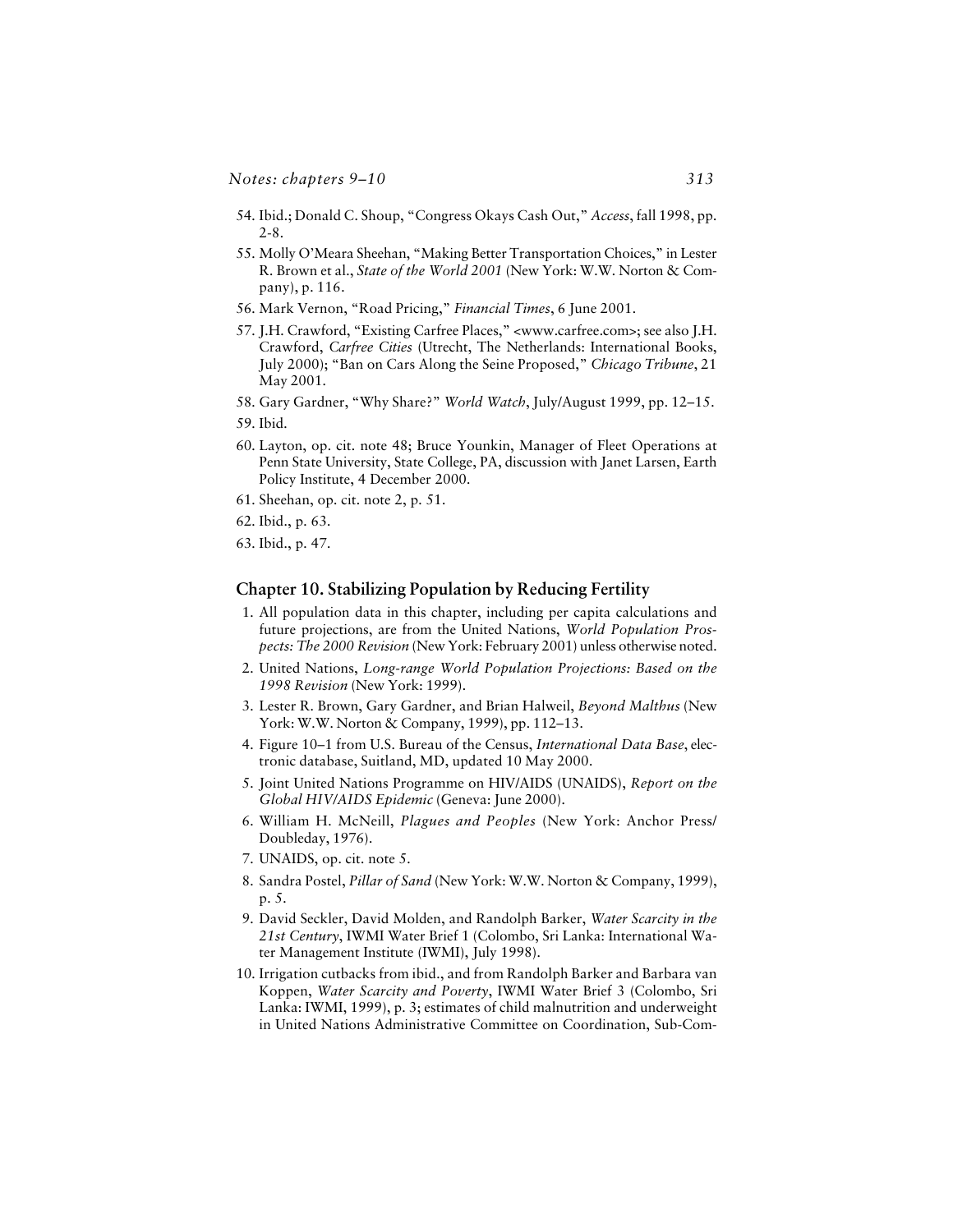mittee on Nutrition (UN ACC/SCN) in collaboration with International Food Policy Research Institute, *Fourth Report on the World Nutrition Situation* (Geneva: January 2000), pp. 94–96; annual deaths worldwide from Brown, Gardner, and Halweil, op. cit. note 3.

- 11. Cropland from U.S. Department of Agriculture (USDA), *Production, Supply, and Distribution*, electronic database, Washington, DC, updated May 2001.
- 12. UNAIDS, *AIDS Epidemic Update* (Geneva: UNAIDS/WHO, December 2000), p. 3.
- 13. UNAIDS, op. cit. note 5.
- 14. Ibid.
- 15. Ibid.
- 16. Ibid.; "AIDS, Diseases to Leave 44 Million Orphans by 2010," *Reuters*, 13 July 2000.
- 17. UNAIDS, op. cit. note 5, p. 29; university study from Prega Govender, "Shock AIDS Test Result at Varsity," (Johannesburg) *Sunday Times*, 25 April 1999; "South Africa: University Finds 25 Percent of Students Infected," *Kaiser Daily HIV/AIDS Report*, 27 April 1999.
- 18. UNAIDS, op. cit. note 5.
- 19. Grain production from USDA, op. cit. note 11; information on malnutrition from U.N. Food and Agriculture Organization (FAO), *The State of Food Insecurity in the World 2000* (Rome: 2000), pp. 27–28.
- 20. UNAIDS, op. cit. note 5, pp. 32–33.
- 21. Ibid.
- 22. John Bongaarts and Charles F. Westoff, *The Potential Role of Contraception in Reducing Abortion*, Working Paper No. 134 (New York: Population Council, 2000).
- 23. Nada Chaya, *Contraceptive Choice: Worldwide Access to Family Planning*, wall chart (Washington, DC: Population Action International, 1997); Macro International, *Contraceptive Knowledge, Use, and Sources: Comparative Studies Number 19* (Calverton, MD: 1996).
- 24. John B. Casterline, Zeba A Sathar, and Minhaj ul Haque, *Obstacles to Contraceptive Use in Pakistan: A Study in Punjab*, Working Paper No. 145 (New York: Population Council, 2001); John A. Ross, W. Parker Mauldin, and Vincent C. Miller, *Family Planning and Population: A Compendium of International Statistics* (New York: Population Council, 1993).
- 25. Mark Kaufman, "Abortion Pill Deliveries Begin Soon," *Washington Post*, 16 November 2000; Susan Okie, "RU-486 Joining Methotrexate in Reshaping Abortion," *Washington Post*, 13 October 2000; Craig S. Smith, "Chinese Factory to Soon Begin Exporting Recently Approved Abortion Pills to U.S.," *New York Times*, 13 October 2000; Susan Toner, "U.S. Approves Abortion Pill; Drug Offers More Privacy and Could Reshape Debate," *New York Times*, 29 September 2000.
- 26. G. Tyler Miller, "Copps and Rubbers Day in Thailand," in *Living in the Environment*, 8th ed. (Belmont, CA: Wadsworth Publishing Company, 1994).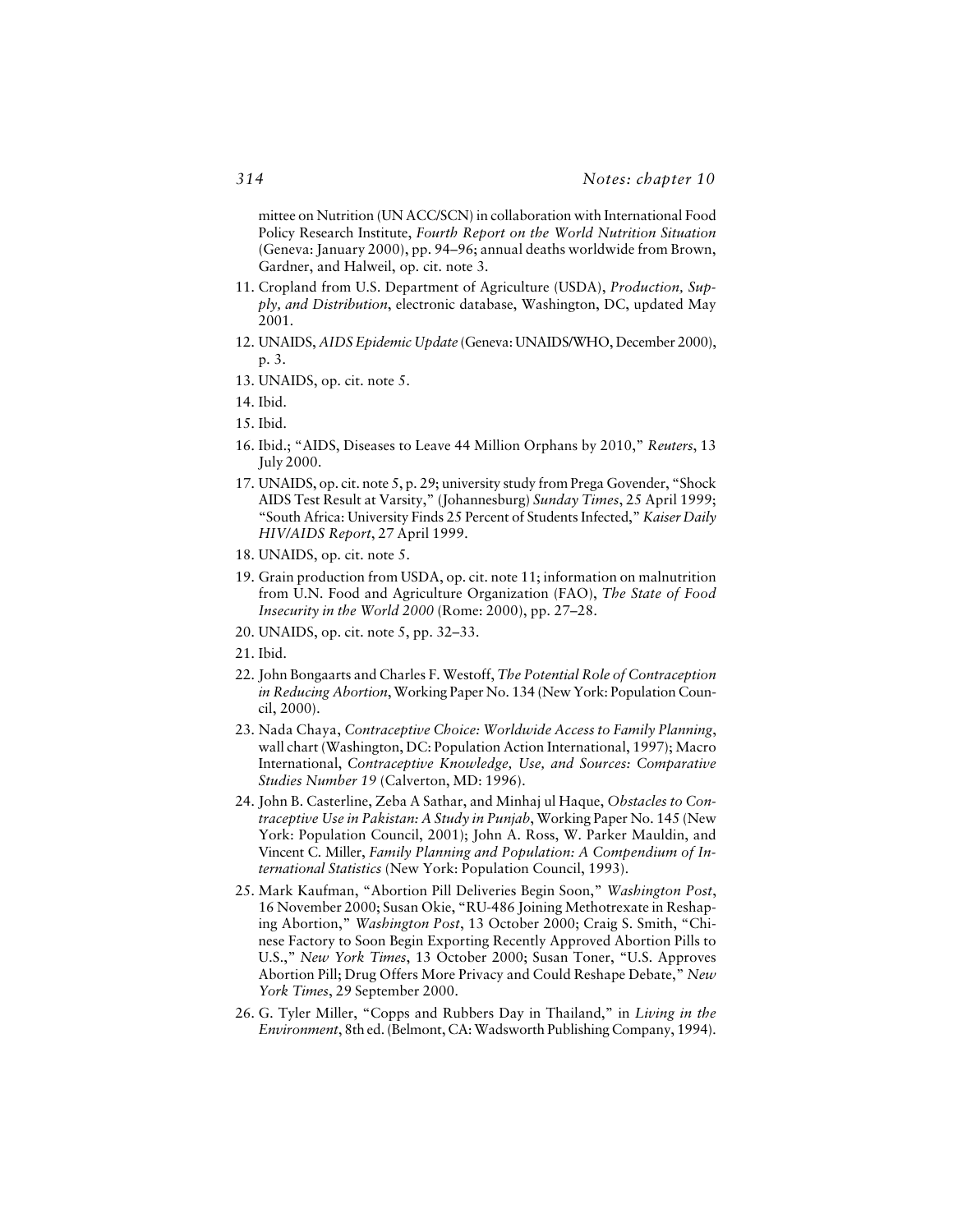- 27. Farzaneh Roudi, "Iran's Revolutionary Approach to Family Planning," *Population Today*, July/August 1999; Abubakar Dungus, "Iran's Other Revolution," *Populi*, September 2000; Akbar Aghajanian and Amir H. Mehryar, "Fertility Transition in the Islamic Republic of Iran: 1976–1996," *Asia-Pacific Population Journal*, vol. 14, no. 1 (1999), pp. 21–42; total fertility rate (the average number of children born to a woman) from Population Reference Bureau (PRB), *2001 World Population Data Sheet*, wall chart (Washington, DC: 2001).
- 28. Figure 10–2 from United Nations, op. cit. note 1; total fertility rate from PRB, op. cit. note 27.
- 29. George D. Moffett, *Critical Masses* (New York: Penguin Books, 1994), cited in Laurent Belsie, "How Many People Does it Take to Change the World?" *Christian Science Monitor*, 22 June 2000.
- 30. Gary Gardner, "Microcredit Expanding Rapidly," in Worldwatch Institute, *Vital Signs 2001* (New York: W.W. Norton & Company, 2001), pp. 110–11.
- 31. Bruce Caldwell and Barkat-e-Khuda, "The First Generation to Control Family Size: A Microstudy of the Causes of Fertility Decline in a Rural Area of Bangladesh," *Studies in Family Planning*, September 2000, pp. 239–51.
- 32. "Bangladesh: National Family Planning Program," *Family Planning Programs: Diverse Solutions for a Global Challenge* (Washington, DC: PRB, February 1994).
- 33. U.N. Population Fund (UNFPA), "Meeting the Goals of the ICPD: Consequences of Resource Shortfalls up to the Year 2000," paper presented to the Executive Board of the U.N. Development Programme and the UNFPA, New York, 12–23 May 1997; military expenditures calculated from U.S. Department of State, Bureau of Verification and Compliance, *World Military Expenditures and Arms Transfers 1998* (Washington, DC: U.S. Government Printing Office, April 2000), p. 61.
- 34. UNFPA, op. cit. note 33; UNFPA, *Population Issues Briefing Kit* (New York: Prographics, Inc., 2001), p. 23.
- 35. Sharon L. Camp, "Population: The Critical Decade," *Foreign Policy*, spring 1993.
- 36. Caroline H. Bledsoe et al., eds., *Critical Perspectives on Schooling and Fertility in the Developing World* (Washington, DC: National Academy Press, 1999).

- 38. Ibid.
- 39. Caldwell and Barkat-e-Khuda, op. cit. note 31.
- 40. Lawrence Summers, "The Most Influential Investment," reprinted in *People and the Planet*, vol. 2, no. 1 (1993), p. 10.
- 41. Ibid.
- 42. Ibid.
- 43. Pamela Polston, "Lowering the Boom: Population Activist Bill Ryerson is Saving the World—One 'Soap' at a Time," *Seven Days*, available at <www.populationmedia.org/popnews/popnews.html>, viewed 6 December

<sup>37.</sup> Ibid., p. 3.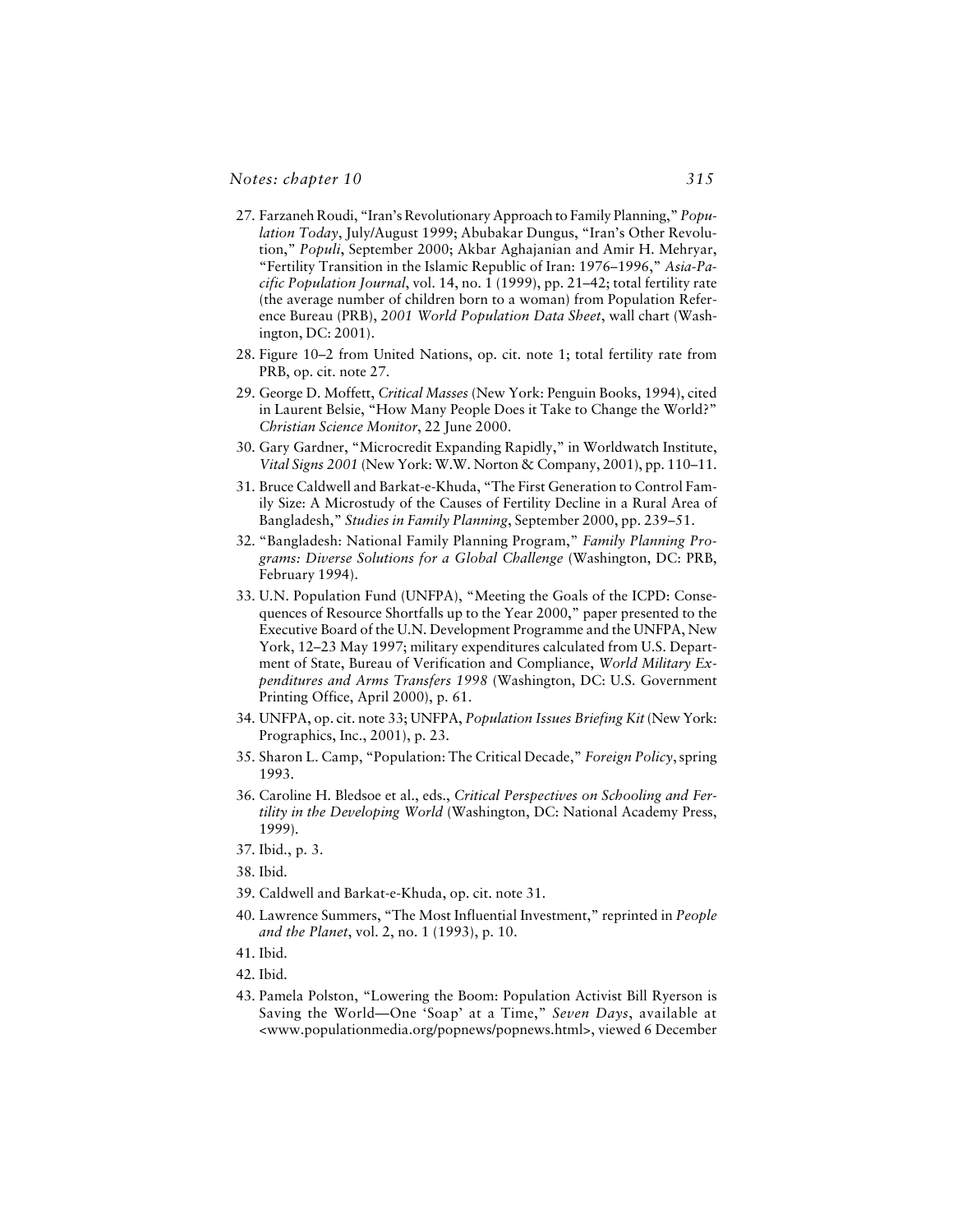2000.

- 44. Ibid.
- 45. Ibid.; Kathy Henderson, "Telling Stories, Saving Lives: Hope from Soaps," *Ford Foundation Report*, fall 2000.
- 46. Henderson, op. cit. note 45.
- 47. Joel E. Cohen, *How Many People Can the Earth Support?* (New York: W.W. Norton & Company, 1996).
- 48. Ibid.
- 49. PRB, op. cit. note 27.
- 50. Figure 10–3 from United Nations, op. cit. note 1.

#### **Chapter 11. Tools for Restructuring the Economy**

- 1. Parallel of ecological and economic truths from Øystein Dahle, discussion with author at Worldwatch Briefing, Aspen, CO, 22 July 2001; Erik Eckholm, "Chinese Leaders Vow to Mend Ecological Ways," *New York Times*, 30 August 1998; Erik Eckholm, "China Admits Ecological Sins Played Role in Flood Disaster," *New York Times*, 26 August 1998; Erik Eckholm, "Stunned by Floods, China Hastens Logging Curbs," *New York Times*, 27 February 1998.
- 2. Edwin Clark, letter to author, 25 July 2001.
- 3. Ernst U. von Weizsäcker and Jochen Jesinghaus, *Ecological Tax Reform* (London: Zed Books, 1992).
- 4. David Malin Roodman, "Environmental Tax Shifts Multiplying," in Lester R. Brown et al., *Vital Signs 2000* (New York: W.W. Norton & Company, 2000), pp. 138–39; German annual budget from U.S. Central Intelligence Agency, *World Fact Book*, <www.cia.gov/cia/publications/factbook>, viewed 1 August 2001; vehicle tax in Denmark is 180 percent, as reported by Marjorie Miller, "British Car Buyers Taken for a Ride," *Los Angeles Times*, 23 July 1999.
- 5. David Malin Roodman, *Getting the Signals Right: Tax Reform to Protect the Environment and the Economy*, Worldwatch Paper 134 (Washington, DC: Worldwatch Institute, May 1997), p. 11.
- 6. David Malin Roodman, *The Natural Wealth of Nations* (New York: W.W. Norton & Company, 1998), p. 189.
- 7. U.S. Department of Agriculture (USDA), Economic Research Service (ERS), "Cigarette Price Increase Follows Tobacco Pact," *Agricultural Outlook*, January-February 1999.
- 8. USDA, ERS, *Tobacco Situation and Outlook*, September 2000, p. 8; USDA, ERS, *Tobacco Situation and Outlook*, April 2001, p. 5.
- 9. Roodman, op. cit. note 6, p. 243.
- 10. N. Gregory Mankiw, "Gas Tax Now!" *Fortune*, 24 May 1999, pp. 60–64.
- 11. André de Moor and Peter Calamai, *Subsidizing Unsustainable Development* (San Jose, Costa Rica: Earth Council, 1997); authors quoted in Barbara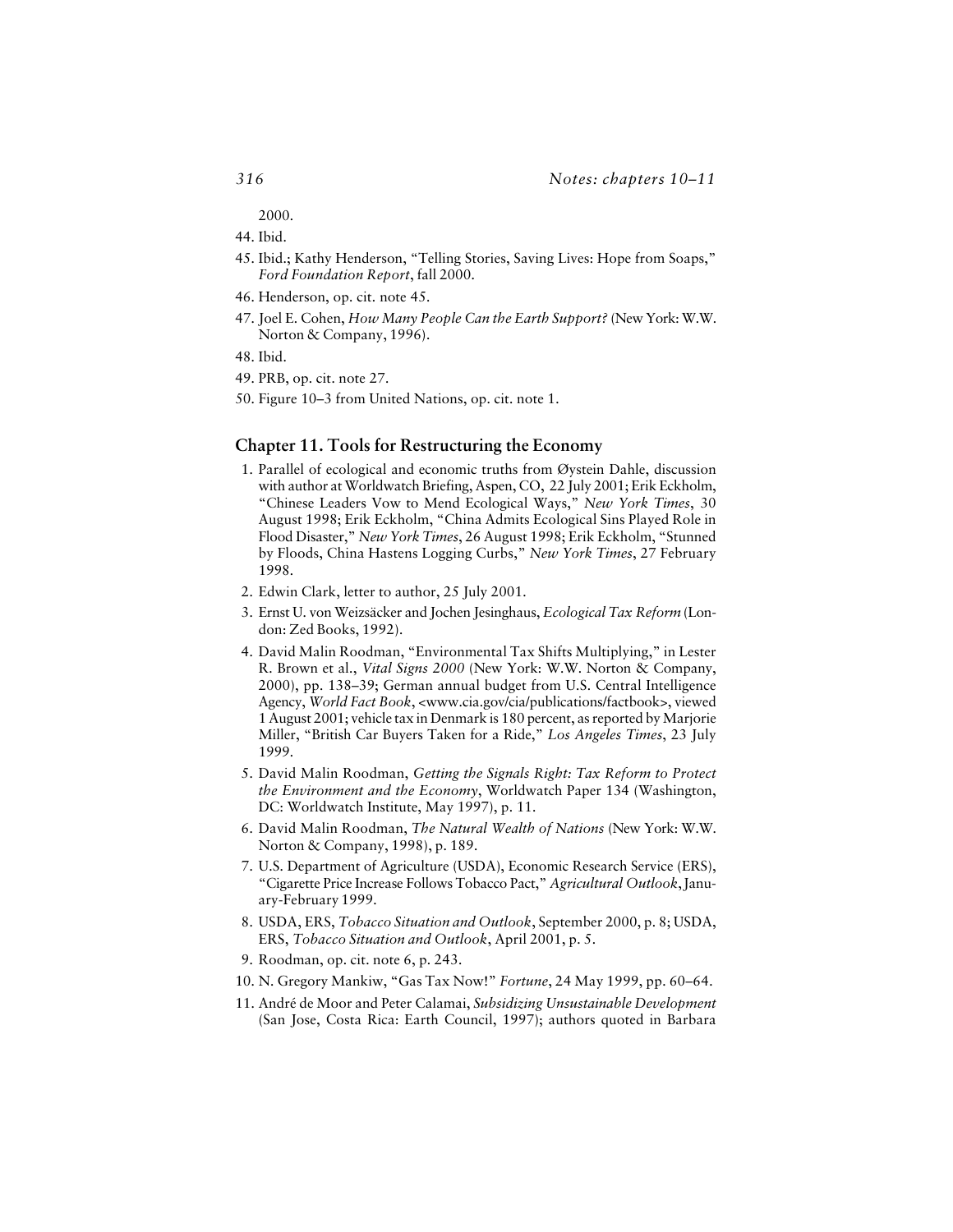Crossette, "Subsidies Hurt Environment, Critics Say Before Talks," *New York Times*, 23 June 1997.

- 12. De Moor and Calamai, op. cit. note 11.
- 13. Ibid., p. 1.
- 14. Roodman, op. cit. note 6, p. 31.
- 15. David Malin Roodman, "Reforming Subsidies," in Lester R. Brown et al., *State of the World 1997* (New York: W.W. Norton & Company, 1997), p. 132; Roodman, op. cit. note 6, pp. 42, 81; David Gardner, "Farm Subsidies Under Attack 'for Causing Hunger'," *Financial Times*, 28 February 2001; "China to Reform Water Pricing System to Enhance Conservation—Vice Minister," *Xinhua*, 21 June 2001.
- 16. "Minister Says Iranian Bakery Must Be Revised to Improve its Nutrition Value," *Islamic Republic News Agency*, 31 May 2001; exchange rate of 1750 Iranian rials per U.S. dollar from *Financial Times*, 31 July 2001; per capita number based on United Nations, *World Population Prospects: The 2000 Revision* (New York: February 2001).
- 17. Anne Platt McGinn, *Rocking the Boat: Conserving Fisheries and Protecting Jobs*, Worldwatch Paper 142 (Washington, DC: Worldwatch Institute, June 1998), p. 7.
- 18. Seth Dunn, "King Coal's Weakening Grip on Power," *World Watch*, September/October 1999, pp. 10-19.
- 19. Roodman, op. cit. note 6, p. 73.
- 20. Subsidy cut figures in ibid., p. 109; U.S. Department of Energy, Energy Information Administration, *China: Environmental Issues* (Washington, DC: April 2001); Figure 11–1 based on BP, *BP Statistical Review of World Energy* (London: Group Media & Publications, June 2001), and on historical data from BP Amoco, e-mail to Janet Larsen, Earth Policy Institute, June 2001.
- 21. Victoria logging in "Worldwatch Proposes \$2000 Tax Cut Per Family to Save the Planet," press release (Washington, DC: Worldwatch Institute, 12 September 1998); USDA, Forest Service, "Forest Service Limits New Road Construction in Most National Forests," press release (Washington, DC: 11 February 1999).
- 22. Study cited in David Malin Roodman, *Paying the Piper: Subsidies, Politics, and the Environment*, Worldwatch Paper 133 (Washington, DC: Worldwatch Institute, December 1996), p. 9.
- 23. De Moor and Calamai, op. cit. note 11, p. 39.
- 24. Douglas Helms, *History of the Natural Resources Conservation Service* (Washington, DC: Natural Resources Conservation Service, 31 May 2001).
- 25. History of wind power in California from Colin Woodard, "Wind Power Pays Well for Denmark," *San Francisco Chronicle*, 23 April 2001.
- 26. Ibid.
- 27. Christopher Flavin, "Wind Energy Growth Continues," in Worldwatch Institute, *Vital Signs 2001* (New York: W.W. Norton & Company, 2001), pp. 44–45; 60-percent projection in American Wind Energy Association,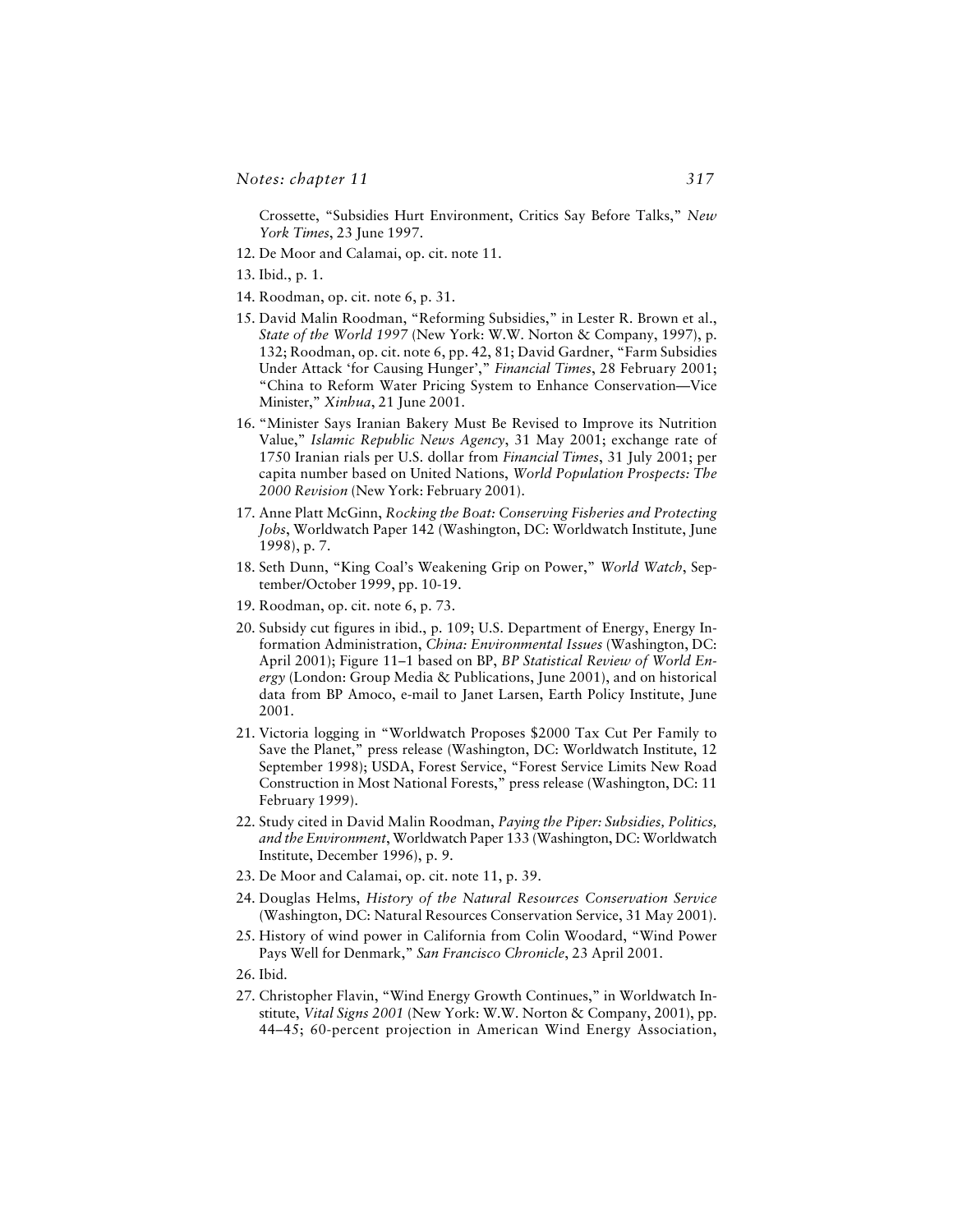"President's Energy Plan is Useful First Step, Wind Energy Association Says," press release (Washington, DC: 17 May 2001).

- 28. Marine Stewardship Council, "World's First Sustainable Seafood Products Launched," press release (London: 3 March 2000).
- 29. "Marine Stewardship Council Awards Sustainability Label to Alaska Salmon," press release (London: 5 September 2000).
- 30. Ibid.
- 31. World Wide Fund for Nature (WWF), *The Forest Industry in the 21st Century* (Surrey, U.K.: 2001).
- 32. Ibid.
- 33. Ibid.
- 34. WWF, *Certification: A Future for the World's Forests* (Surrey, U.K.: WWF Forests for Life Campaign, May 2000), p. 4.
- 35. Ibid.; Forest Stewardship Council, *Forests Certified by FSC-Accredited Bodies*, <www.fscoax.org>, updated 30 June 2001.
- 36. WWF, op. cit. note 31.
- 37. "Russia Set to Begin Certification of Forests," and "Russia Works Out System for Mandatory Wood Certification," *Interfax*, 5 June 2001.
- 38. National Renewable Energy Laboratory, *Summary of Green Pricing Programs* (Golden, CO: updated 12 July 2001).
- 39. Global Green USA, "Santa Monica Unanimously Approves RFP Process to Switch All City Facilities to Green Power," press release (Los Angeles: 14 October 1998); Oakland from Peter Asmus, *Reaping the Wind* (Washington, DC: Island Press, 2000).
- 40. Green Power Network, "Toyota Motor Sales USA Becomes Firest Green-e Certified Company," press release (San Francisco: 8 May 1998); CU Environmental Center, "University of Colorado Students Vote 'Yes' for Wind Power!" press release (Boulder, CO: 17 April 2000); Center for Resource Solutions, "Episcopal Church Puts Faith into Environmental Action With Switch to Green Power," press release (San Francisco: 11 June 1999).
- 41. Consumers Union, "In Time for Earth Day, Consumers Union Launches <www.eco-labels.org>," press release (Yonkers, NY: 10 April 2001); Federal Environmental Agency (Germany), "Information Sheet for Submission of New Proposals for the 'Blue Angel' Environmental Label" (Berlin: Federal Environmental Agency, March 2001), <www.blauer-engel.de>; Canada Environmental Choice from <www.environmentalchoice.com>; U.S. Energy Star program information from <www.energystar.gov>.
- 42. Roodman, op. cit. note 6, pp. 15–27.
- 43. Australia in John Tierney, "A Tale of Two Fisheries," *New York Times Magazine*, 27 August 2000.
- 44. Richard Schmalensee et al., "An Interim Evaluation of Sulfur Dioxide Emissions Trading," in Robert N. Stavins, ed., *Economics of the Environment* (New York: W.W. Norton & Company, 2000), pp. 455–71; actual reduction from ibid., p. 460.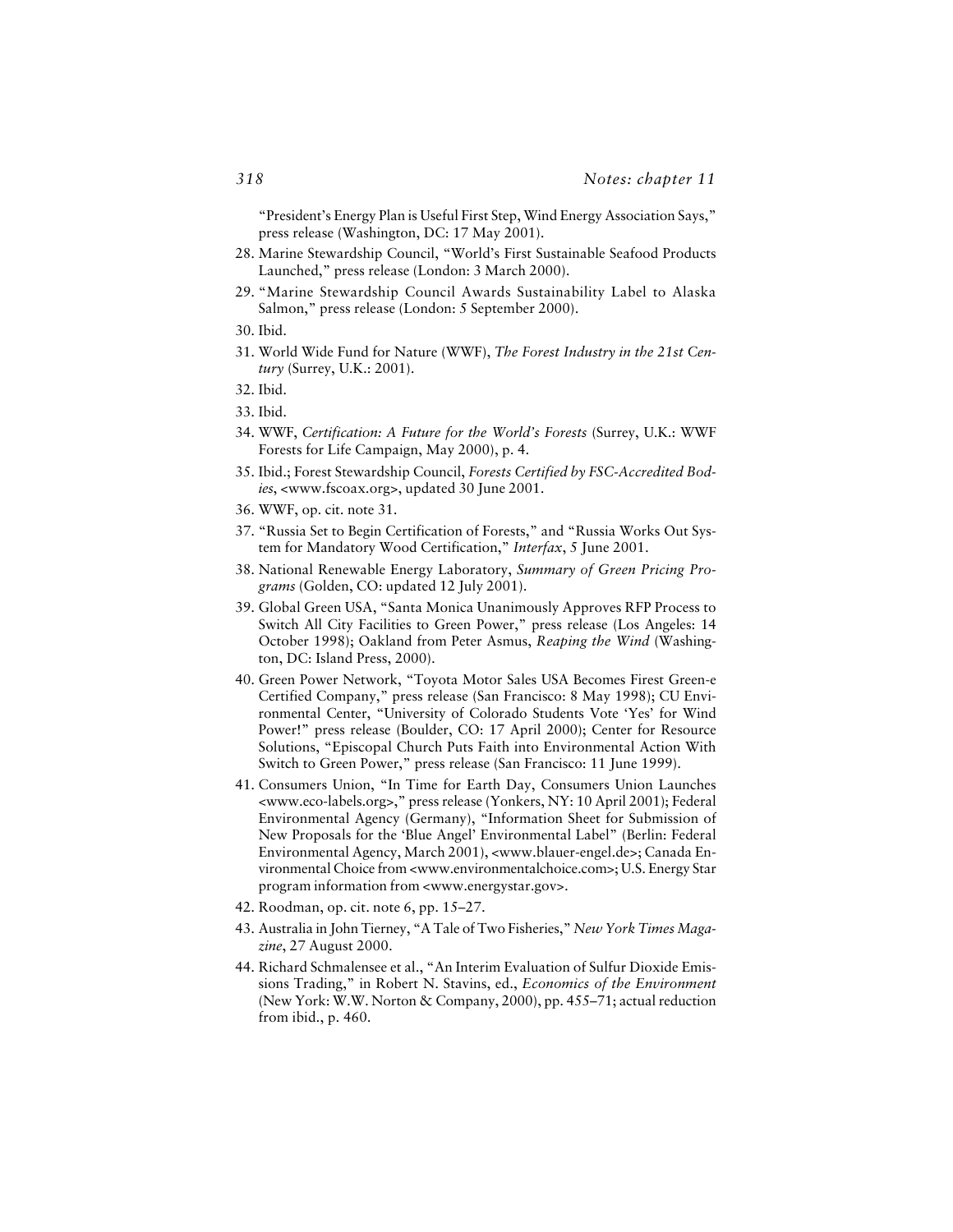- 45. "Bush Charts Global Warming Course," *Associated Press*, 6 June 2001.
- 46. Polls from Roodman, op. cit. note 6, p. 243.
- 47. De Moor and Calamai, op. cit. note 11, p. 32.
- 48. Ibid., p. 243; information on both Taxpayers for Common Sense (TCS) and Green Scissors at Taxpayers for Common Sense, <www.taxpayer.net>, viewed 25 July 2001; membership numbers from TCS, discussion with Shane Ratterman, Earth Policy Institute, 25 July 2001.
- 49. Redefining Progress, "2,500 Economists Agree That Combating Global Warming Need Not Necessarily Harm the U.S. Economy Nor Living Standards," press release (Oakland, CA: 29 March 2001).
- 50. Paul Krugman, "Nation in a Jam," *New York Times*, 13 May 2001.
- 51. Organisation for Economic Co-operation and Development, *OECD Environmental Outlook* (Paris: 2001).
- 52. "A Brighter Future," *The Economist*, 10 February 2001, p. 6.

#### **Chapter 12: Accelerating the Transition**

- 1. Robert Nef, Tiroler Wirtschaftsforum, Innsbruck, Austria, discussion with author, 6 October 1999.
- 2. Number of HIV-positive Africans based on Anne Hwang, "AIDS Erodes Decades of Progress," in Worldwatch Institute, *Vital Signs 2001* (New York: W.W. Norton & Company, 2001), pp. 78–79; specific countries in Population Reference Bureau (PRB), *2001 World Population Data Sheet*, wall chart (Washington, DC: 2001).
- 3. International Convention for the Regulation of Whales, signed 2 December 1946, Washington, DC, entered into force 10 November 1948, from Harvard University, International Environmental Policy Reference Guide, <environment.harvard.edu/esppa/home.html>, viewed 18 July 2001; Hilary French, "Environmental Treaties Gain Ground," in Lester R. Brown et al., *Vital Signs 2000* (New York: W.W. Norton & Company, 1990), p. 134.
- 4. Discovery of ozone hole first reported in J.C. Farman, B.G. Gardiner, and J.D., Shanklin, "Large Losses of Total Ozone in Antarctica Reveal Seasonal ClO<sub>x</sub>/NO<sub>x</sub> Interaction," *Nature*, 16 May 1985, pp. 207–10; Montreal Protocol signed 16 September 1987, entered into force 1 January 1989, from Harvard University, op. cit. note 3; 90 percent reduction in French, op. cit. note 3, p. 135.
- 5. Convention on International Trade in Endangered Species of Wild Fauna and Flora (CITES), signed 3 March 1973, Washington, DC, and entered into force 1 July 1975, from Harvard University, op. cit. note 3; Greg Frost, "Caviar Clampdown Eyed to Help Sturgeon Burgeon," *Reuters*, 20 June 2001; "World Briefing—Russia: Saving the Caspian Sturgeon," *New York Times*, 17 July 2001.
- 6. U.N. role in Intergovernmental Panel on Climate Change in Vanessa Houlder, "Keeping a Cool Head in the Global Warming Hothouse," *Financial Times*, 13 March 2001; Randall Mikkelsen, "US Abandons Kyoto Climate Pact—A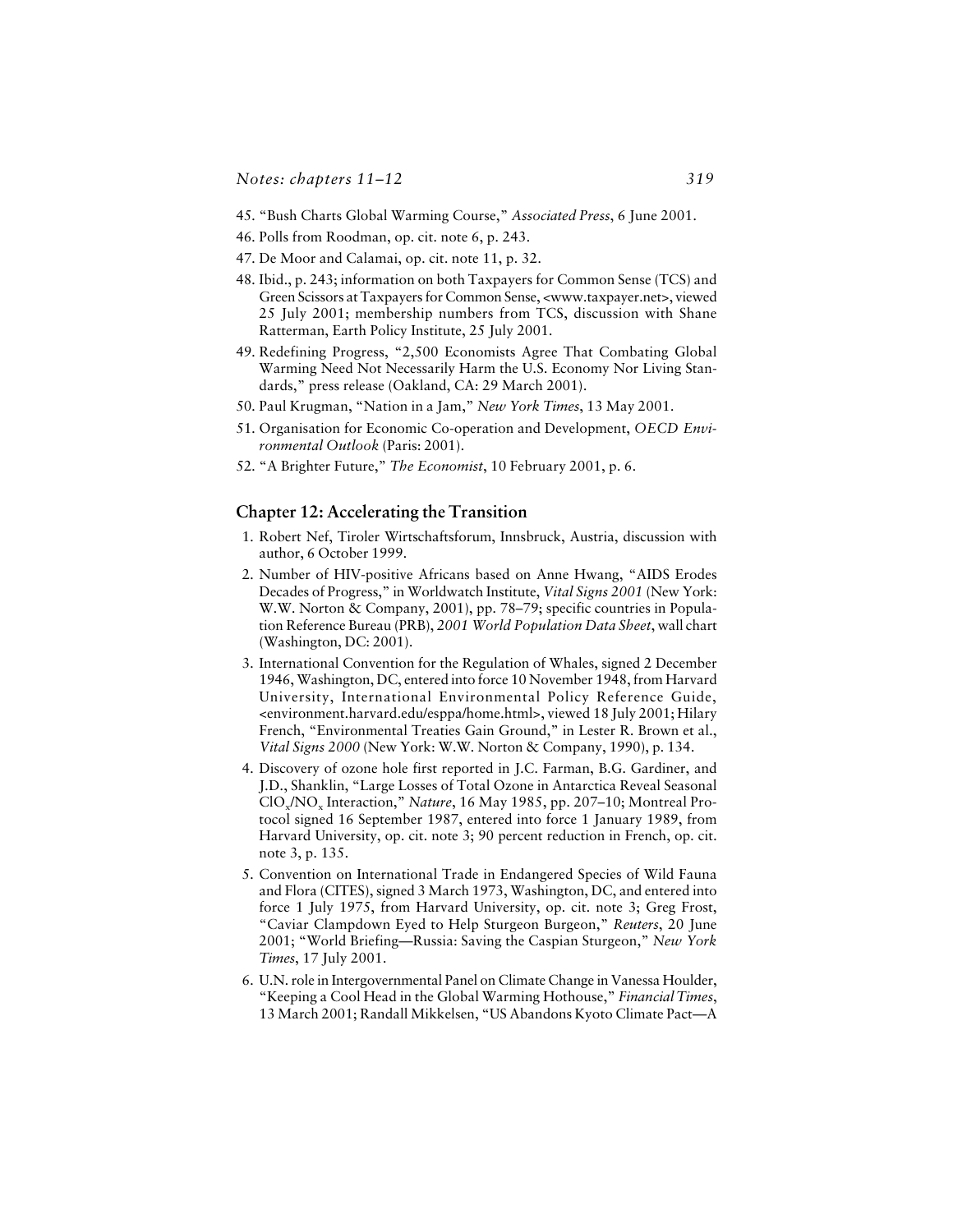Blow to Europe," *Reuters*, 29 March 2001.

- 7. U.N. Commission on Sustainable Development, "Rio + 10: Time to Get Started," *CSD Update Special Issue*, August 2000, <www.johannes burgsummit.org>; Kofi Annan, Keynote Address, Tufts University Fletcher School of Law and Diplomacy, 20 May 2001.
- 8. China fertility rate in PRB, op. cit. note 2; International Energy Agency, *Energy Policies of IEA Countries: Denmark 1998 Review* (London: October 1998); Israel in Sandra Postel, *Last Oasis*, rev. ed. (New York: W.W. Norton & Company, 1997), pp. 58, 118–19, 128–30, 148, 189; South Korea from author's observations, November 2000; Costa Rica in U.S. Department of State, "Background Note: Costa Rica," April 2001, <www.state.gov/www/ background\_notes/costa\_rica\_0600\_bgn.html>; Germany from David Malin Roodman, "Environmental Tax Shifts Multiplying," in Brown et al., op. cit. note 3, pp. 138–39; Iceland from Seth Dunn, "The Hydrogen Experiment," *World Watch*, November/December 2000, pp. 14–25; U.S. soil erosion in *Agriculture Economic Report Number 794* (Washington, DC: U.S. Department of Agriculture (USDA), January 2001), p. 3; Netherlands in "White Bikes Return to Amsterdam," *Bicycle Retailer and Industry News*, 1 November 1999; Finland in Brenda Platt and Neil Seldman, *Wasting and Recycling in the United States 2000* (Athens, GA: GrassRoots Recycling Network, 2000).
- 9. Anne Platt McGinn, "Aquaculture Growing Rapidly," in Lester R. Brown et al., *Vital Signs 1998* (New York: W.W. Norton & Company, 1998), pp. 36– 37.
- 10. Eugene Linden, "Planet of the Year: Endangered Earth," *Time*, 2 January 1989.
- 11. "Our Precious Planet," *Time* Special Issue, November 1997.
- 12. *Time*, 9 April 2001.
- 13. Tadahiro Mitsuhashi, *Nihon Kezai Shimbun*, Tokyo, discussion with author, 11 November 2000.
- 14. Farman, Gardiner, and Shanklin, op. cit. note 4.
- 15. William Drozdiak, "U.S. Firms Become 'Green' Advocates," *Washington Post*, 24 November 2000.
- 16. John Browne, Chief Executive, BP, speech delivered at Stanford University, Stanford, CA, 19 May 1997; Michael Bowlin, speech to Cambridge Energy Research Associates, 18th annual meeting, 9 February 1999.
- 17. Browne, op. cit. note 16; Martha M. Hamilton, "Shell Leaves Coalition That Opposes Global Warming Treaty," *Washington Post*, 22 April 1998.
- 18. Keith Bradsher, "Ford Announces Its Withdrawal From Global Climate Coalition," *New York Times*, 7 December 1999; David Goodman, "GM Joins DaimlerChrysler, Ford, Quits Global Warming Lobby Group," *Associated Press*, 14 March 2000; "Texaco Leaving Anti-Global Warming Treaty Group," *Reuters*, 29 February 2000; Sierra Club quoted in Lester R. Brown, "The Rise and Fall of the Global Climate Coalition," *Earth Policy Alert* (Washington, DC: Earth Policy Institute, 25 July 2000).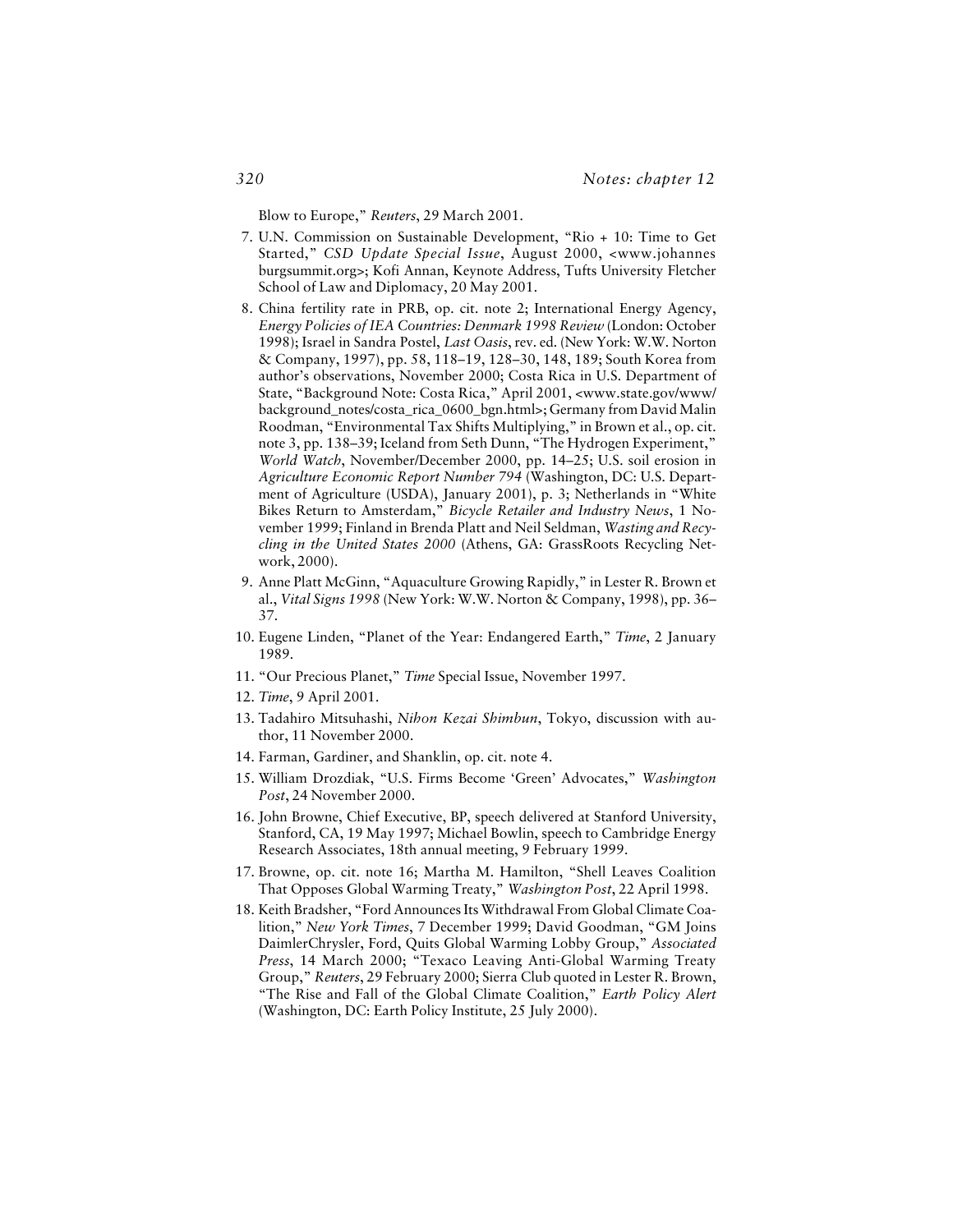- 19. Hydrogen consortium in Dunn, op. cit. note 8; "ABB Puts Alternative Energy in the Mainstream," *Environmental Data Services (ENDS) Report 305*, June 2000, pp. 3–4.
- 20. "ABB Puts Alternative Energy in the Mainstream," op. cit. note 19.
- 21. Ibid.
- 22. Dupont will cut emissions by 65 percent by 2010, according to their position statement, "Global Climate Change" (Wilmington, DE: 5 June 2001).
- 23. Eileen P. Gunn, "The Green CEO," *Fortune*, 24 May 1999, pp. 190–200.
- 24. Ibid.
- 25. Ibid.
- 26. "STMicroelectronics Ranked First By Innovest Strategic Value Advisors as World's Only 'AAA' Eco-Efficient Semiconductor Company," press release (Geneva: STMicroelectronics (STM), 31 October 2000).
- 27. Ibid.; carbon emissions and energy mix in STM, *STMicroelectronics Corporate Environmental Report 1999* (Agrate Brianza, Italy: 1999), p. 17; Pasquale Pistorio, discussion with author, Tokyo, 9 November 2000.
- 28. Pistorio, op. cit. note 27.
- 29. Interface and Amory Lovins quoted in Gunn, op. cit. note 23.
- 30. WWF membership growth from Curtis Runyan, "Action on the Front Lines," *World Watch*, November/December 1999, p. 14.
- 31. World Resources Institute, *World Resources 2000–2001* (Washington, DC: 2001).
- 32. Greenpeace and Brent Spar in P.J. Simmons, "Learning to Live with NGOs," *Foreign Policy*, fall 1998, p. 90.
- 33. Runyan, op. cit. note 30.
- 34. "A WTO Primer," *Time*, 5 December 2000.
- 35. Richard Lacayo, "Rage Against the Machine," *Time*, 13 December 1999.
- 36. Choi Yul, Director General of Korean Federation of Environmental Movement, discussion with author, 3 June 1997.
- 37. From International Campaign to Ban Landmines, <www.icbl.org>, updated as of 17 July 2001.
- 38. David Rhode, "Ted Turner Plans a \$1 Billion Gift for U.N. Agencies," *New York Times*, 19 September 1997; John Donnelly, "Bill Gates, Caregiver: The Microsoft Founder is Spending Billions to Provide Health Services to the World's Poor," *Boston Globe*, 24 December 2000.
- 39. Elissa Sonnenberg, "Environmental Hero: Wangari Maathai," *Environmental News Network*, 25 September 2000; Andrew Revkin, *The Burning Season: The Murder of Chico Mendes and the Fight for the Amazon Rain Forest* (New York: Plume, 1994).
- 40. USDA, Economic Research Service, "Cigarette Price Increase Follows Tobacco Pact," *Agricultural Outlook*, January-February 1999.
- 41. USDA, Foreign Agricultural Service, *World Cigarette Electronic Database*, December 1999; USDA, *Special Report: World Cigarette Situation*, August